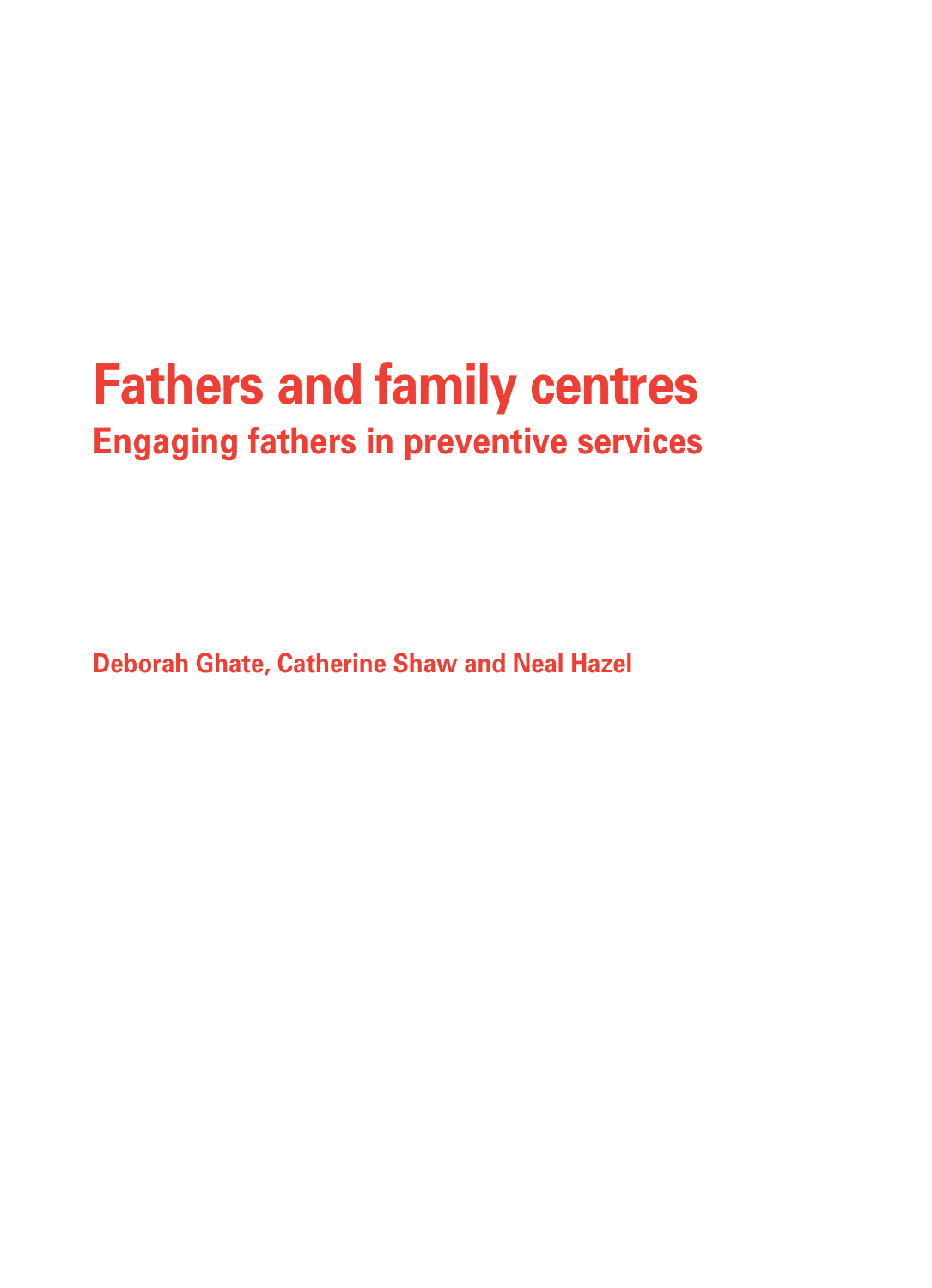The **Joseph Rowntree Foundation** has supported this project as part of its programme of research and innovative development projects, which it hopes will be of value to policy makers and practitioners. The facts presented and views expressed in this report are, however, those of the authors and not necessarily those of the Foundation.



The Policy Research Bureau is an independent, not-for-profit, social policy research unit specialising in research on children, young people and families.

© Joseph Rowntree Foundation 2000

All rights reserved.

Published for the Joseph Rowntree Foundation by YPS

ISBN 1 902633 49 0

Prepared and printed by: York Publishing Services Ltd 64 Hallfield Road Layerthorpe York YO31 7ZQ Tel: 01904 430033; Fax: 01904 430868ebMe: www.yps-publishing.co.uk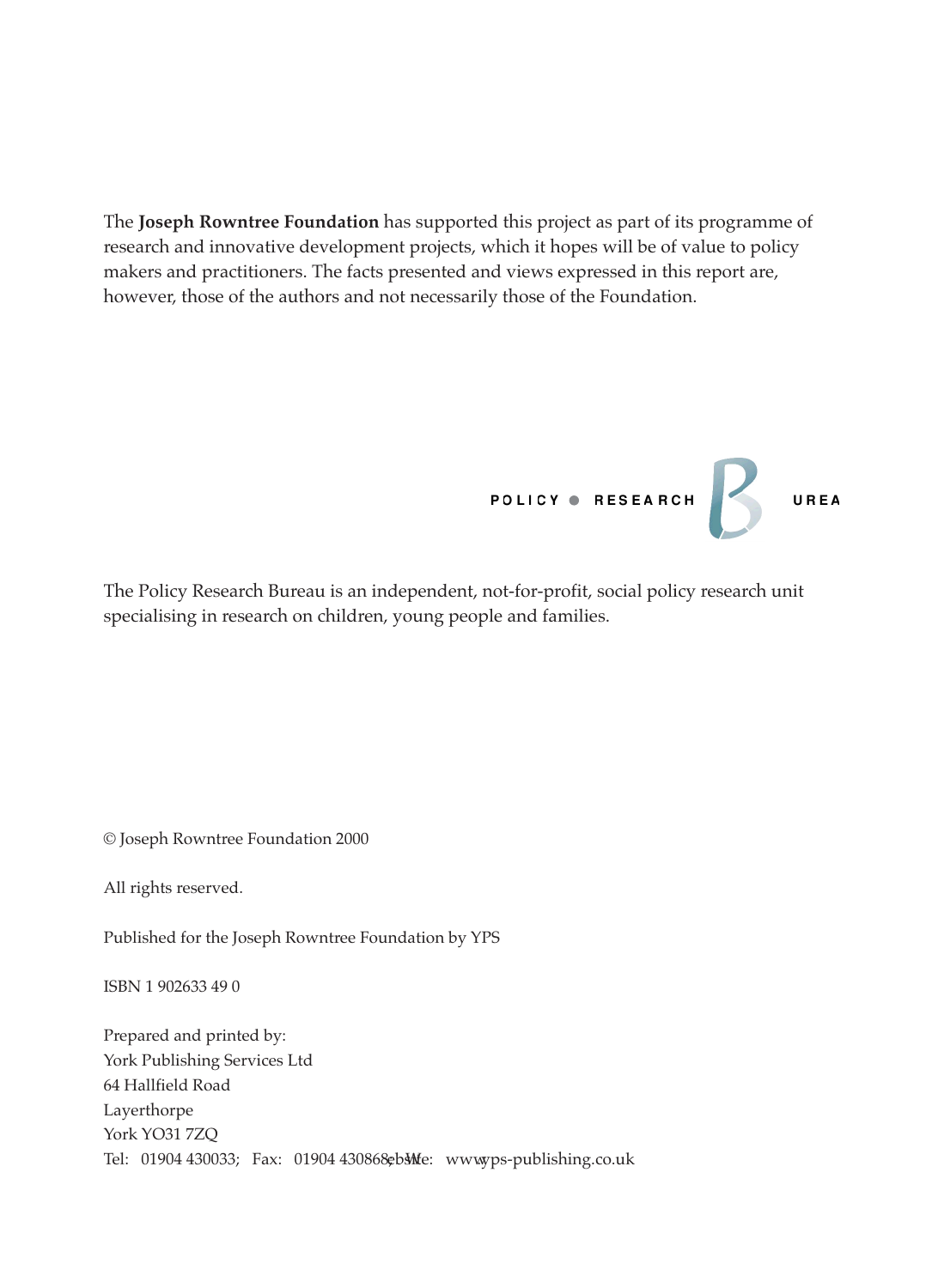## **Contents**

|                |                                                                                | Page             |  |
|----------------|--------------------------------------------------------------------------------|------------------|--|
|                | Acknowledgements                                                               | iv               |  |
| 1              | Introduction and background to the study                                       | $\mathbf{1}$     |  |
|                | What is a family centre?                                                       | $\mathbf{1}$     |  |
|                | Why offer support to fathers?                                                  | $\mathbf{1}$     |  |
|                | Objectives of the study                                                        | $\overline{2}$   |  |
| $\overline{2}$ | Methodology                                                                    | 4                |  |
|                | Stage 1 - selecting local authorities and, within them, family centres         | $\overline{4}$   |  |
|                | Stage 2 - selecting a sample of individuals                                    | $\boldsymbol{6}$ |  |
|                | Social and ethnic profile of interviewees                                      | $\,8\,$          |  |
|                | Data collection and analysis                                                   | 8                |  |
| 3              | Barriers to men's use of family centres                                        | 10               |  |
|                | Introduction                                                                   | 10               |  |
|                | Barriers at the family centre level                                            | 11               |  |
| 4              | Enabling factors in men's use of family centres                                | 29               |  |
|                | Introduction                                                                   | 29               |  |
|                | Enabling factors at the family centre level                                    | 30               |  |
| 5              | Conclusions and implications for policy and practice                           | 43               |  |
|                | Who are family centres for? - 'child-focused' versus 'family-focused' services | 43               |  |
|                | The need for clarity of focus                                                  | 45               |  |
|                | Making family centres father-friendly: possible directions for change          |                  |  |
|                | in policy and practice                                                         | 46               |  |
|                | References                                                                     |                  |  |
|                | Appendix 1: Practice issues in engaging with fathers in family centres         | 51               |  |
|                | Appendix 2: Range of activities taking place in sample family centres          | 52               |  |
|                | Appendix 3: Pen portraits of family centres                                    | 53               |  |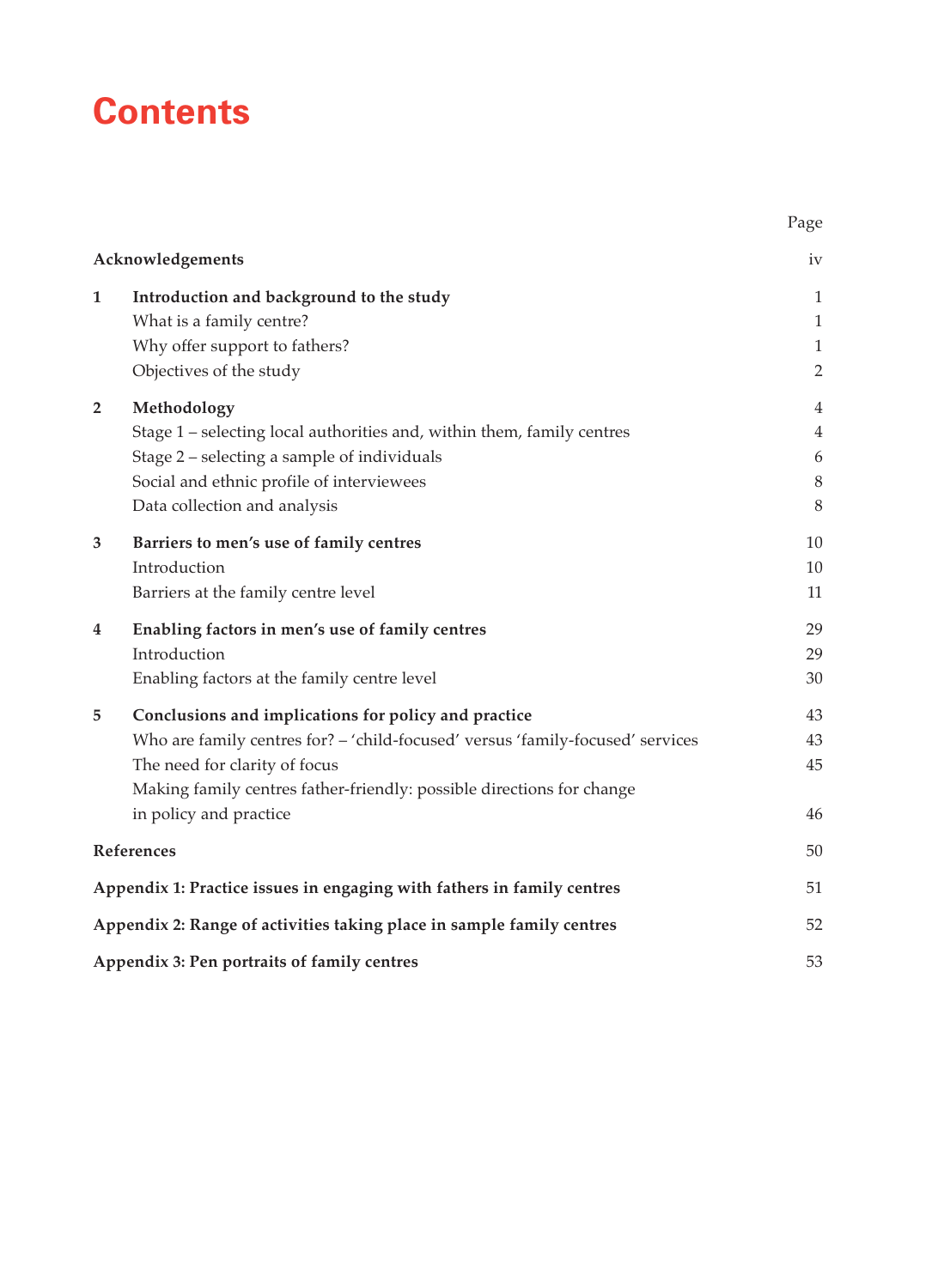## **Acknowledgments**

We gratefully acknowledge the financial support of the Joseph Rowntree Foundation throughout this project and the advice and help of Susan Taylor, Senior Research Manager at the Foundation, who oversaw the project.

The Joseph Rowntree Foundation convened an Advisory Group for the study, who met with us three times during the course of the project and provided valuable advice, feedback, suggestions and encouragement. Members of the Advisory Group were: Jabeer Butt, REU (formerly Race Equality Unit); Naomi Eisenstadt, then Chief Executive, Family Service Units; Trefor Lloyd, Working with Men; Teresa Smith, Head of the Department of Applied Social Studies and Social Research at the University of Oxford; Professor Jane Tunstill, Royal Holloway University of London; Ian Vallender, Family Centres Network and National Council for Voluntary Child Care Organisation (NCVCCO); and Peter Welply, Manager, Cuddesden Corner Family Centre, Oxford.

Other organisations which were generous with help and advice include: numerous local authority Social Services Departments; the Ormiston Trust; NCH Action for Children; The

Children's Society; Barnardo's; the NSPCC; Spurgeon's Child Care; Children in Wales; Children in Scotland; Children North East; Fathers Plus; the Family Support Network at University of East Anglia; and the Family Centre Network at NCVCCO. We would also like to thank Kate Oakley who carried out some of the fieldwork.

We would like to extend our warmest thanks to the family centres which took part, although we have not named them for reasons of confidentiality. We were extremely fortunate in the time, help and support we received from centre managers and staff, who were unfailingly kind and tolerant of our disruption to their daily routine, ferried us to remote interviews and kept us supplied with cups of tea throughout. Last but not least, we would like to express our appreciation to the families who took part in the study, many of whom allowed us into their homes and were generous with time and information.

The interpretations and opinions expressed in this report are those of the Policy Research Bureau alone and we are, of course, solely responsible for any errors or mistakes.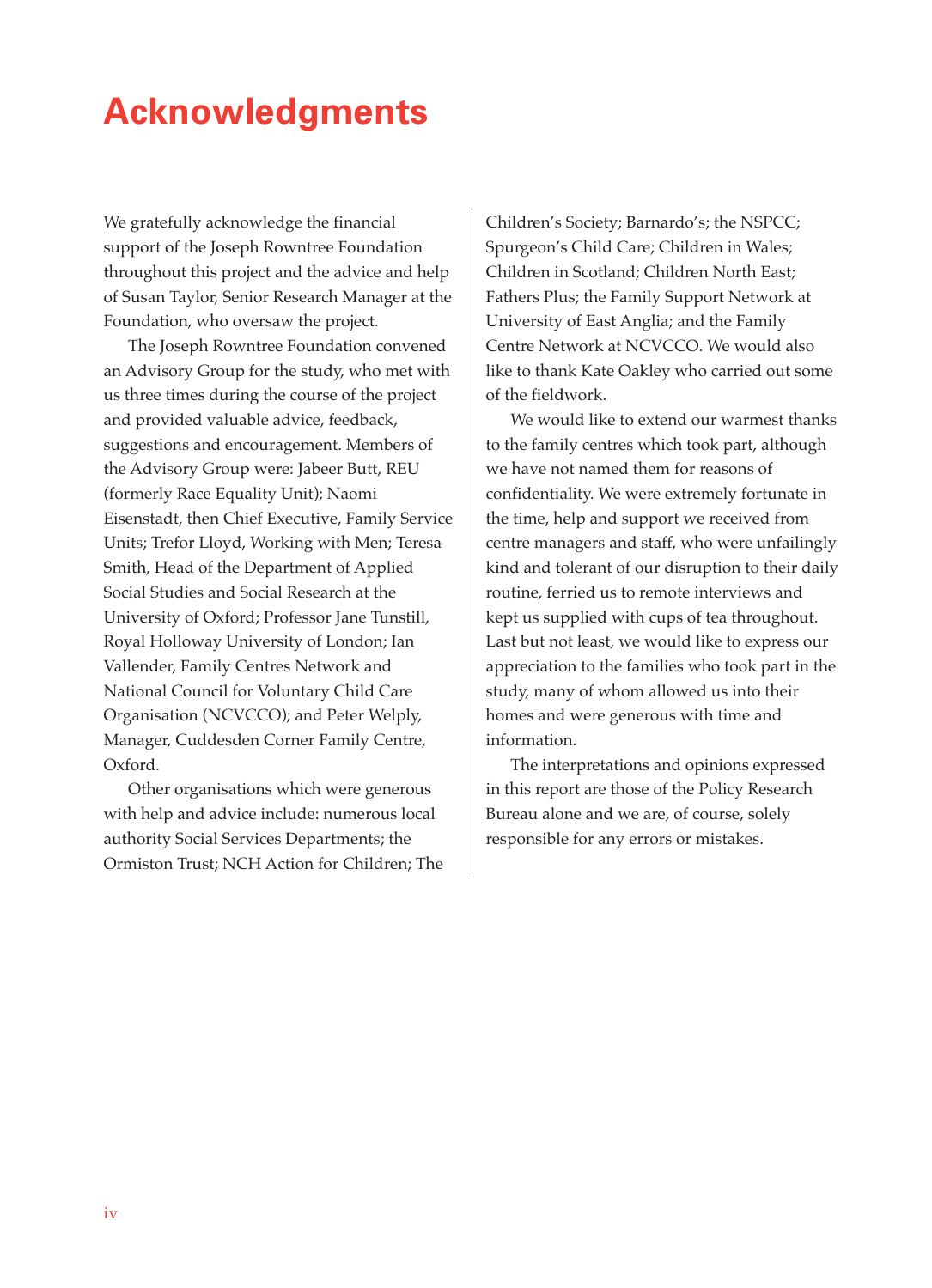## **1 Introduction and background to the study**

In 1997 the Joseph Rowntree Foundation (JRF) invited research proposals as part of a new research and development initiative, designed to promote the development of 'effective mainstream support to prevent family breakdown'. This report describes a qualitative study carried out in 1998–99 as part of this initiative by the Policy Research Bureau. The study explored barriers and enabling factors in the participation and engagement with preventative services of one of the JRF's key interest groups – fathers (including biological fathers, step-fathers and partners of women with children). In particular, the study focused on fathers' engagement with one important aspect of mainstream family support services – family centres.

The study was large and complex, focusing not only on issues connected with family centres themselves, but also on background contextual factors in families' lives that influence the need for – and use of – family support services more generally. However, this report is intended primarily for policy and practice audiences, and thus presents only the key findings of direct relevance to practice. Although social, cultural and individual-level factors are important for understanding the context against which family centres are setting out to attract fathers, the research suggested that issues connected with the way family centres are structured and run were more significant for understanding why men do, or don't, use these services. Furthermore, factors operating at the familycentre level are, of course, the most amenable to change at the policy and practice level, and present the greatest opportunity in terms of

developing models for father-friendly services.

The research is discussed in its wider context, together with further data, additional findings and fuller background, methodological and technical information, in Ghate *et al.* (2000).

### **What is a family centre?**

Family centres (also sometimes referred to as 'family projects' or 'children's centres') are a well-established, community-based component of family-support provision. Indeed, it would not be overstating the case to say that they occupy a central position in the wider matrix of service for families and children across the UK. Family centres vary greatly in ethos, structure, organisational culture and the activities in which they engage. They also vary in size, location, resourcing, staffing and user profile. They frequently offer both primary and secondary prevention services to families within their local catchment areas (Pugh *et al*., 1994), providing open access services aimed at parents and children within the wider community, as well as referral-based services that are targeted more specifically at families with children 'in need' or thought to be 'at risk' of various forms of child abuse and neglect (Children Act 1989). As such, family centres can be seen as being on the front-line of mainstream preventive services for families in the UK.

## **Why offer support to fathers?**

There is now growing research evidence that promoting and encouraging fathers' greater involvement in child-care can enhance outcomes for children, especially in terms of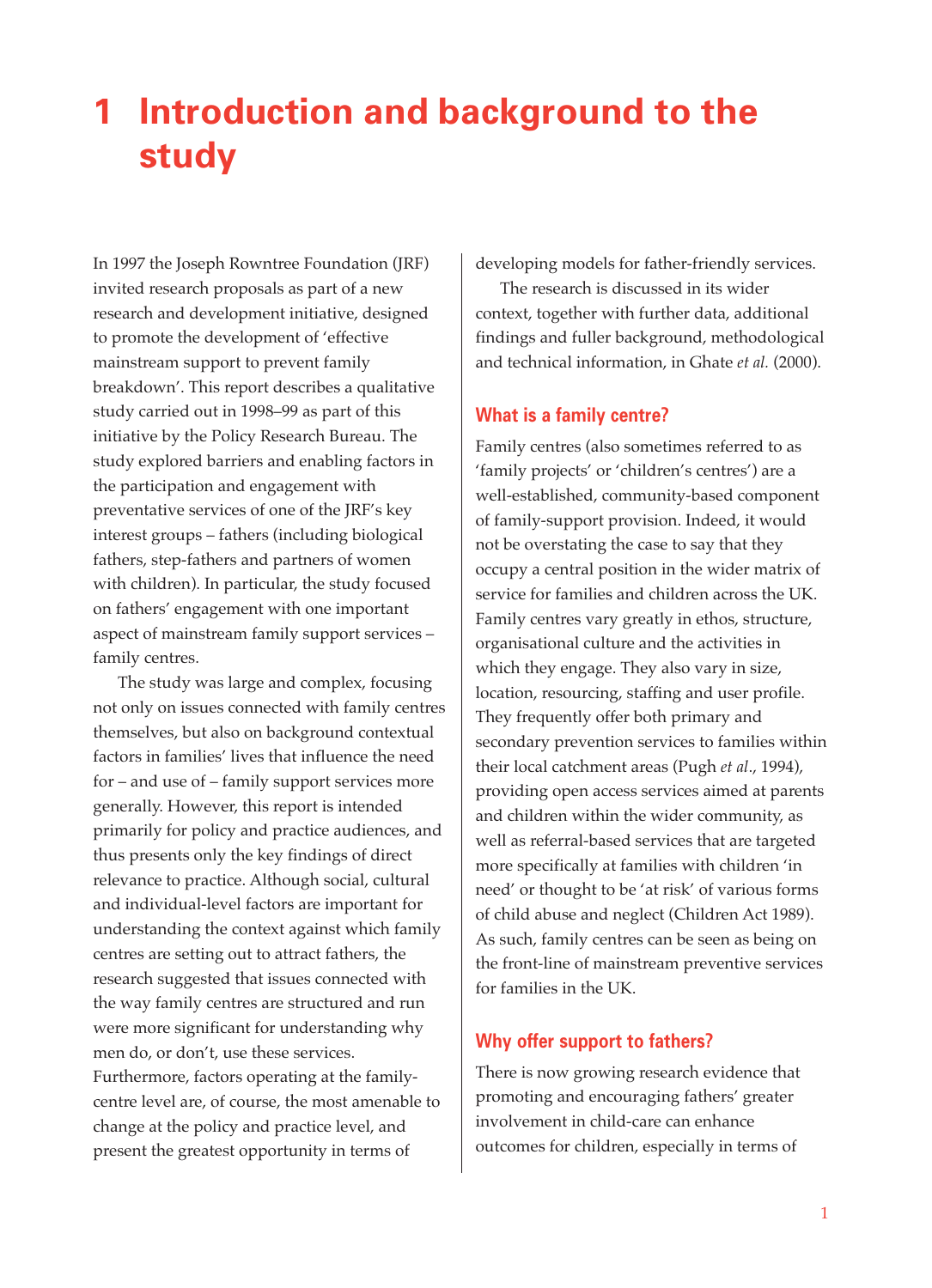psycho-social development (Kraemer, 1995; Lamb, 1996). On both sides of the Atlantic and across Europe, fatherhood is increasingly emerging as a key issue in both family policy and family support practice (Levine and Pitt 1995; Burghes *et al*. 1997). In the UK, 'Fatherhood [is] on the agenda as never before' (Burgess and Ruxton, 1996).

Yet, in spite of increasing policy and practice interest in fatherhood, provision of services for men as child-carers lags behind that for women. Fathers are neither well-served by generic 'family support' services, nor are they widely catered for as parents in their own right. Family centres are no exception to this. Amongst all the work that has been done on profiling users of family centres (whether open-access users or referred users), one fact stands out with great clarity: fathers have been largely absent – both physically and conceptually – from the picture. Yet family centres, at least in principle, offer an ideal opportunity to help fathers become more involved and more competent in child-care, and most parents and family centre staff who took part in this study would agree that supporting fathers is a worthwhile endeavour. Most were convinced of the likely benefits of this for children, women and for men themselves.

In summary, the absence of men from family support services and the need to make services more accessible and acceptable to fathers has become an area of growing concern for policymakers and practitioners alike. Failure to engage fathers in the work of family centres and the lack of research into the underlying reasons for this failure, have real consequences for the extent to which centres can work effectively with parents of both sexes and their children. Given our increasing awareness of the potential

benefits of fathers' greater involvement in childcare, this must be seen as a missed opportunity at both the primary and secondary prevention levels. Ultimately, we hoped that the findings from this research would enable us to provide concrete recommendations for improving this situation. We wanted to highlight ways in which family centres can be made more accessible and acceptable to fathers, as well as to mothers, whilst acknowledging the possible implications of this for family centres as they currently exist.

#### **Objectives of the study**

The study set out to explore possible explanations for fathers' relative lack of involvement with family centres from the multiple perspectives of:

- men already using family centres (both married/partnered and lone fathers), whom we term 'involved'
- men not using centres (but with partners who were involved with the centre), whom we term 'uninvolved'
- the wives and partners of these men
- staff and managers in family centres.

The study was unusual in including not only the perceptions of men using family centres (which is rare), but also the views of men *not* using centres. To our knowledge, no other studies have yet taken this approach. We included women's perspectives because they are the dominant existing 'clientele' of family centres and perhaps stand to lose, as well as to gain, from attempts to widen the client base to include more fathers. Our principal aim was to explore the barriers and enabling factors in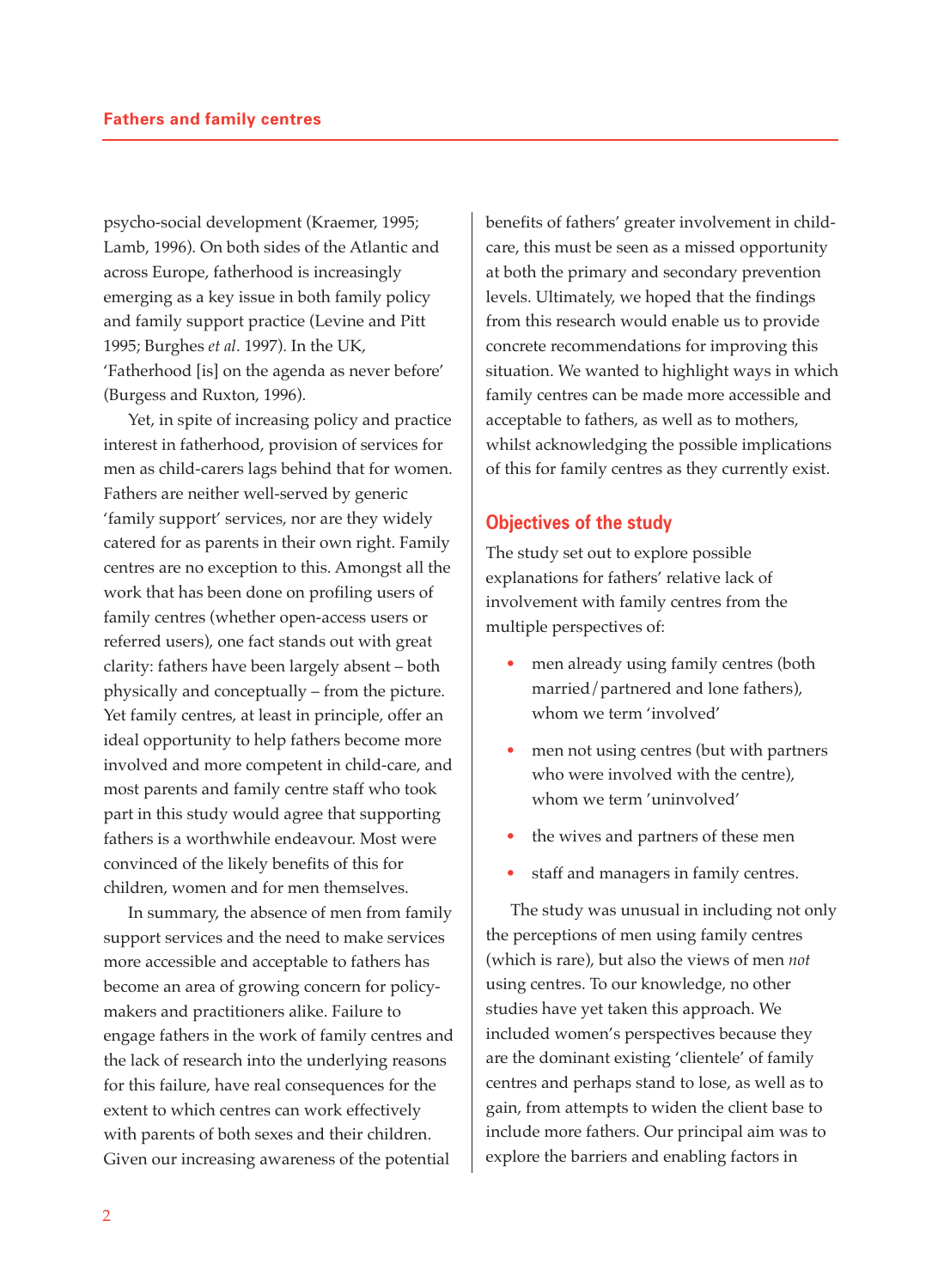fathers' use of family centres.

In thinking about the concept of involvement, we considered both 'entry-level' involvement (men being on the premises) and 'engagement' at a deeper level (men actually participating in family centre activities). More specifically, we hoped to find out:

- How do men who are not involved with family centres view the centres? Why do they not attend? What puts them off or prevents them from becoming more involved? What, if anything, would encourage them to get more involved?
- What are the experiences of men who are

involved with centres? What do they do there? What do they get out of attending and do they get what they want? How could centres be improved to attract more men?

What are the perspectives of women and staff? Do they want men to use the centre? What do they see as the benefits and disadvantages of having men around in family centres? Why do they think men do or don't use the centre? Do they see scope for change, or greater engagement with fathers?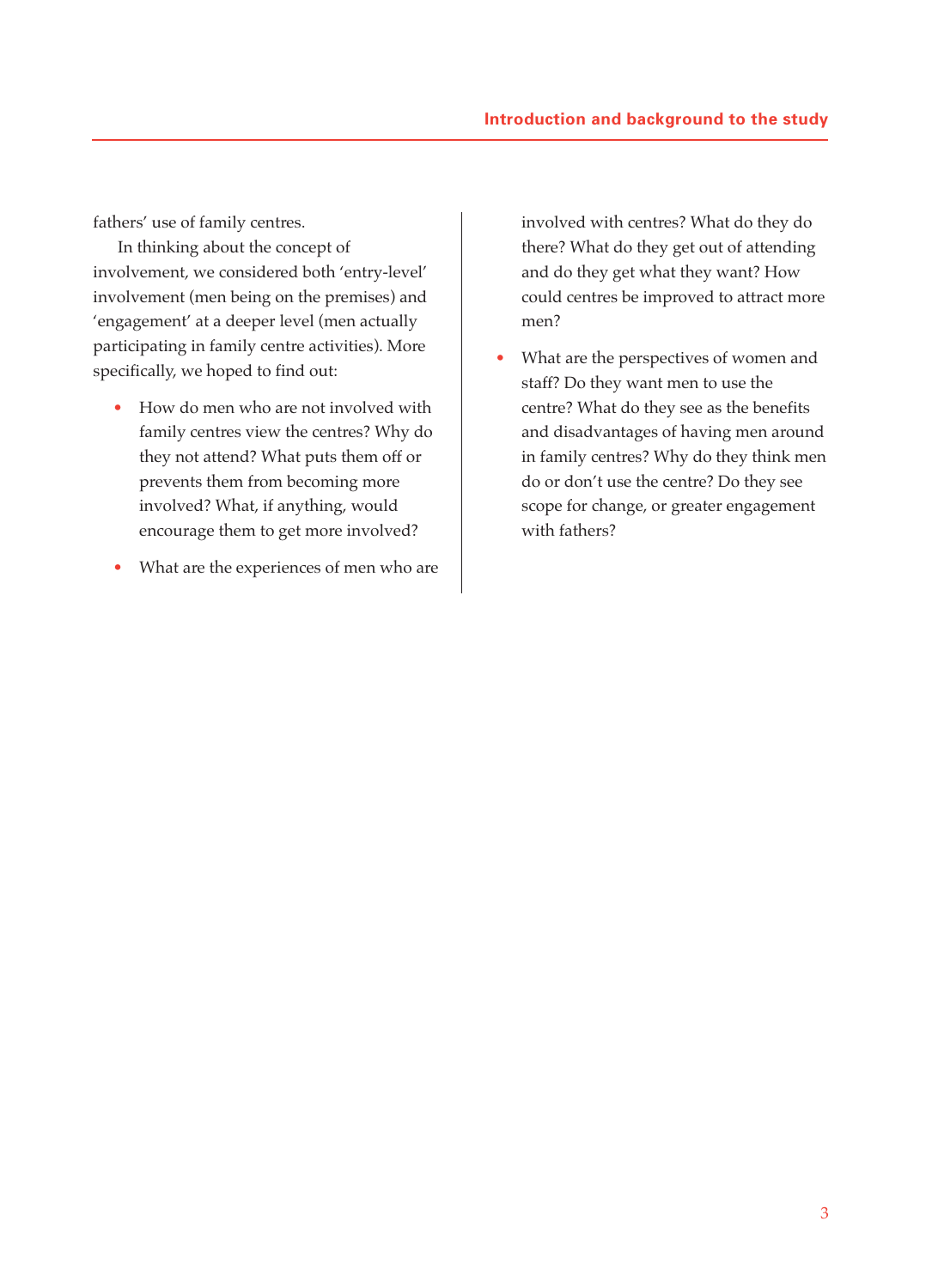## **2 Methodology**

As befits a relatively new area of research, we used mainly qualitative (unstructured) methods to gather and analyse the data for this study. A small-scale, detailed, exploratory study of this type was more suited to our aims than a broader-brush but more superficial survey of a larger number of fathers and family centres.

The sample for the study was drawn in two main stages. Stage one involved drawing a sample of local authorities and subsequently of family centres, while stage two involved recruiting a sample of individuals associated with those centres.

### **Stage 1 – selecting local authorities and, within them, family centres**

Our aim was to recruit a sample of family centres that represented, as far as is possible, the range and diversity of centres. To do this we selected seven local authorities across England and Wales1 to achieve a cross-section of service provision contexts, taking into account region, whether urban or rural population, and the type of authority. We then audited family centre provision in each location, collating information from a range of sources to compile a complete list of centres within the authority.

Having compiled what we believed to be a reasonably comprehensive list of all family centres in each authority, we then conducted a telephone survey to gather basic classificatory information about each centre on our list. This information is shown in Box 1.

### **Box 1 Classificatory information collected as part of the audit of family centres**

- Type of community served (urban, rural, in need/at risk or wider community)
- Type of work mainly carried out: **A** social work/child protection
	- **B** neighbourhood/community-based
	- **C** community development
	- **D** service/day-care/early years/ nursery/community child-care
	- **E** mixture of above
- Source of funding [local authority (LA), voluntary or partnership]
- Management/accountability (LA, voluntary, partnership)
- Number of service users
- Staffing
- Range of activities
- Numbers of fathers using the centre, if any, and status (lone or partnered)
- Whether special designated activities for fathers
- Priority attached to/level of need perceived regarding work with fathers

After the audit, we selected two centres in each authority, aiming to achieve, in the sample as a whole, a spread of characteristics as shown in Box 2.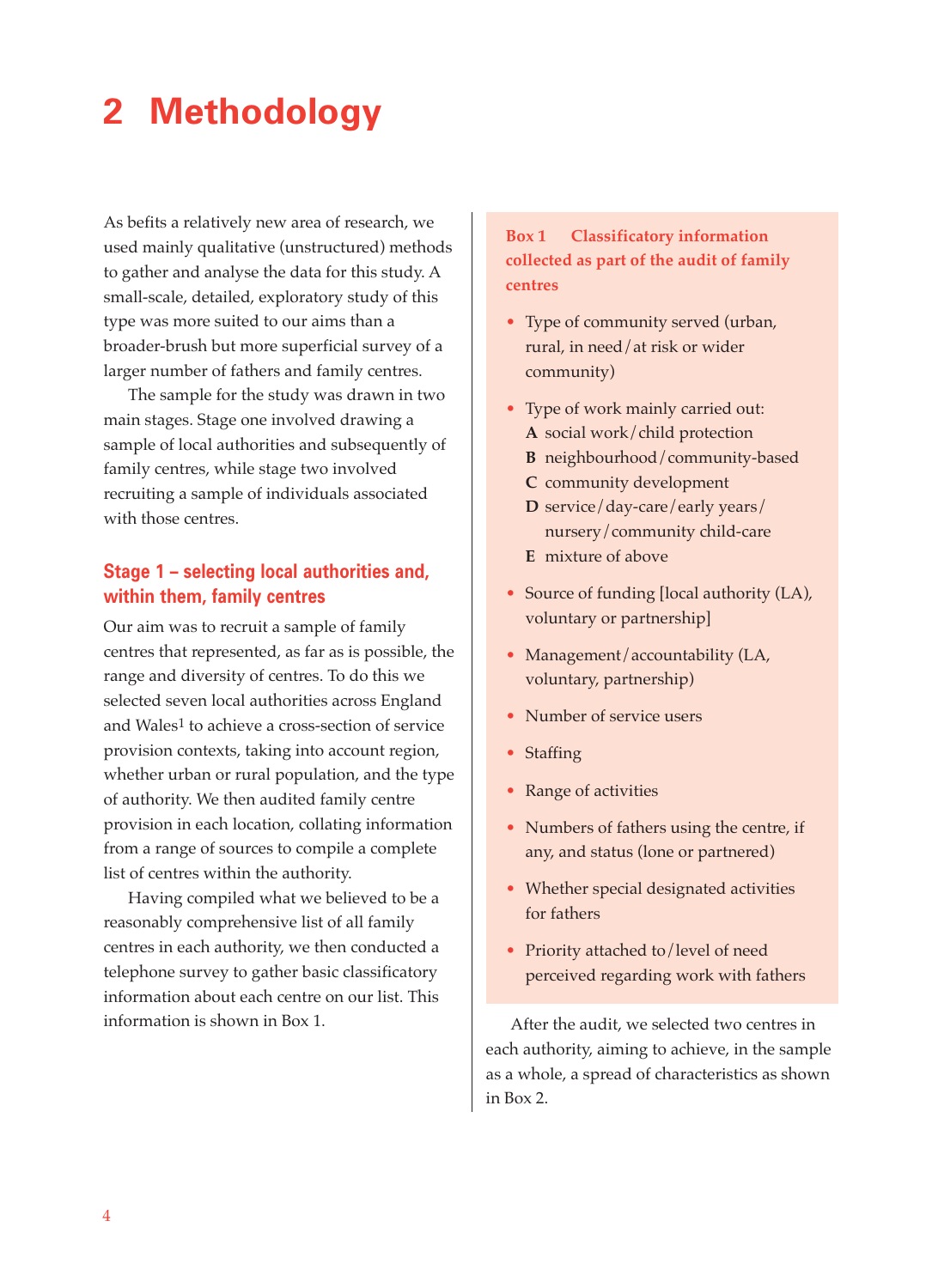**Box 2 Spread of characteristics sought in sampled family centres**

#### **Management/funding**

- statutory sector
- voluntary sector
- statutory/voluntary partnership

#### **Typology**

- range of types A–E
- referred cases and 'heavy-end' child protection
- assessment and court reports
- open-access, drop-in facilities

#### **Work with fathers**

- working with fathers a priority
- working with fathers not a priority

#### **Size**

- large
- small

#### **Range of activities**

- wide
- narrow

Each centre was contacted individually and invited to participate in the study. Of the 14 centres approached, only one was unable to take part. Thus 13 centres from seven local

#### **Table 1 Sample of family centres by type of centre**

authorities formed the final sample of family centres.

The sample included examples of all the 'types' of family centre described above and covered a broad range of different funding and management arrangements, as shown in Table 1.

The six local authority centres were all run either by social services or early-years departments. Even within this group we found a range of different policy and practice contexts. Some centres were one of several run by the authority, each providing a more or less identical set of services to its particular catchment area, often based around child protection and assessment work. By contrast, in other authorities, centre managers had been allowed considerable autonomy in developing their own specialised services.

The wide variety of voluntary sector family centre provision has also been reflected within our sample. We included centres which came under the umbrella of smaller local or regionally based charitable organisations, as well as those run by large national children's charities. Two of our sample centres were voluntary organisations in their own right, overseen by management committees and funded from a variety of sources. Several of these voluntary

| Type of centre                         | Number of centres in sample |                                              |  |       |
|----------------------------------------|-----------------------------|----------------------------------------------|--|-------|
| (primary function)                     |                             | Local authority Voluntary sector Partnership |  | Total |
| A: child protection, social work       |                             |                                              |  |       |
| B: neighbourhood-based, open access    |                             |                                              |  |       |
| C: community development model         |                             |                                              |  |       |
| D: day-care, nursery, early years      |                             |                                              |  |       |
| E: mixture of two or more of the above |                             |                                              |  | 5     |
| <b>Total</b>                           |                             |                                              |  |       |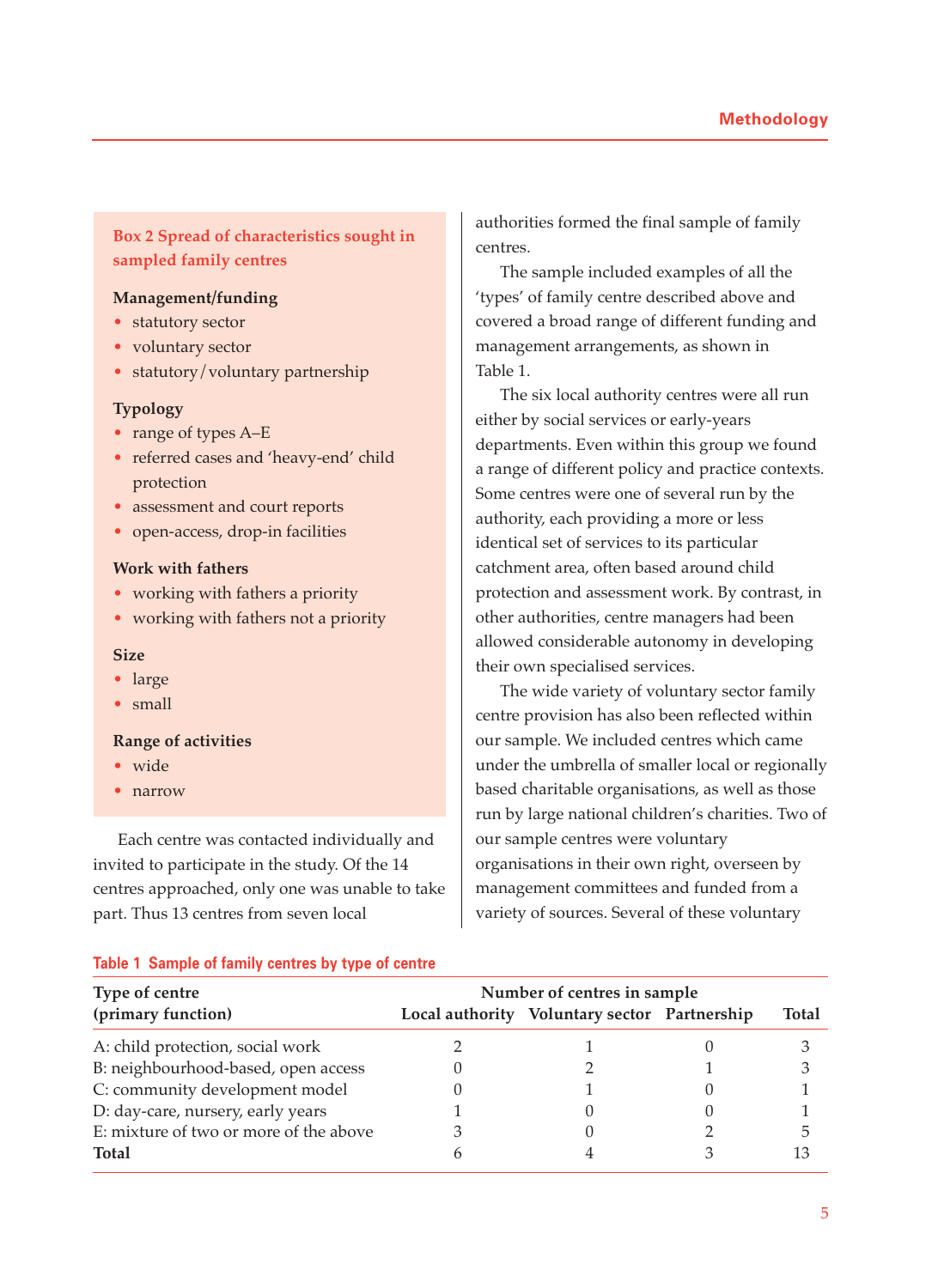sector centres took referrals from social services and other agencies, although only one conducted statutory assessments.

'Partnership' centres were all located within the voluntary sector, but in addition had either posts funded directly by the LA, or some LA representation on their management committee.

The centres also varied considerably in terms of size and scale. One type A centre (child protection), for example, working with up to a dozen referred families at a time, was staffed by a part-time manager supported only by sessional and voluntary workers, whilst another employed a full-time multi-disciplinary team for a similar case-load. By contrast, type B centres (neighbourhood) – all of which were located within the voluntary sector – tended to number their adult and child 'users' in hundreds over the course of a year, although the level of contact with many individuals was minimal.

In terms of premises and equipment, two centres functioned from a couple of rooms within larger organisations; a number were working from adapted or converted premises; and others were using purpose-built premises. In each case, varying degrees of investment were evident in terms of equipment and resources. We also encountered a wide range of different types of activity and service offered by the centres, which are presented in Appendix 2.

In summary, the primary feature of this sample of family centres is, perhaps, its very diversity. This is further illustrated in the brief 'pen-portraits' of the centres which are presented in Appendix 3. All centre names have been changed.

#### **Stage 2 – selecting a sample of individuals**

Our primary interest was in gaining a broad overview of the family centres in the sample, rather than in conducting a highly detailed exploration of individual centres' work. We were also concerned to keep the burden on participating centres as light as possible. We therefore designed a sampling strategy that recruited relatively few respondents from each centre, but which built up to a substantial sample overall. We asked each participating centre to help us contact:

- a couple, where the centre was working with both parents
- a couple, where the centre was working with the mother, but not the father
- any lone fathers who were using the centre in their own right
- a staff member involved in working directly with the fathers and mothers we interviewed.

Overall, the sampling strategy was designed to enable us to 'triangulate' data, i.e. to interview matched 'sets' of respondents in order to explore the key issues from multiple but related perspectives. At most centres we were successful in obtaining at least seven interviews with various combinations of respondents. These included fathers who had little or no contact with the centres used by their partners and children ('uninvolved' fathers), as well as those who took a more active part ('involved' fathers).

#### **'Uninvolved' fathers and their partners**

Thirteen interviews were conducted with men who had virtually no contact with the family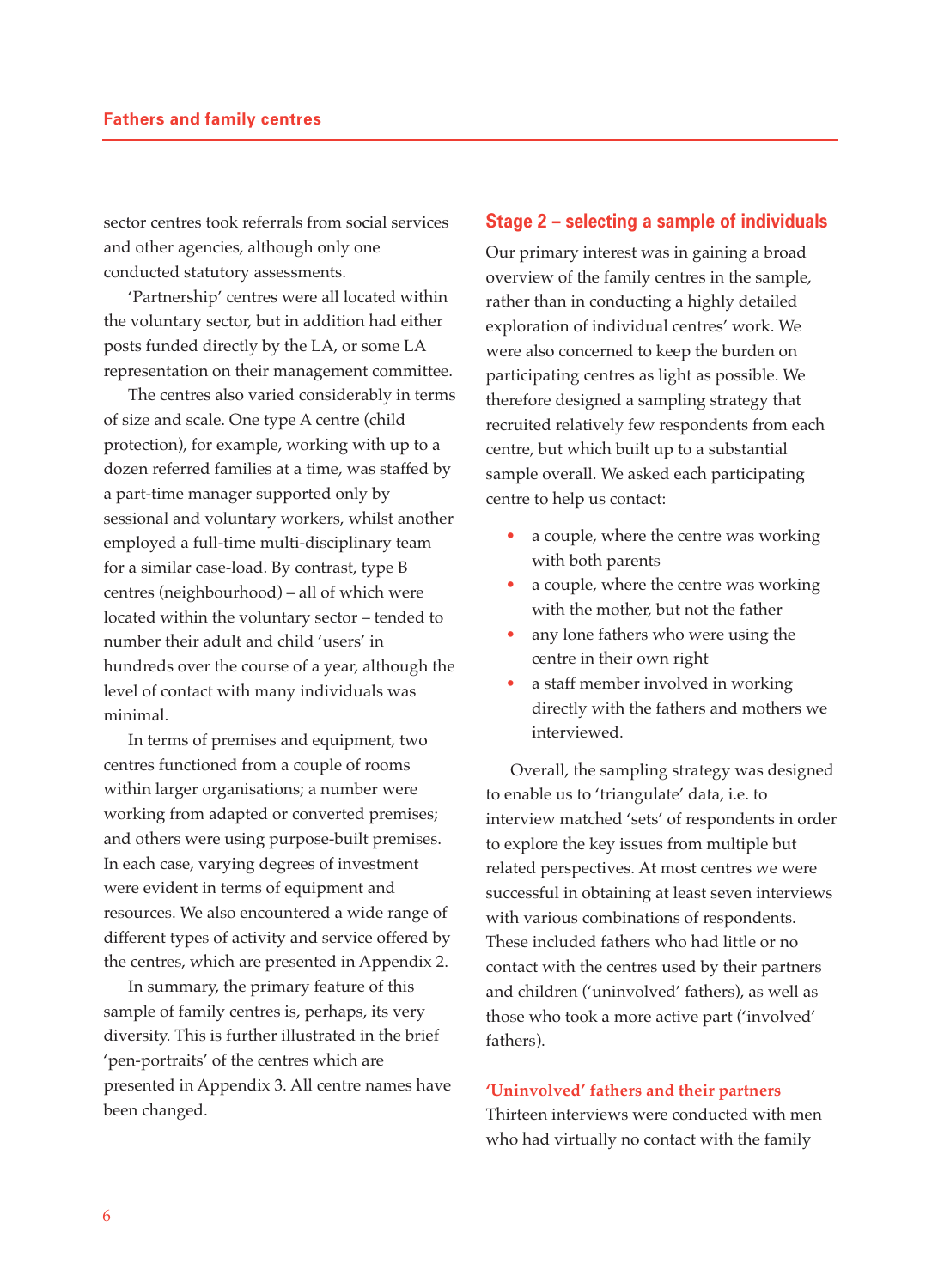centre, despite the involvement of their partner. The partners of these men were also interviewed.

#### **'Involved' fathers and their partners (where applicable)**

We deliberately sought out men who were either lone parents or main carers and who were therefore using the family centre 'in their own right' ( $n = 15$ ). Three centres ran fathers' groups, and eight of the men interviewed were involved in such a group. Other 'involved' fathers were either attending the centre as part of a family referral, or on a voluntary basis alongside their

partner. Interviews were also conducted with partners of most of these 'involved' fathers.2 Altogether 15 of the 'involved' fathers interviewed were voluntary users of centre services, whereas 12 had been referred.

#### **Staff**

We also interviewed a member of staff who worked closely with each individual or family. Staff interviewed covered a wide spectrum of experience and responsibility, ranging from centre managers, teachers and social workers to unqualified play-leaders and family-support workers. Five of the staff interviewed were

## **Figure 1 The meaning of 'involved' and 'uninvolved': characteristics and numbers of interviewees**

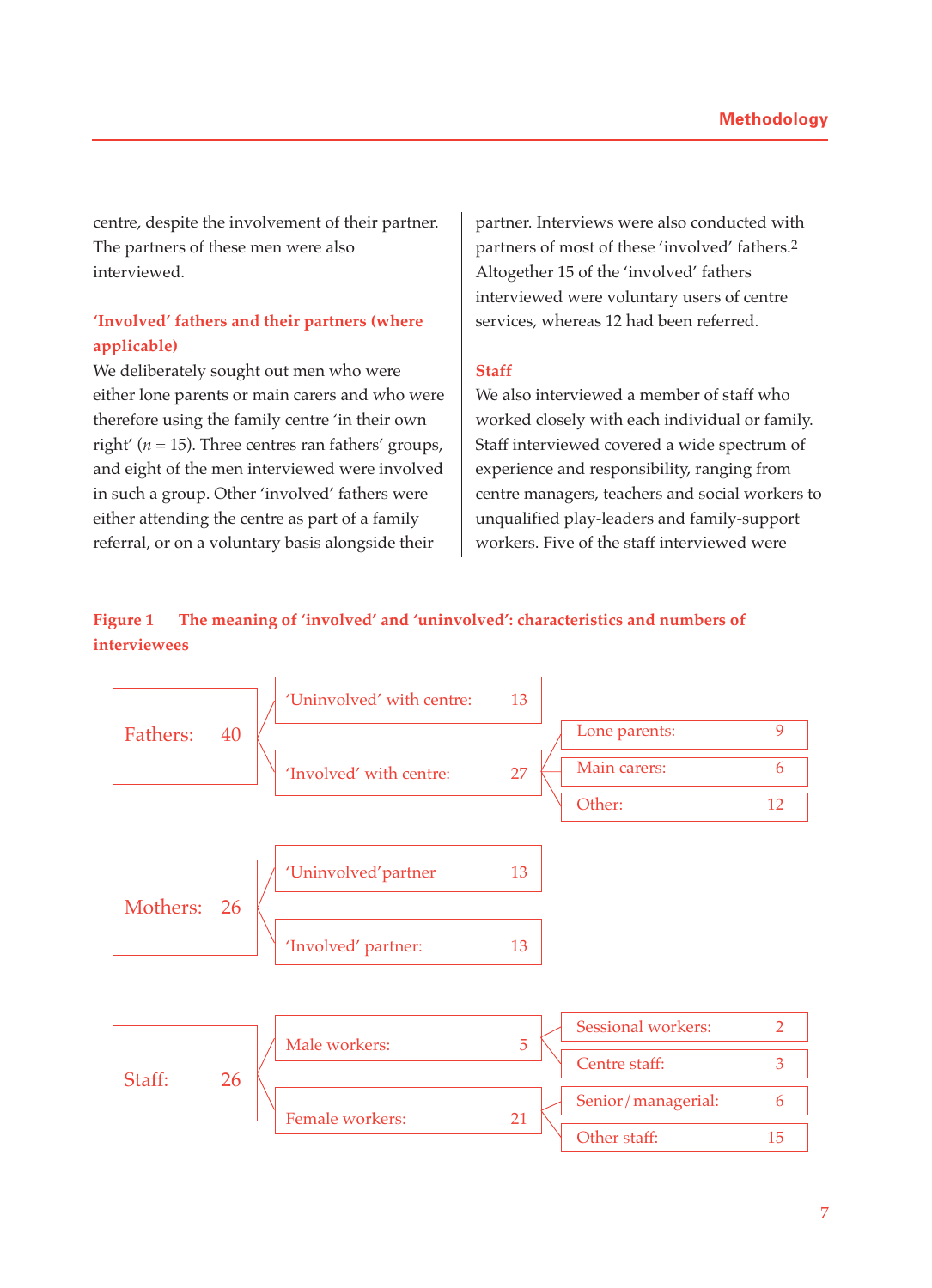male, two of whom were employed on a sessional basis to work exclusively with fathers' groups and were not involved with other aspects of centre life.

Thus, a total of 92 individuals were interviewed in the 13 centres: 40 fathers,3 26 mothers and 26 members of staff. Figure 1 shows the sample of interviewees broken down further in terms of relevant characteristics.

It should be noted that the meanings of the terms 'involved' and 'uninvolved' are both relative and context-dependent, varying according to the type of centre and the range of activities on offer. At some type B (neighbourhood) or type D (day-care) centres, being 'involved' could mean little more than being the parent who picked-up or dropped-off children at the nursery each day, or perhaps an occasional drop-in user.

At the other end of the scale 'involvement' with a type A (child protection) centre could entail a commitment to attending the centre several times a week, for intensive individual family sessions over a substantial period. At centres where all cases were referred (and the 'client' was the family, as opposed to an individual), the term 'uninvolved' is clearly less appropriate, as work did not take place unless the entire family unit was engaged in the process. At such centres we attempted to ensure, by consultation with staff, that our sample included families where the father appeared to be less than optimally engaged with the work, or comfortable within the family centre setting, as well as those who could truly be described as 'involved'.

#### **Social and ethnic profile of interviewees**

Whilst most of the centres served materially disadvantaged and relatively homogenous populations, a few were located in areas having a wider social or ethnic mix. Where present, this diversity has been reflected in the profile of interviewees. Thus, while the majority of mothers and fathers interviewed had relatively little formal education or skills, a small number of interviewees were graduates, or had a professional background.

Similarly, because of the particular locations of the centres in the study, most of the interviewees were white. However, a total of eight parents interviewed (at four different centres) were from minority ethnic groups: four fathers (two involved, two uninvolved) and four mothers. We also interviewed two workers from minority ethnic groups. Even within this small number, a range of contrasting cultural backgrounds were represented: African, Caribbean, South Asian, Middle Eastern and mixed race. This diversity, taken together with the small total number involved, meant that it would not be methodologically sound for us to attempt to draw general conclusions about the experiences of interviewees from minority ethnic groups. See Ghate *et al*. (2000) for a further discussion.

#### **Data collection and analysis**

Interviews were carried out by a team of four researchers from the Bureau, either in private rooms within family centres, or in respondents' own homes. To preserve confidentiality, all interviews were carried out separately. Interviews ranged in length from 45 minutes to approximately two hours, with the average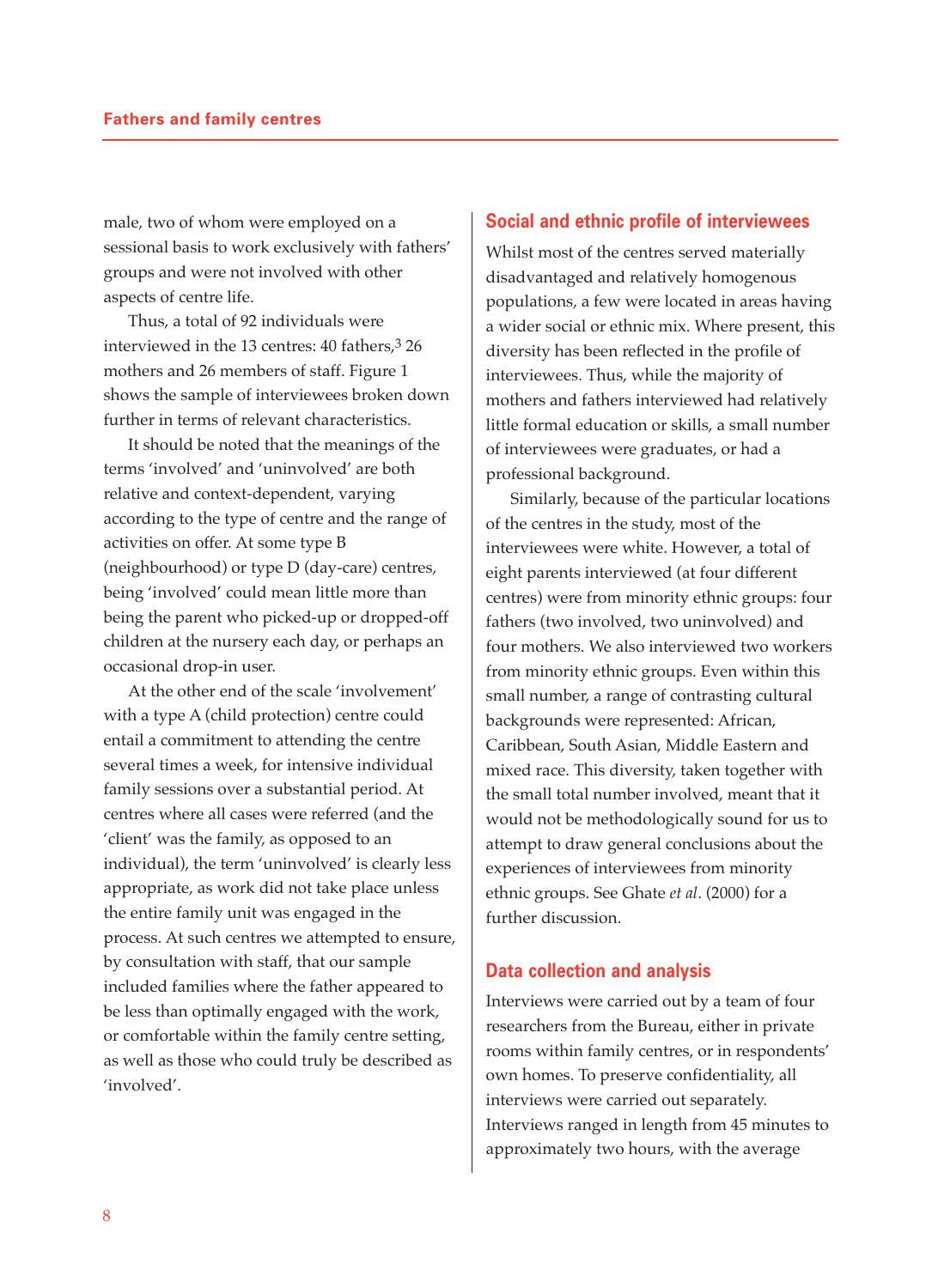length being around one hour. All interviews were taped (with respondents' permission) and transcribed verbatim.

In keeping with the tradition of qualitative research as mainly inductive (i.e. conclusions are allowed to arise out of the data), analysis followed a grounded theory approach (Glaser and Straus, 1967). Grounded theory stresses the importance of staying close to the data, so that the analysis is 'grounded' in the actual words and language of the informants. Hence, in our presentation of the findings we have drawn heavily on the verbatim interview transcripts. The 'framework' technique was used to structure the analysis (Ritchie and Spencer, 1994) enabling interview data to be rigorously reviewed and categorised under thematic headings. We used WinMax, a computerassisted qualitative data analysis software package (Kuckartz, 1998) to help sort the data before entering onto thematic charts.

Finally, during the course of drafting the report we sought feedback from our Advisory Group, other researchers and from the family

centres who took part in the study. Whilst the conclusions we have drawn are, of course, entirely our own, it was reassuring to find that centres which had participated in the research felt that the findings 'chimed' with their own experiences.

#### **Notes**

- 1 After discussion with Scottish child-care organisations, Scotland was ruled out of the study because of its different child-care policy and practice context.
- 2 It was not possible or appropriate to interview the partner of every 'involved' father. In one case, where the father was the main carer, the mother had no involvement with the centre at all. At Brownfield, it was not possible to interview the partners of the men's group interviewees. Lone parents, by definition, had no partner to interview.
- 3 Includes a group interview with four fathers from Brownfield men's group.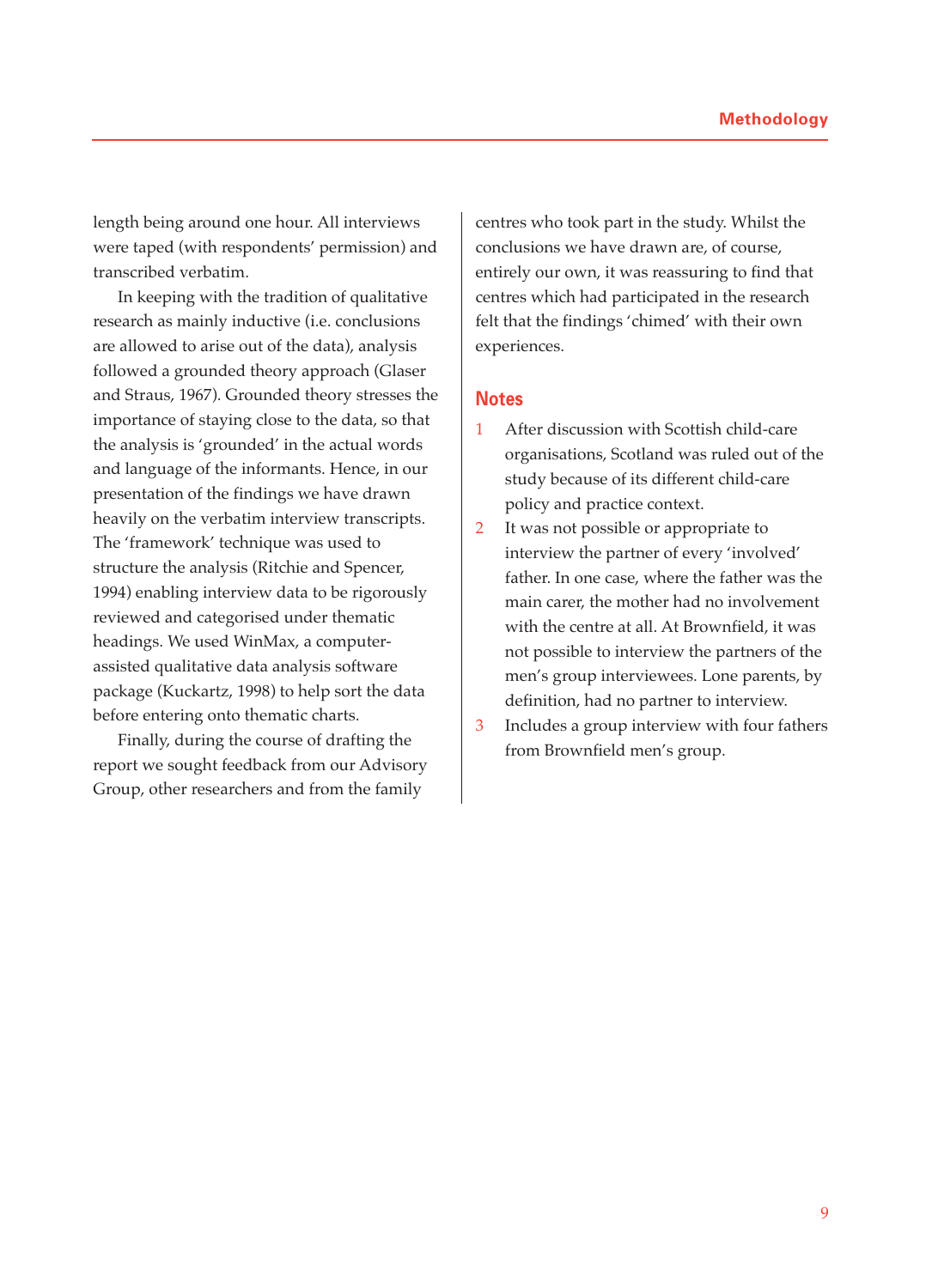## **3 Barriers to men's use of family centres**

### **Introduction**

As we indicated earlier, in much of the previous work that has been done on profiling users of family centres, fathers have been largely absent – both physically and conceptually – from the picture. In conducting our research into the reasons why fathers were not more fully engaged with family centre services, we investigated barriers (and enabling) factors operating at three levels:

- the broader social and cultural level
- the level of the individual
- the level of the family centre itself.

Whilst the findings presented in this report focus on those factors most amenable to change by practitioners and policy-makers (i.e. barriers and enabling factors operating at the family centre level), it would be naïve to completely overlook either the broader context in which family centres operate, or the unique circumstances and motivations of actual and potential users of their services. A brief summary of these factors and the influence they can have on fathers' engagement with family centres is presented below and discussed in further detail in Ghate *et al*. (2000). However, most of the remainder of this report focuses on findings relating to barriers operating at the family centre level.

#### **The social and cultural context**

No discussion of men's use of family support services would be complete without reference to the highly gendered nature of child-care in contemporary Britain. Despite mounting (though often anecdotal) evidence that fathers are playing an increasingly large part in childrearing at home (see Burghes *et al*., 1997 for a discussion) and indications that the expectations of both mothers and fathers are changing in this respect, social attitudes to fathers' involvement in child-care continue to cast the paternal role as secondary to that of mothers. By and large, child-care continues to be seen by many as 'women's work' and institutions and services frequently act to reinforce this perception. Our study uncovered many instances of such attitudes, expressed by fathers, mothers and family-centre staff.

Secondly, whilst attitudes to male roles and masculinity more generally are under scrutiny in contemporary British society, it is hardly controversial to point out that 'traditional' attitudes to masculinity persist, amongst other things emphasising self-sufficiency and independence rather than help-seeking and service-use. We came across a few interviewees (again including mothers, fathers and staff) who expressed such views (Ghate *et al*., 2000), including a number of fathers who reported (or were reported by partners as having) negative views about family-support services in general as 'interfering'. Nevertheless, we did not find this in itself to be an insuperable barrier to fathers' involvement in family centres.

#### **Individual circumstances and motivations**

Irrespective of any barriers identifiable at the broad social and cultural level, in terms of attitudes to child-care and to family centres themselves, personal and family circumstances and other individual-level factors can also operate as a discouragement to fathers becoming involved with family-centre activities.

Practical difficulties in accessing centres were an issue for a few men, in particular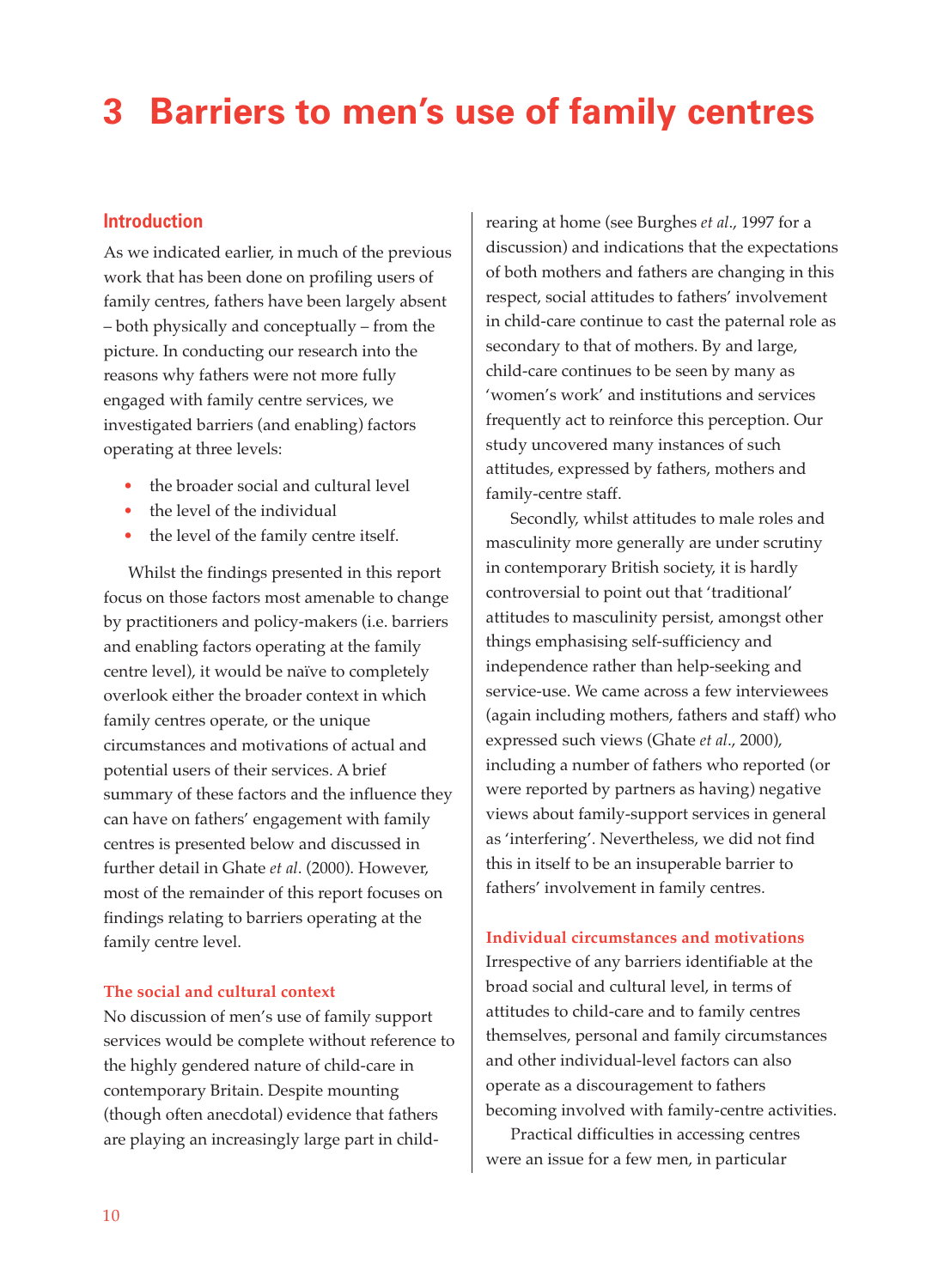working hours and not being able to get to centres during day-time opening hours. Of course, it could be said that opening hours are an issue of general accessibility (that is, a barrier at the centre or institutional level), rather than a problem for individual men. However, for the men in our sample, on the whole, accessibility was not as great a barrier as might have been expected as relatively few men who we interviewed were in work, or held out much expectation of finding work in the foreseeable future. Thus, at least as far as the centres in our sample were concerned, it would not be true to say that the lack of late or weekend opening hours was a major problem for many actual or potential male users.

Relationships with partners could also operate as individual-level barriers to family centre involvement. For example, sometimes wives and girlfriends made it clear they preferred not to have their partner present at the centre. Most often, though, it was the reverse circumstance – a father wanting to have time away from the family, rather than time with them – that seemed to mediate men's use of family centres. They felt there was a need to have a break from partners and children every now and again for the benefit of all concerned. Thus, as some men expressed it, sometimes the need was for men positively not to go to the centre, rather than to go.

A small minority of men seemed unlikely to be enabled or persuaded to make use of family centres, no matter what changes might take place within society as a whole or within individual centres. Some, for example, expressed (or were described as having) a total lack of interest in doing things with the family, whilst others claimed to feel so shy and selfconscious in public that use of any communal service was an ordeal. It was, however, sometimes difficult to establish the extent to which such attitudes were influenced by wider social attitudes to men and child-care, or to men and services.

#### **Barriers at the family centre level**

Barriers to fathers' use of centres located at the socio-cultural level, or at the individual and family level, may be relatively difficult to address. However, at the level of family centres themselves we hoped to identify barriers which might, at least in principle, be more amenable to change*.*

A major finding was that family centre 'type' did not seem to account for the variations which we found in family centre level barriers to men's greater engagement. This is perhaps not surprising, given the great variation in familycentre shape and form noted in Chapter 1. Moreover, not only did we find that there was no close association between male user involvement and broad type of centre, we also found that even *within* individual family centres, patterns were hard to discern. Often, for example, parts of the service were reaching men and parts were not; some male users felt comfortable and involved in the centre and others did not; and, frequently, staff perceptions of whether or not they were successfully working with men did not entirely 'fit' with user and non-user perceptions.

However, we did identify one factor operating at the centre level which appeared to have a definite influence on the strength of the barriers that were reported in relation to engaging fathers. This is best described as an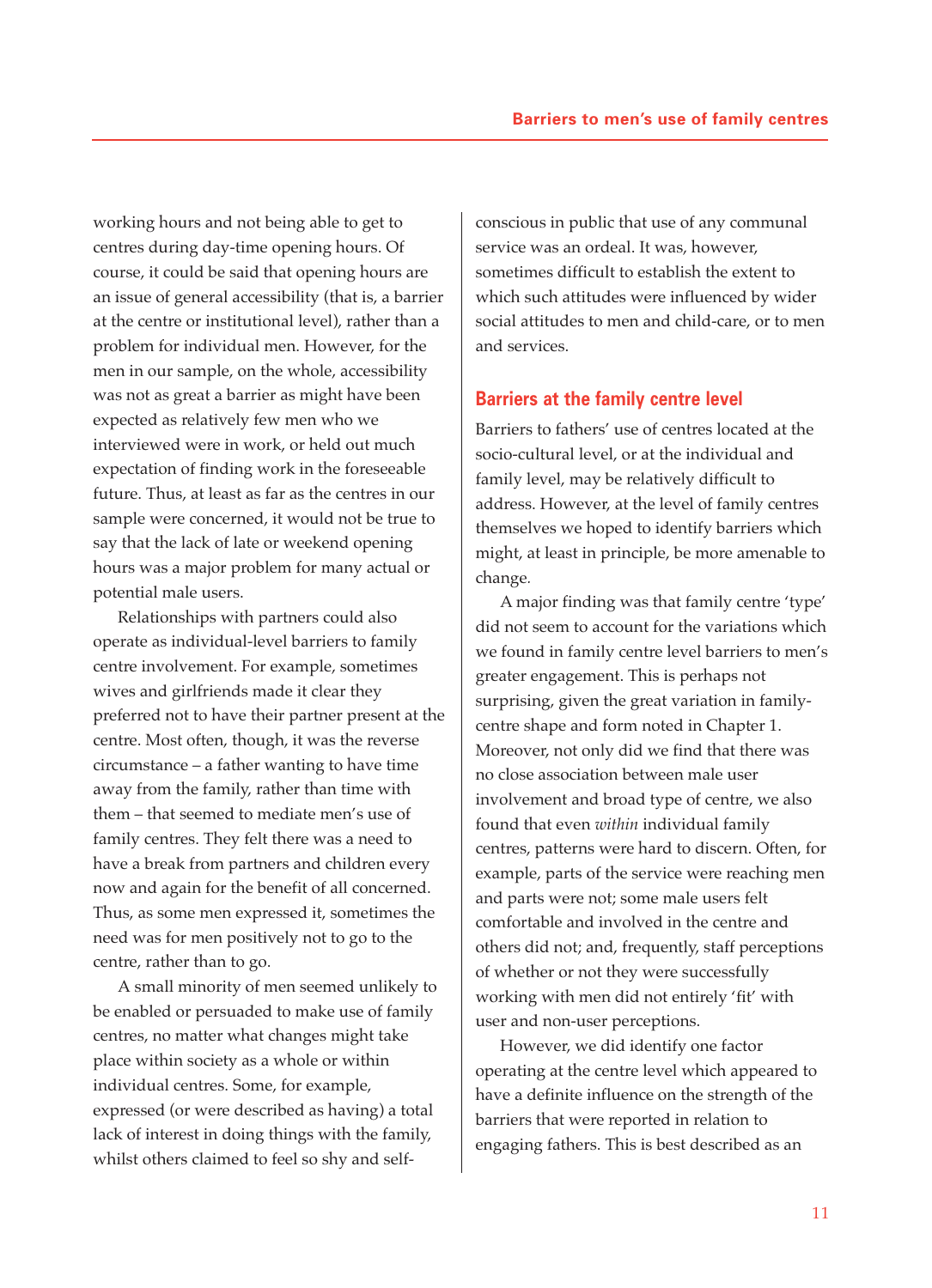*overall orientation,* or a broad approach to working with men. Broadly speaking we were able to group centres (or components of centres) on the basis of three broad 'orientations'. These were fundamentally defined by attitudes to working with men on the part of both staff and users, as well as by centre priorities as reflected in provision of particular services and activities. That is, our concept of 'orientation' reflected centres' approach to working with men, both in terms of how men were viewed and treated, and what provision, if any, was made for fathers using the centre.

The three overall 'orientation' groupings we identified were: gender-blind, genderdifferentiated and agnostic.

#### **The gender-blind approach**

'Gender-blind' centres regarded men as the 'same' as women users. These centres tended to take the view that men should be treated exactly the same as women users, sometimes expressed in terms of an explicit policy of 'equal opportunities' within the centre.

#### *Case example*

A number of men were using these centres, sometimes with partners, sometimes alone. Activities were open to all – i.e. there were no closed, single-sex groups and the ethos was on everyone joining in together. There were some male staff, but in general no explicit attempt was made to match staff to users on the basis of sex. Staff sometimes described the approach as being underpinned by a desire to cross gender barriers and break down gender stereotypes.

For example, one centre worker said of her gender-blind centre:

We don't do men's groups, and we don't do women's groups. We don't separate them. Whatever groups we do, we run as equal, really. Everybody's welcome to that and if they don't come, that's their own choice.

#### **The gender-differentiated approach**

'Gender-differentiated' centres regarded men as different from women users. Centres of this type tended to take the view that working with men presented different challenges to working with women and both staff and users expressed views that stressed gender differences.

#### *Case example*

These centres tended to be numerically dominated by female users, but were actively trying to accommodate male users. They often hosted single-sex activities (e.g. men's groups and women-only sessions), or were trying to develop such services. In general, there was not much mixing of the sexes and fathers, where they were encountered, were usually confined to, or directed into, separate activities from the mothers. There was a perceived need to provide male staff to engage effectively with male users. Both staff and users tended to define men's and women's needs as identifiably different, and sometimes in conflict.

For example, this manager said of her centre:

If we get a men's group going, it will be on a different day [when the women aren't here]. So then they can come down and use the same room that the mums use … they'd do their own thing … and we'll have a male facilitator. Then they can take ownership and that's their special time … They [will get] the same esteem as the women get, the same time and space [but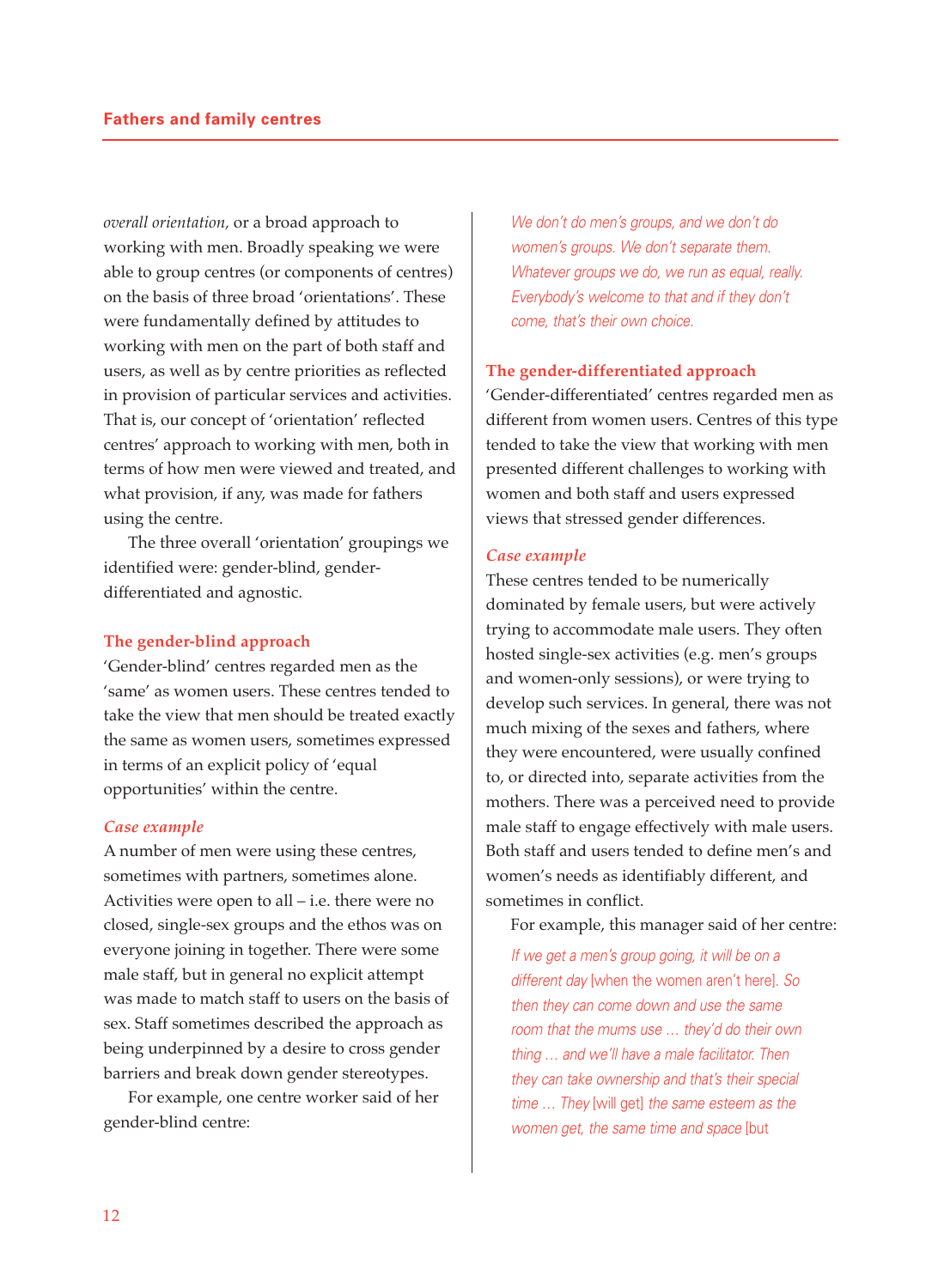separatelyl because the mothers are not keen for the dads to be down here on the same day.

#### **The agnostic approach**

'Agnostic' centres had no identifiable approach. These centres appeared not to have formulated an explicit view about whether working with fathers required a particular approach or not.

#### *Case example*

Relatively few men were using these centres, except where they had been specifically referred. Activities were in principle open to all – like gender-blind centres the ethos was about everyone interacting together. Male users were, however, perceived as a rather unusual and unknown quantity. The issue of whether or how to accommodate male users was one which staff had either not really pursued in depth, or where there were ongoing, unresolved issues. There were no male staff. There was often a perception amongst staff and parents that men were inherently uninterested in greater involvement in parenting in general, and in accessing family centres in particular.

For example, one worker said:

You can't just drag [men] in – they have got to want to come. Short of dragging them in, we can't do anything … The dads don't want to know.

Q: Would it change the centre if more fathers started coming?

I've never even thought of it, because we've never had men to worry about. We just plod on with whoever comes ... and it's mainly just the mums.

These three groupings cross-cut the five-fold typology outlined in Chapter 2. Additionally,

some centres were divided into different and almost autonomous service components, so that traces of more than one orientation were discernible within the centre as a whole. Nevertheless, we found the groupings useful in understanding associations between individual centres and the experiences reported by respondents in respect of men's use of the centre.

We now describe in detail how familycentre-level barriers operated in three related areas of functioning:

- centre priorities and policies, including referral systems and staff and user attitudes to men
- the service provided, in terms of staffing and activities
- and, finally, the atmosphere and 'feel' of the centre.

#### **Family centre priorities and policies**

Family centre priorities and policies may impact on engagement with fathers and are reflected both in the way centres obtain users or clients and in the attitudes of staff and users to incoming men.

### *'It is more often the mother of a child that is referred' –* **referral policies and systems**

The way family centres acquire their clientele (e.g. by referral or open-access) is an obvious factor in determining the extent to which fathers – at least in theory – have access to centres. Whilst 'open-access' centres should present no institutional barriers to the involvement of fathers, the referral systems common in 'child protection', 'day-care' and mixed-type centres could occasionally act as structural barriers. This was because referrals were often seen as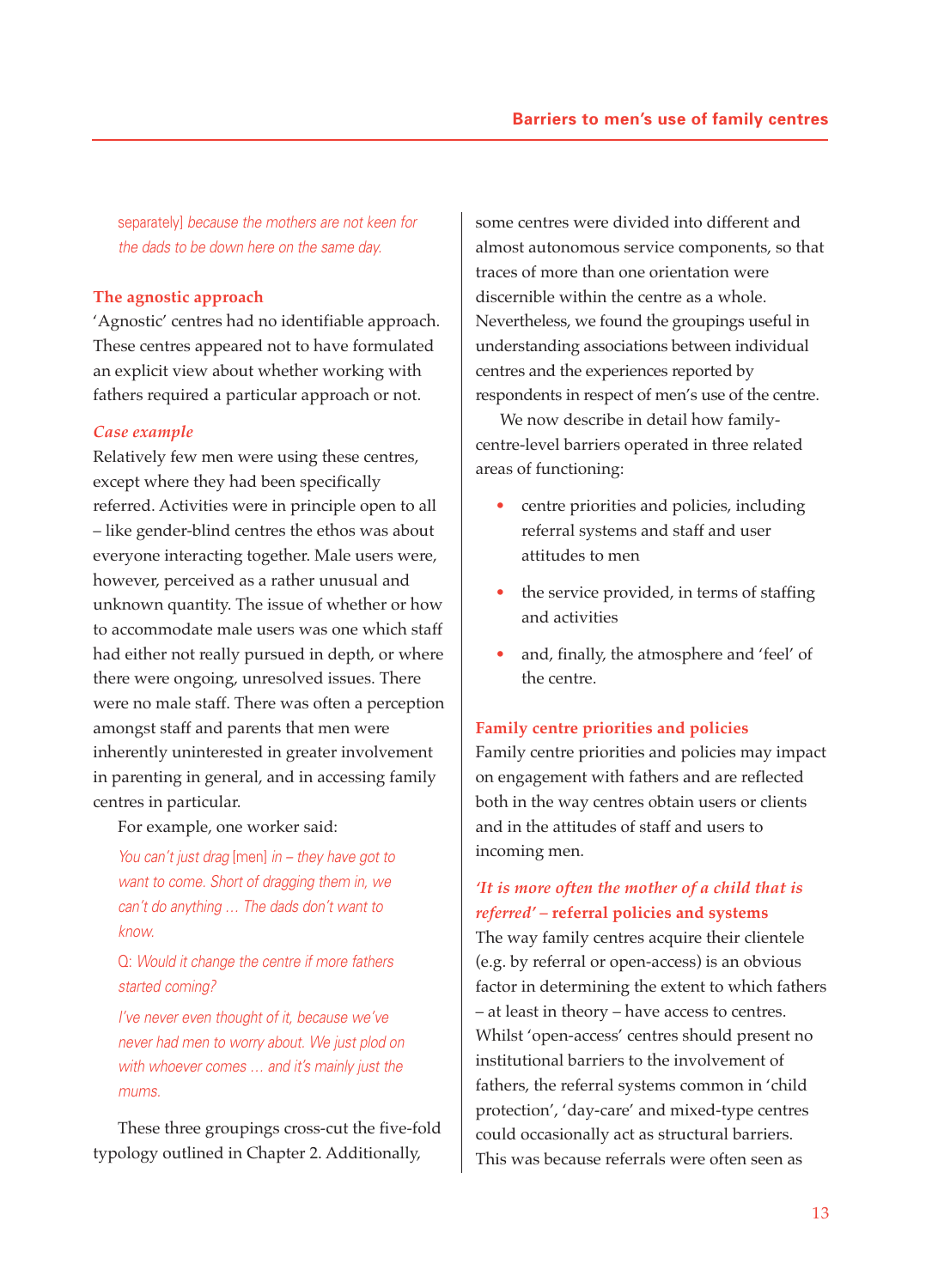applying to the mother and children only, thus effectively keeping fathers out.

Q: Why are there less fathers than mothers here? I guess possibly because it is more often the mother of a child that is referred. (Female worker)

Q: Is there an issue about the project building a relationship with one person and seeing only that person as your client?

Yes I think so, and if it's [a] referred [case] and one person's referred in … they don't refer [the partner].

Q: So the mother [gets] referred, not the father ? Yes. Because the health visitor will just work with the [mother], you know – [she'll say] 'I think there's an issue with the mother'. (Female worker)

Of course, if access to a family centre is mediated by a more or less formal referral system, operated by external agencies, there may be relatively little the family centre itself can do to influence the number of fathers who are referred. However, we did find some evidence to suggest that centres with a 'genderblind' and 'gender-differentiated' orientation (i.e. those which had a definite approach to working with men) tended to have more joint referrals than centres that were 'agnostic' in their approach to working with men. They also tended to regard use by women as a mandate to try to engage partners as well. On the other hand, centres with 'agnostic' tendencies (having no clear policy on working with men) were far more likely to be working with women alone. This suggests that having no clear approach is, of itself, a barrier to engaging with men.

## *'Sometimes the fathers cause stress with the mums' –* **attitudes and approaches to working with fathers**

The extent to which fathers were seen as potential clients, or users, was also reflected in the attitudes of staff to working with men. As we discuss in the next chapter, the prevailing view across the sample as a whole was that it was generally desirable to engage fathers in family centre work. However, in talking about the specifics, rather than the generalities, of working with fathers, many staff cited areas of potential, or actual difficulty. Interestingly, where staff expressed particular reservations about working with men, existing users (and sometimes even non-users) often endorsed or echoed their views. What was not clear was who was influencing whom, though it seems likely that staff 'set the tone' for parents' attitudes to the work of the centre.

## *'We're dealing with domestic violence cases – the women need space from the men' –* **the risk of violence to women**

The risk of violence was highlighted particularly in centres which catered to referred and especially disadvantaged families, where there was certainly a strong feeling that family centres were a 'safe haven' for vulnerable women. The feeling was that this could be damaged if men were allowed in.

In one 'gender-differentiated' centre, a worker explained why fathers had historically been excluded from some of sessions:

My personal view was it wouldn't work [having men around] because we're dealing with quite a few domestic violence cases. It really wasn't appropriate because the women need space from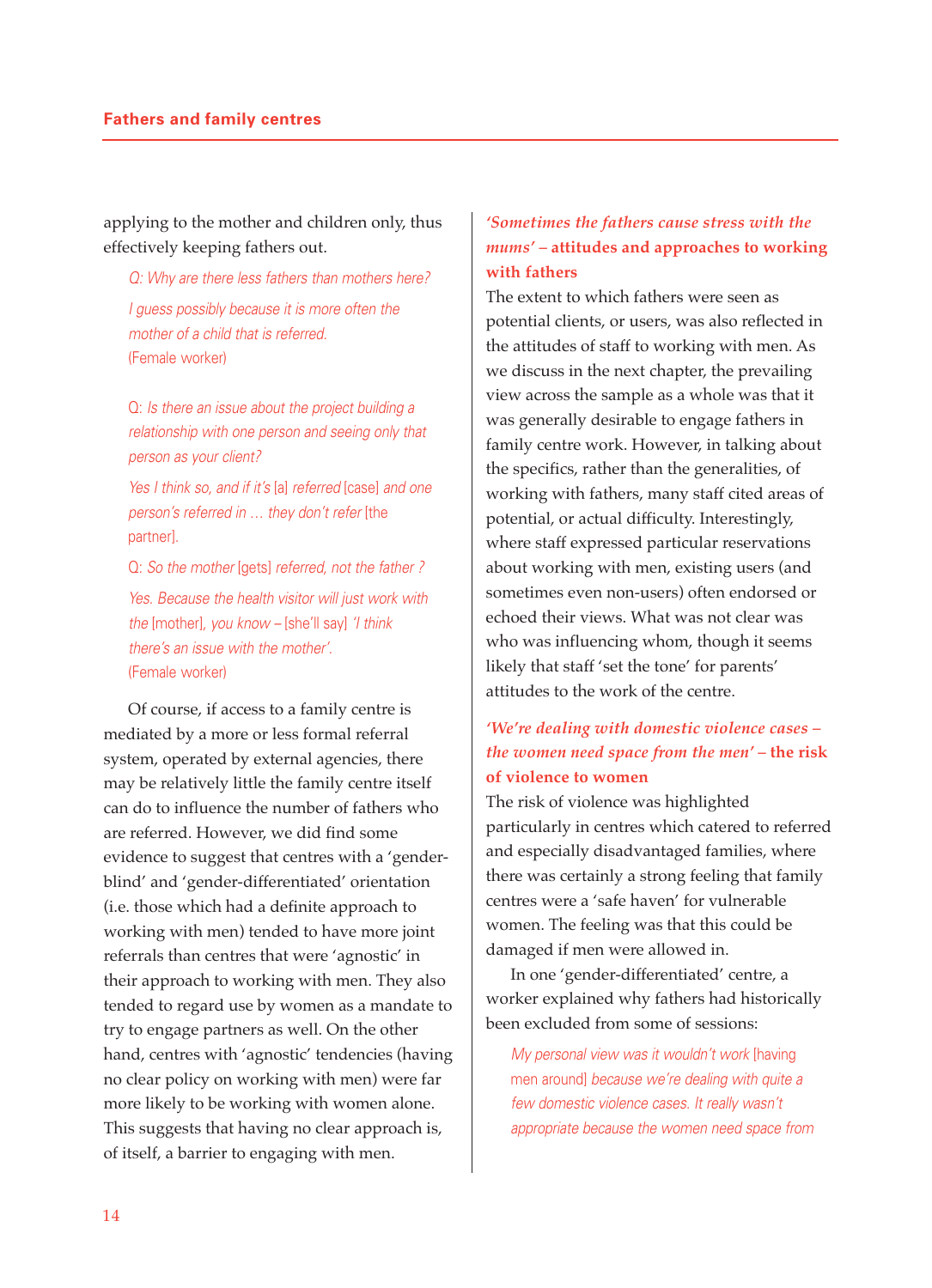the men and they would be unnerved by a man in the group. (Female worker)

An uninvolved father from the same centre agreed, and felt strongly that he didn't have a place in the centre because of women's vulnerability:

I just don't think it's right that I should be involved 'cos … if there's a woman that's got problems … with men, from physical abuse and such from their partners or whatever, if a man goes down [to the family centre] that woman's going to feel nervous, apprehensive, she's going to sit in the corner and not interact, and not take part … (Steve, uninvolved father)

A mother who had herself been a victim of domestic violence expressed a similar view:

Obviously if the woman's been in a violent relationship she's very nervous of men. Frightened, even … She wouldn't come here if there was a man here – she wouldn't do it … I wouldn't have [in the past, though] I would now, 'cos I'm over it, you know. [But] it takes a long time [to get over it]. (Terri, mother, uninvolved partner)

Not surprisingly in a profession in which most staff are female, some workers were also concerned about the possible risks to staff of working with violent men:

We've had quite a few situations and it's been very intimidating for female members of staff to be faced with an angry man. (Female worker)

Q: Do you think it [would] make a difference to the kind of atmosphere of the place generally, having more men around?

Make it more tense.

Q: Tense for [whom]?

[Laughter] Everyone, I think. I mean I don't think it's an easy option, working with the men. I think it can create a lot of problems. I mean we had one incident … it caused a lot of problems … [one man] had a very, very violent history… And it all ended badly when he decided to threaten to kill me and we had to get the police involved … It was an awful incident and it was an awful few months.

(Female worker)

However, the same worker felt it was important to retain a sense of perspective about these sorts of incidents which, although frightening, were not common:

That was one particular incident – [but] the other two violent men we've dealt with have responded and they're doing really well …

Other staff (often from centres with a 'gender-blind' orientation) commented that the risks from violent women could be just as great as those from men:

Q: Are there any … issues about having men around in the centre, any problems that have ever cropped up, or difficulties of any sort?

… No, I haven't actually experienced any really, I mean I can't even say like the violent side of it, because the violent ones, their partners, the mums, are always violent as well, 'cos they're kind of violent together. So if you're in a … volatile situation … they're both likely to be violent rather than just the one. So I can't boil it down to it being a problem about having a man in the building. (Female worker)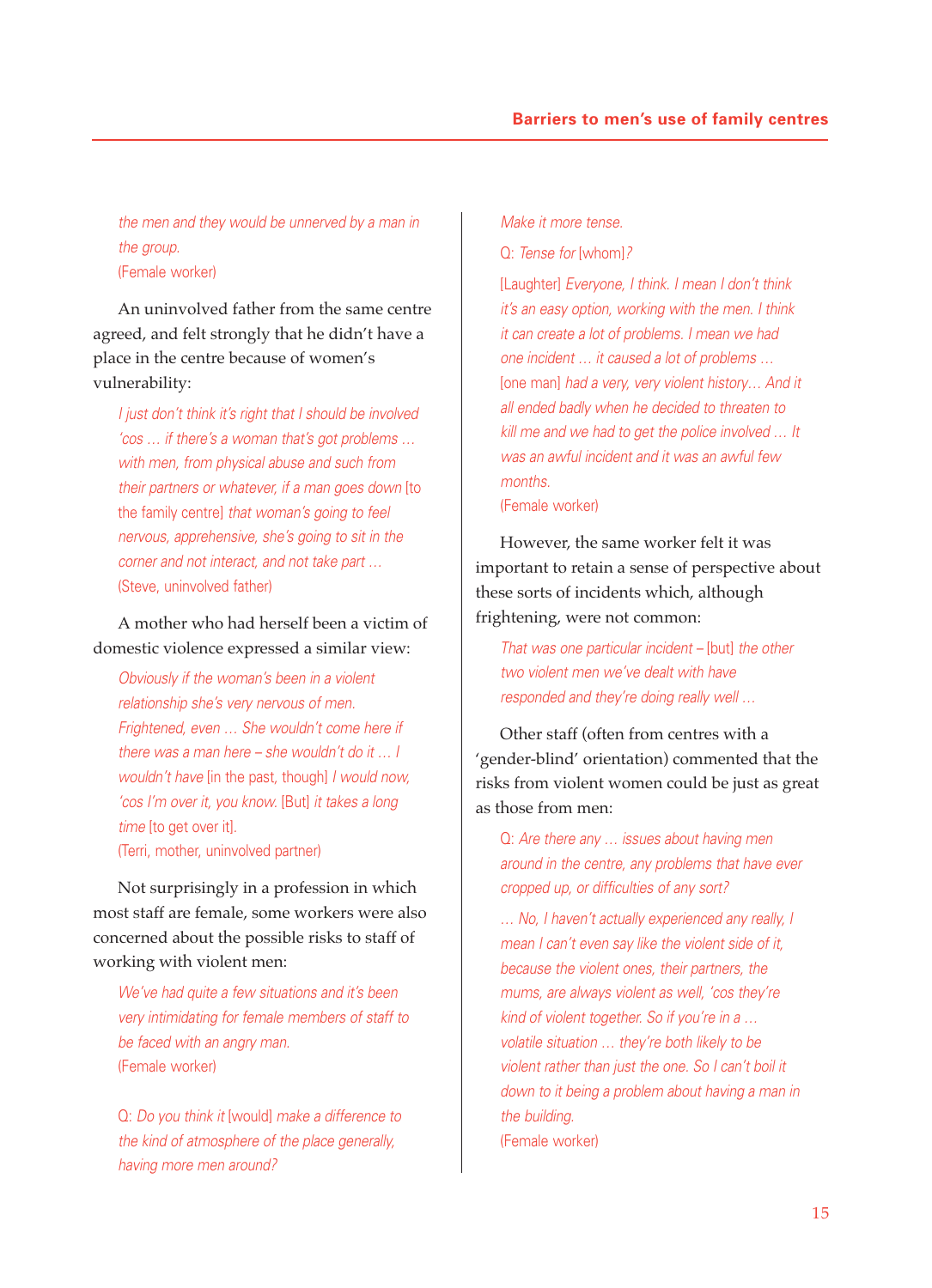## *'There's this spectre of male abuse which hangs over so many things'* **– danger to children**

Another potential problem connected with men's use of family centres was related to a concern about children's safety. Not surprisingly, in centres where referred fathers had been accused of offences against children, staff commented that caution was essential and that inevitably such men could be prevented from using the centre to its full extent:

I think we have to be careful, depending on the reasons why they're coming here … Some of the men we've had referred have been Schedule One offenders, so we'd have to be careful.

Q: So how do you deal with those kinds of situations?

[In previous cases] they tended to bring them in at times when there weren't many other people around, sort of work it that way. [Female worker]

But even where there was no genuine reason to treat a father in this way, as one worker commented, increasing public and professional awareness about child sexual abuse has meant that men who are interested in spending time with children may be regarded as having suspicious motives. The worker saw this as a definite barrier to fathers' engagement with family centres, which operated at two levels: firstly, in discouraging men from showing 'too much' interest in child-related activities; and, secondly, in making women users hostile to men using the centre.

It's very clear … to me that one of the impediments for fathers' groups happening in family centres in this community is the fear that men have about being connected in some way

with their children. And that makes life very difficult because it … forms part of an unspoken agenda in [this area] at the moment ... And one or two people have spoken to me about, about the fears that they would have both as men, about being involved in fathers' group, but also … some women have spoken about their suspicions of men being involved and … wanting to be more connected … with children. There's this spectre of male abuse which hangs over so many things. (Male worker)

### *'A room full of queers and bible-bashers' –* **the 'wrong' sort of men**

Apart from these perceptions of dangerousness, amongst some respondents there was also a feeling that the men who used centres might be in some way 'different' to most other men. Sometimes perceptions of men using centres were actively pejorative – indicating that male use of centres was so unusual as to be seen as deviant. Men who saw male users in this light were unlikely to want to be involved with a family centre.

This man described how he had imagined a men's group to be before he got involved:

I knew [someone who] come to a group like this, and I thought they were a bunch of tossers. A room full of queers and bible-bashers. That's what I really expected. The problem is stereotypes. I know what men are thinking out there, the same as what I was thinking before I come to the group: 'They're all gay and they're all biblebashers'. (Roy, involved father)

In other cases, the view was not so much that male users of centres were deviant in a threatening sense, but that nevertheless they were 'different' from most men, with special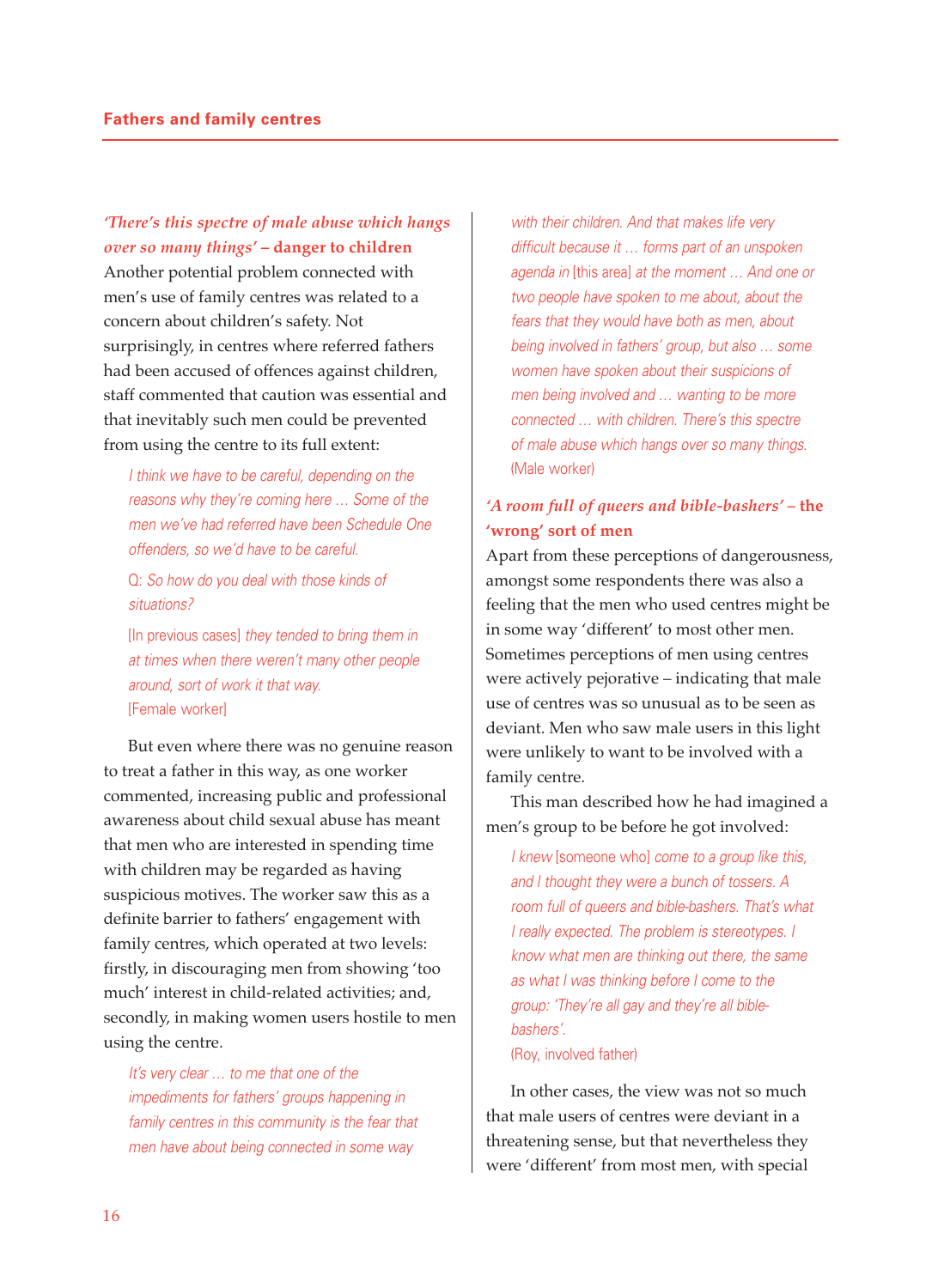requirements and special orientations to family life. For example, that they were likely to be lone fathers, or men who were, for other reasons, unusually involved in family life and child-care (for example, as main carers), or especially sensitive and in touch with their 'feminine side' (as we shall see in the next chapter, this perception had some basis in fact):

Q: Would it … take a certain type of bloke to go up there [to the family centre]?

Yeah, one that's wrapped round his wife's finger, told to get up there, or he's bored and lonely, hasn't got a job or something like that. That's the type of bloke that goes up. That's my own opinion.

(Darren, uninvolved father)

Q: Do you know any other blokes whose partners take their kids up there?

No … If you're a feminine type of bloke and you gets on with women ... don't mind sit[ting] down and talk[ing] your head off with them, then you'd be all right – but I can't do that. (Raymond, uninvolved father)

It looks like a particular man which comes [to the drop-in], you know. It's the men … who you would see carrying their baby in like one of those … baby sling things on their back or their front … Yeah, I would think it was one of those sort of men … They don't mind being seen doing it, and, you know, maybe changing the baby's nappy and that – they don't see it as a problem. (Male worker)

## *'I wouldn't feel comfortable …' –* **inhibiting effects on women users**

Some interviewees felt that the presence of men in a family centre could make women feel

uncomfortable or inhibited. This comment was typical of many workers' views:

I think you'll find that … women wouldn't talk about things they might well talk about, if the men were there. (Female worker)

Some mothers endorsed this perception, and linked it to what they saw as a male tendency to be patronising and disrespectful to women. In this centre – a strongly gender-differentiated one – men were allowed to visit, but were not allowed to participate in some of the weekday, women-only sessions. There were ongoing plans to start up some activities for fathers, but to take place on different days:

Q: What do you think would happen if the men … were coming in [to the family centre] on the same day [as the women]?

I think it would be a bit funny.

Q: In what way?

They might take the mickey out of us … Some blokes do.

Q: What sort of things might they say …?

That you shouldn't do that or you shouldn't do this … My partner does that. (Angie, mother, involved partner)

#### One father agreed:

Sometimes the [men] causes stress with the mums … they should change their attitude. One of the blokes [who comes here] talks to you like shit. (Steve, uninvolved father)

In this 'agnostic' centre women were not used to having men around and, on the whole, didn't think this was such a bad thing: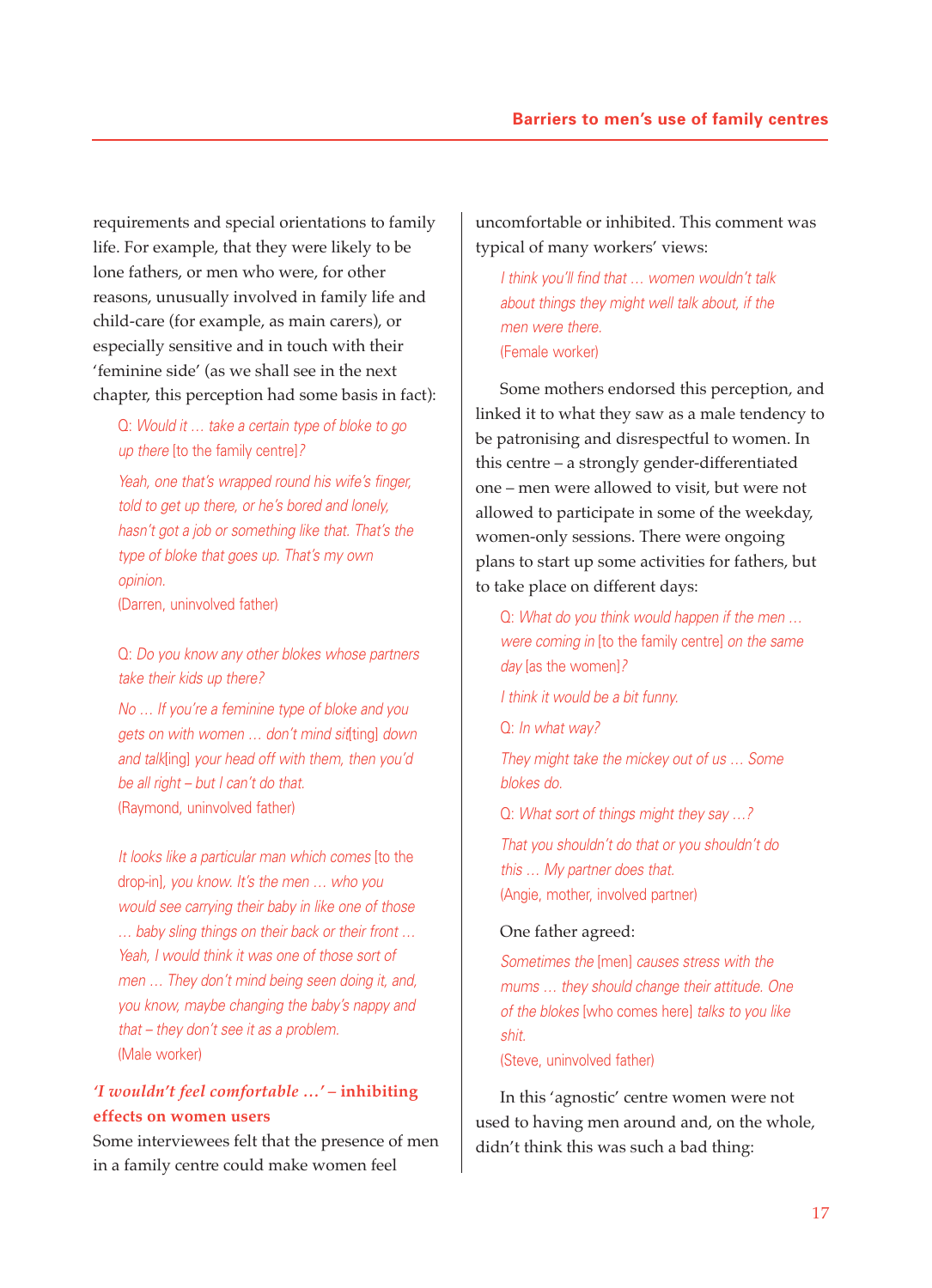I don't think I could stay … if there was loads of men there ... I wouldn't feel right. It feels relaxed and comfortable when we're up there. But if men were staying there, [if] the men was trying to have a chat with you, I think I'd lleavel. I don't know why. I wouldn't feel comfortable. (Natalie, mother, uninvolved partner)

There were also issues of culture for some centres and for those working with women from Muslim backgrounds, the advantages of preserving 'women only' space in family centres was very much at the forefront of their concerns:

#### Q: What's the reaction of the women to having a man in the group, or men around?

Some people are very quiet. Especially [when] we had some women from Iraq and Iran ... It's their culture … you don't speak [in front of men] … You follow that system. So it stopped them opening up … Women have a greater need [to use the centre] because women don't have anywhere else to go. Especially, I'm talking about the Bengali women here. (Female worker)

#### *'Mister Romeo at the playgroup'* **– sexual tensions and couple issues**

The potential for sexual tensions, difficulties or embarrassments arising from men and women interacting with one another is rarely acknowledged in studies about working with men in a family support environment. However, we found that both staff and parents identified a number of potential problems of this sort, ranging in significance from minor irritations to more serious disincentives to men's involvement in family centres. For example, both staff and parents talked about the problem

of flirting between male and female users – sometimes in relation to actual flirting and sometimes in relation to worries about being *accused* of flirting or 'taken the wrong way'.

This worker highlighted some of the problems of working with couples in a mixed sex environment:

Well there are some issues because you'll get a mum who will always think 'Phew, he's a bit of alright' and flashes her eyelashes, and then you've got the mother who's feeling a bit poorly and vulnerable, and this is an ongoing issue with a couple of our families at the moment. A mum's feeling at a low ebb, [and will] turn to a bottle because she's feeling pushed out … so it has its disadvantages. (Female worker)

And some fathers, both involved and uninvolved with family centre activities, talked about the 'flirting problem' and its effects:

You know I don't think [you see] many men in a place like this, [because] … they would more or less think to themselves they [would] get a reputation 'Oh my God I can't go in there, it's all women – what are people going to say?' – you know, [that you're] a flirt or something … 'there's mister Romeo … he goes to the playgroup' … I think it's one of the main [problems], to be quite honest with you. (Dan, involved father)

One father (described as 'outgoing' by staff) in fact felt very inhibited by the fear of being 'taken the wrong way' by women users of the centre – so much so that he tended not to interact with them when he visited:

It's difficult to approach women, it's difficult to start up a conversation, because ... it's loaded,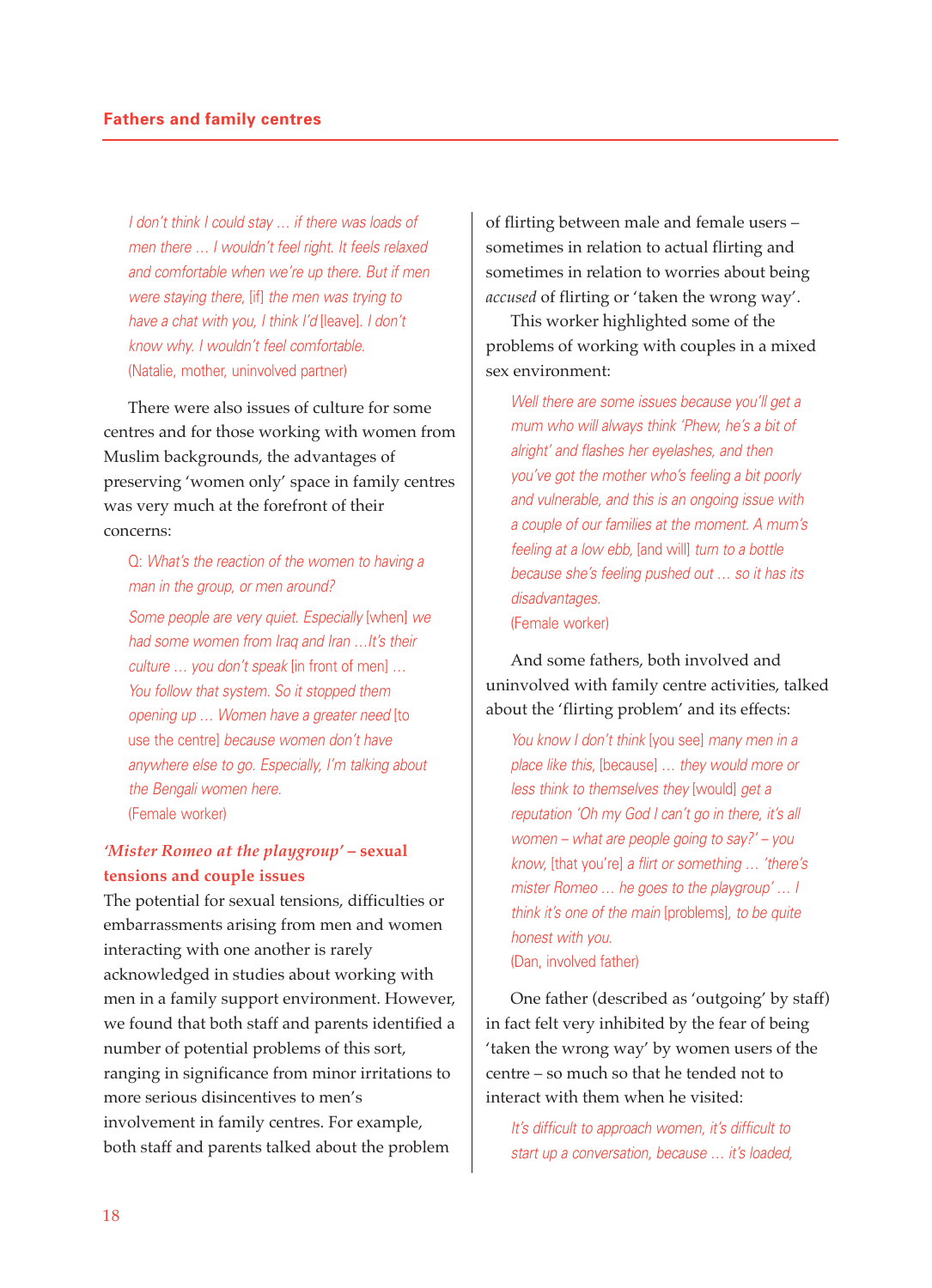very often you don't really know how you're going to be taken and so generally what happens is, I've been coming here and keeping myself to myself for some time. (Lloyd, involved father)

A usually uninvolved father who had taken part in a trip that the family centre had organised had got in trouble with his partner for talking to other women:

I don't feel at ease talking to women, 'cos like, the missus starts getting jealous and I get in trouble. Like when I went on that trip, she was asking me questions about who I was talking to … That does cause a lot of problems. (Matthew, uninvolved father)

This mother felt some women would not want men around in the centre because of the sexual dimension that would be introduced to the atmosphere:

I don't mind [personally], but there's a lot of women [at the family centre] that would say 'No, we don't want men up here' …

#### Q: Why's that?

Because women are all right in an atmosphere with other women but [they] can feel selfconscious in front of men … So if there was more men up here they're going to think 'Oh I need to get all my nice clothes on, I need to do my hair, I need to do my make up', which isn't functional when you've got kids about anyway. [And] a lot of women can be jealous … 'She's looking at my man.' 'Cos obviously then that would cause a lot of arguments as well I think. (Terri, mother, uninvolved partner)

In general, 'problematised' attitudes, such as those discussed above, tended to be most

pronounced in the 'agnostic' centres, where both staff and parents talked rather dispiritedly about the problems of engaging with men. They tended to present these as more or less insoluble, rooted in the broader society, in local cultures and in 'men's natures'. For example, in agnostic centres parents made these comments:

I don't think there's much you can change about it because the men just wouldn't come anyway. I just don't think they can be bothered with the family centre. (Sheena, mother, involved partner)

I don't think there's a great deal they can do to pull the men in ... It's a very much male dominant area … for men to … actually be involved … would be a big leap in the dark for them. (Gavin, involved father)

On the other hand, centres with a genderdifferentiated approach were also quite aware of the difficulties arising out of trying to work with men, although they tended to take a more problem-solving approach, often highlighting ways in which these barriers could be worked at or circumvented. Centres which took a 'genderblind' approach were more likely to minimise the problems, or regard them as relatively unimportant.

#### **Family centre services: staffing and activities**

The service that is provided at a family centre, in terms of staffing (i.e. whether mixed, or women-only team) and activities on offer may also present barriers to the engagement of fathers. The lack of male staff was noticeable across the sample of centres as a whole, with only five centres having any male staff presence at all (including sessional workers) and none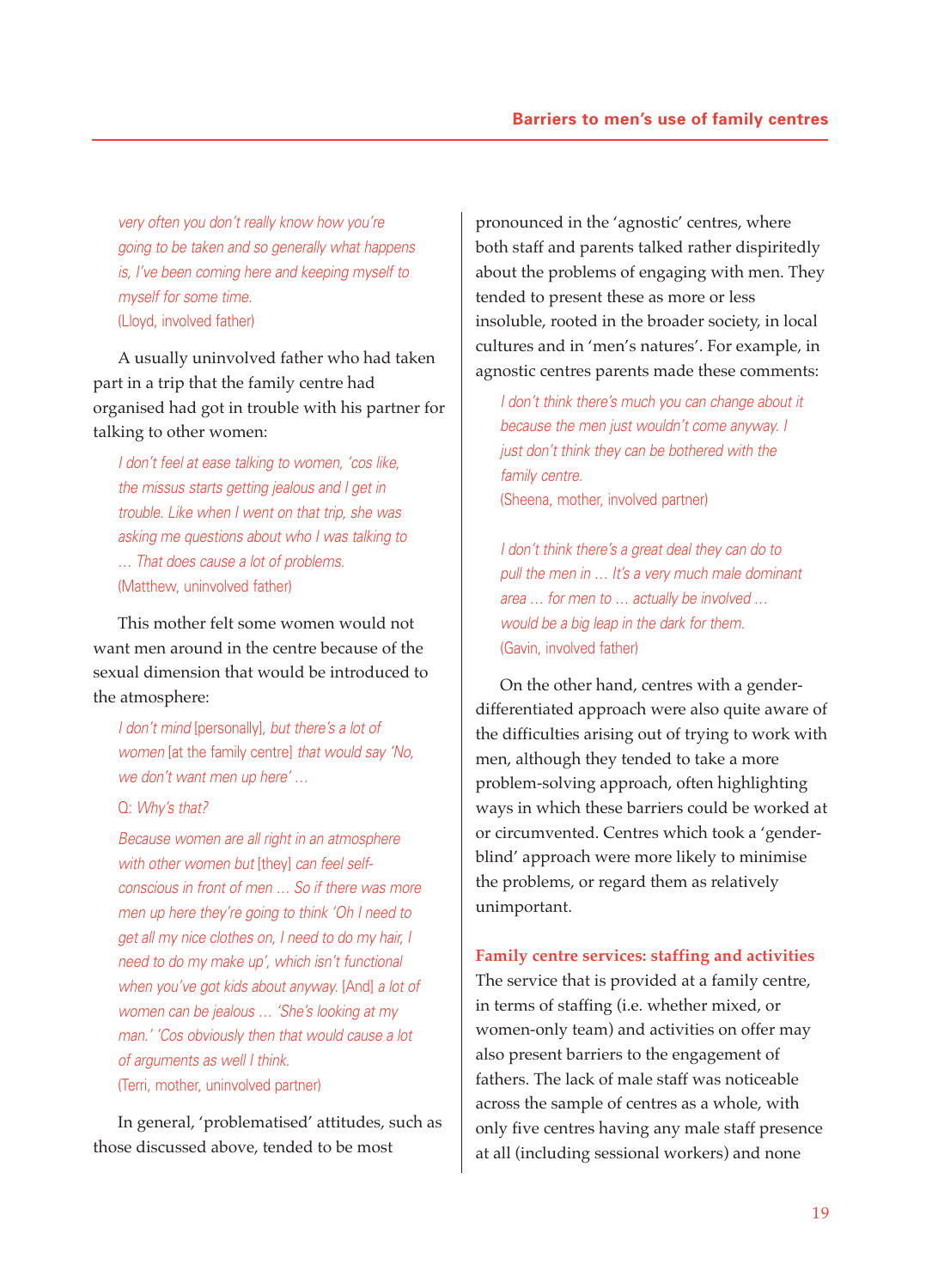having more than one man on the staff team. Similarly, few centres in our sample were seen as having a great deal to offer to fathers in terms of activities.

### *'There's nobody to relate to on the men's side' –* **the absence of male workers**

The issue of whether lack of male staff actually creates a barrier to men's engagement with family centres is currently a topic of heated debate amongst practitioners and a subject which probably merits a study in its own right. Our findings in this respect were mixed, though many people thought the absence of male workers was generally regrettable.

I think if they had more male teachers [i.e. staff] as well, I think that would bring more fathers in, 'cos they'd have someone to relate to. At the minute it's just [there's] nobody to relate to on the men side, sort of thing. It's just a bit strange. (Matthew, uninvolved father)

I think there should be more male workers actually, but you don't see many that's working here. But I think if a fella's talking to a fella about their problem, then I think they'll open up more than what they would to a female. Yeah, I think there should be more male workers working in the system.

(Shelley, mother, uninvolved partner)

### *'There's nothing for us up there, is there?***'** *–* **the service(s) and activities provided by family centres**

In fact, irrespective of the presence of male staff, the lack of activities catering to men was frequently mentioned by all groups of respondents – men, women and staff – and seemed to be a highly significant barrier to men becoming regular users of family centres. The

majority of both men and women who took part in the study were convinced that, until family centres provided activities more suitable for or acceptable to men, few fathers would be seen on the premises on a regular basis.

It was sometimes difficult to disentangle respondents' feelings about the *service* provided by centres and their views of the more general *character* of the place. This was a particular problem because of the overwhelming sense of feminisation, common to all centres, which coloured perceptions of all aspects of a centre's functioning. This is discussed in more detail in the next section. Yet, perhaps one of the most interesting findings to arise out of the study was an important distinction between the provision of *activities* (in terms of the specific 'things to do' that were on offer) and the provision of *activity* in a generic sense. In terms of *activities*, men found many of the organised activities on offer at family centres highly gendered and of little interest. Furthermore, a major shortcoming of family centres was described as the lack of *activity* on offer, in terms of opportunities to engage in activity which was seen as physical (i.e. 'active' as opposed to 'passive'), constructive and meaningful to men.

#### *'It's just not my scene' –* **attitudes to gendered activities**

The organised *activities* offered by centres, many of which were reported to be greatly enjoyed by women (for example, sewing, making Christmas decorations, glass painting, aromatherapy) were not, on the whole, of much interest to fathers. Though many staff claimed that men did enjoy these traditionally 'women's' activities, we found few fathers willing to confirm this: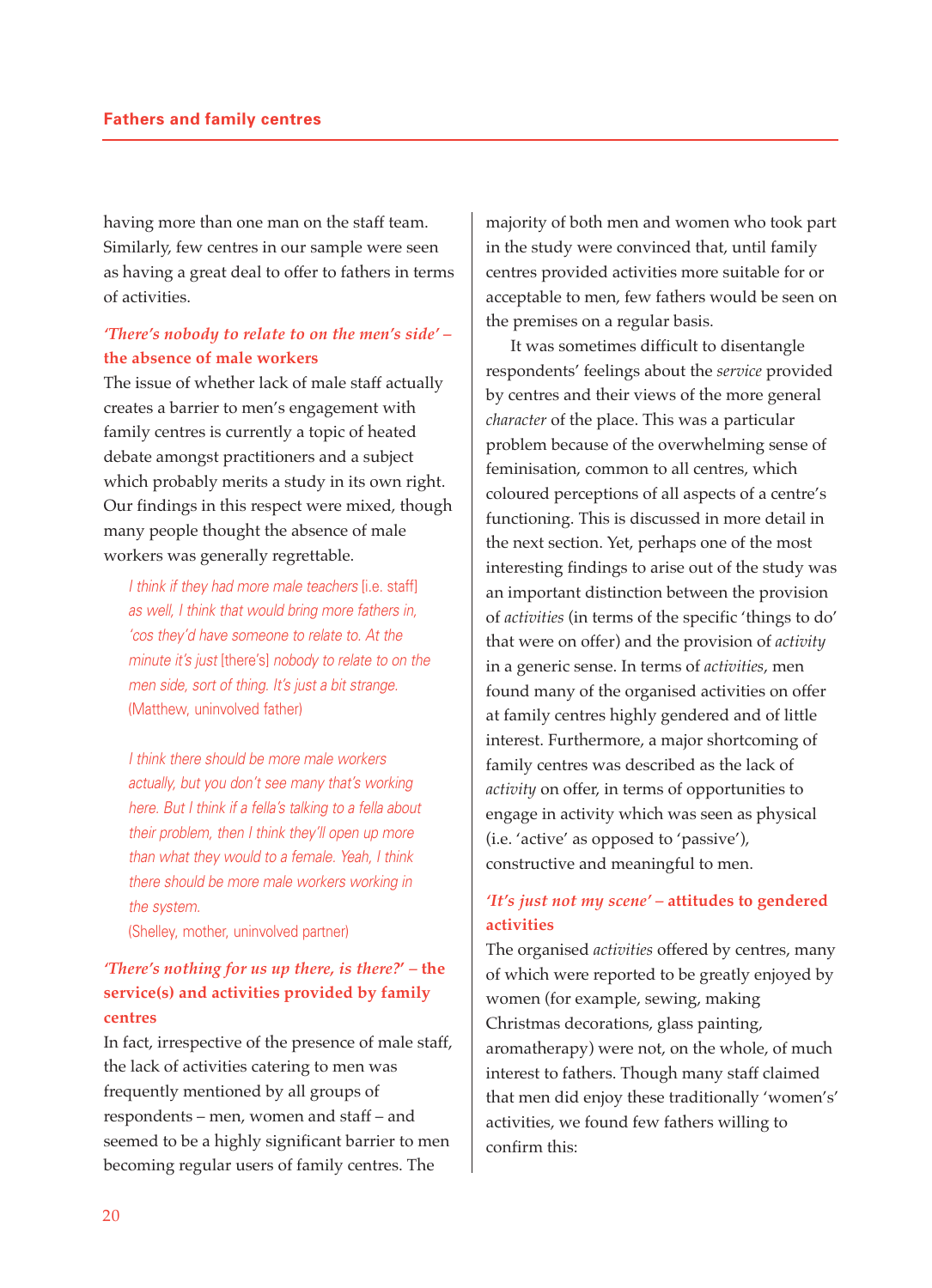There's nothing here for men. It's like they do courses on aromatherapy, and things – it's not the type of thing you want to do, you know.

Q: There are some blokes who do aromatherapy though aren't there?

I'm sure there are! I just wouldn't like to do it myself. Just not my scene you know. (Rod, uninvolved father)

It's not my thing, you know? … I mean … sort of making Christmas decorations and things like that … it's not the sort of thing a man's going to [do] … well, it's weird! (Joe, uninvolved father)

Although in some centres staff insisted that past experience confirmed that men could be induced to participate in and enjoy 'women's' activities, others felt this was something of a misapprehension:

It's seen as … politically correct: that if females can have their nails and hair done, there's no reason why the men can't have theirs done. But in reality, men don't want their nails or their hair doing. I don't think the men see it [in the same way] as … maybe the management [do] … I don't think men see it as being OK … I think sometimes it's probably our own little fantasy world …

Q: Have any of the men made comments to you about the … activities?

Yeah they have, 'oh that's not for me' sort of thing, and [when those activities are about to start] that's when they [leave] ... 'Oh God', they probably have said, ' I'm not staying for this.' Even though they are invited [to stay]. (Male worker)

It was also suggested that the lack of anything to do apart from playing with children was found boring by a lot of men:

I don't know what my partner would like to do really … I know he finds it a bit boring because … you only play with the child and stuff. I think he'd like to do something different – he does get bored. (Diane, mother, involved partner)

### *'He's more of a hands-on person' –* **activities with a practical application**

Men also wanted activities that were useful, skills-based and had a wider practical application, as the examples below show.

Q: What would you like to see them doing here? Showing people how to use computers – that'd be perfect, that'd be brilliant. How to use the Internet, for example, you know important things, things that are going to [affect] everyday life … Art as well ... Language skills, communications. I'd even see if I could get someone in to teach people a foreign language. Give 'em a bit of selfesteem. Something that they wouldn't normally do, or wouldn't normally dream of. Something to whet the appetite, so that then they could think 'mmmm, I'm good at this, I'd like to do more' – and then I'd pursue a college course. (Steve, uninvolved father)

I think Dave would probably come if there was something … for him to do, you know rather than just sit around having a brew ... He's more of a hands-on person … If he could make a coffee table or a whatever, I think he would tend to want to come more then. (Kirsty, mother, uninvolved partner)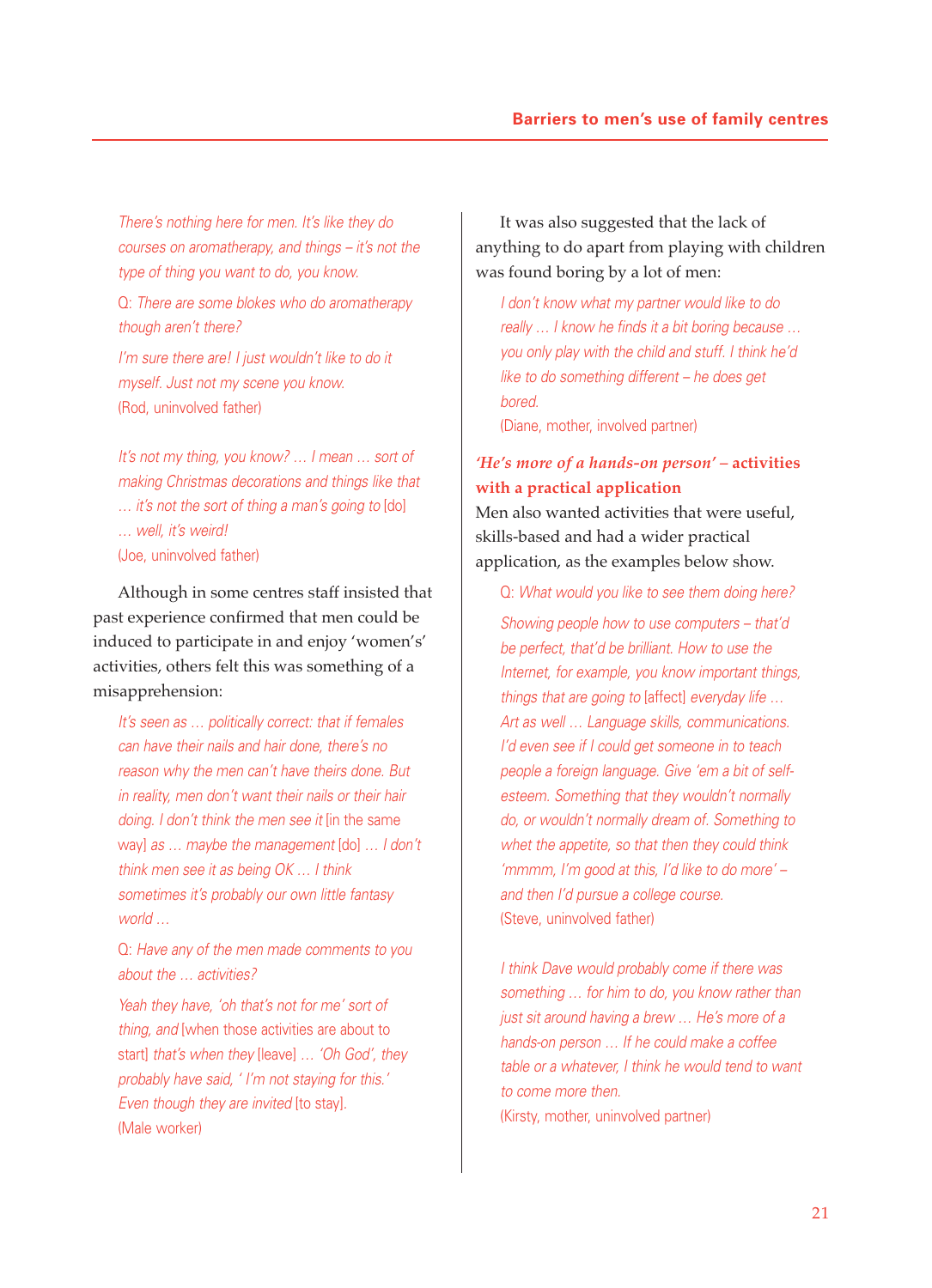As we show in the next chapter, where there were insufficient opportunities for this kind of constructive activity, men were sometimes described as creating them, as if in an attempt to give themselves a 'role' where one did not exist. This may reflect stereotypical expectations of men and men's roles in a family environment; however, the sheer number of times this issue was spontaneously mentioned by men, women and centre staff convinced us that lack of this kind of practical activity needs to be taken seriously, as a barrier to greater male interest in family centres.

#### *'Talking about nothing, wasting the day away' –* **the lack of constructive activity**

In terms of *activity*, sitting around, drinking coffee, watching children play and talking with other parents (something women in family centres spend a lot of time engaged in) was not, on the whole, something men enjoyed or saw the value of. They found it frustratingly passive, characterised it as 'gossiping' and saw it as essentially pointless and unconstructive:

Sitting down, talking about nothing, wasting the day away: I got better things to do in the day.

Q: That's what happens is it, at the family centre, they just talk about nothing?

They just talk about … anything and everything. Women's talk ... If they want to talk about things like that I'll just go home and do things. I say … to myself 'Why am I here talking a load of rubbish when I could be at home working, do something, cleaning up the house?'… I'm always working, I can't just sit down and talk, talk and talk, drink coffee, talk and talk … they seems to go and sit there and drink tea and smoke fags and talk their heads off. I ain't up for that. (Dan, involved father)

Me, my topic of conversation is cars – men things. I can't see them [women] wanting to talk about that kind of thing. It's just … gossip and women gossipling amongst each other lat the family centrel. I've got nothing to gossip about. (Matthew, uninvolved father)

And though men agreed that 'just talking' was what men typically did in the pub, they added that the subjects of conversation there were different to those thought suitable within a family centre!

Q: But blokes … chat together up the pub? Ah that's [different], we talk about sport and sex, or women. (Darren, uninvolved father)

#### *'They want manly sports, like football' –* **the lack of physical activity**

What many men bemoaned above all was a lack of activity at family centres in the physical sense of the word – for example, active games like football, and things they could do with children and with other men that involved physical exertion. Being indoors all the time was also described as frustrating by some men.

Q: And did your partner go down to the drop-in as well or was that something you just did yourself?

No, I think he likes the baby gym at [town] more, because that was more of an active thing. And the drop-in at [the family centre] was just like sitting on a chair, and was really, really boring [for him] ... It's just not geared for men, really. (Diane, mother, involved partner)

Q: What would get more men to come here? I'd say … get them to come in to five-a-side football, because then they would start coming … so that when you come back you can sit down,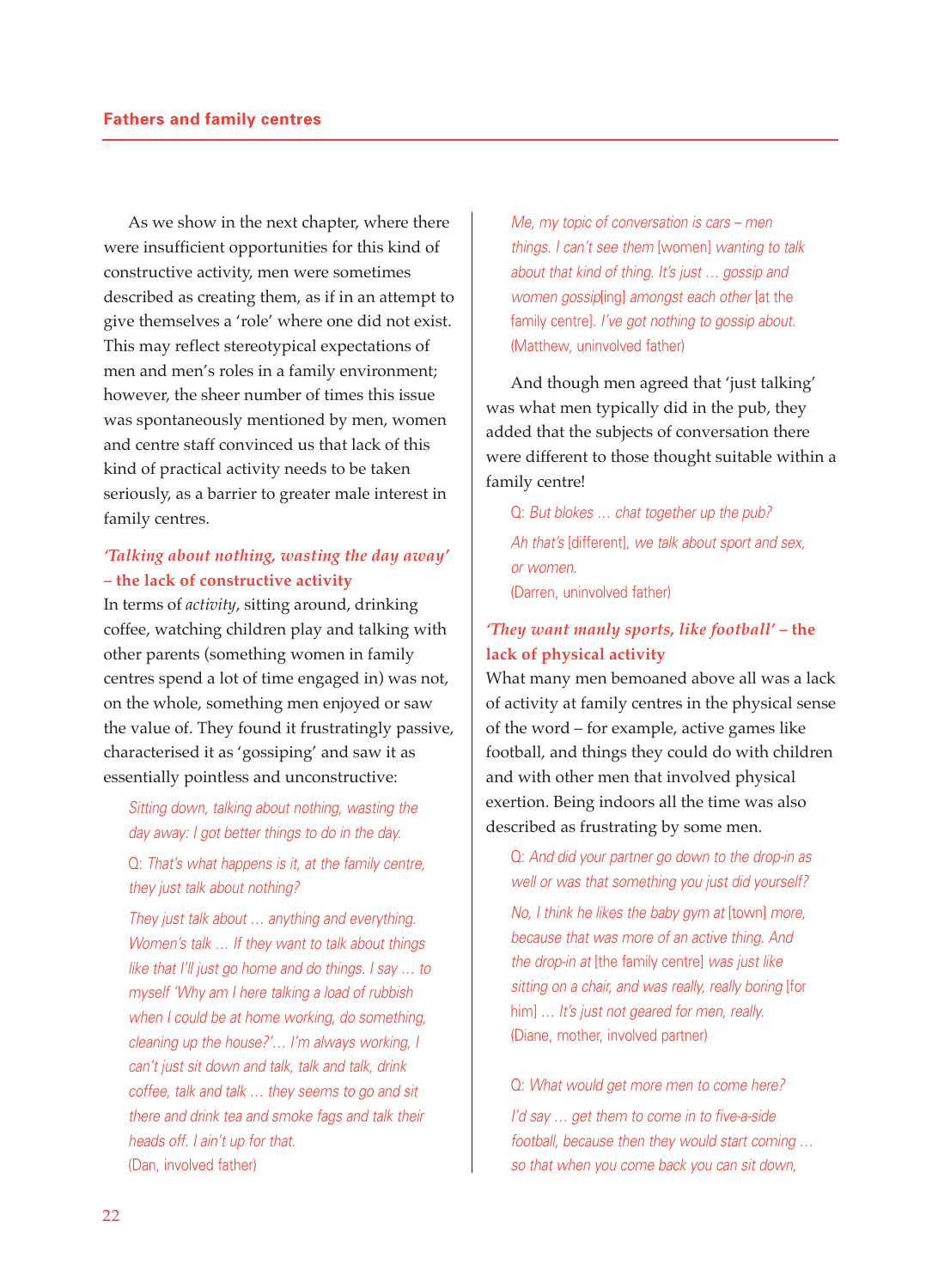have a good team chat about the game ... you can get the men in but you've got to look at it totally different than what they [the family centre] are doing. They're looking at it from a woman's point of view, what a woman wants to do, aerobics and things like that. Blokes don't want that. They want manly sports like football, five-aside and stuff like that … So, you've got to say well, look from a man's [point of view], what does a man want in here? (Phil, involved father)

### *'It's not my thing, men chatting together' –* **dedicated men's activities**

It is sometimes assumed that the provision of a 'men's group' (in the sense of a men-only discussion group) is the panacea that will remedy the absence of men in centres, and that, once men's groups are provided, fathers will feel catered for, welcomed and generally more engaged with family centres. In the next chapter, we discuss how dedicated men's activities can indeed be regarded by some men as incentives to use family centres.

But, as our team quickly found, men's groups do not appeal to all men. The few men's groups that we came across tended to be poorly or sporadically attended (with one exception) and several had petered out over the course of time. None seemed be integrated more than superficially with the other elements of the centre, with all operating more or less autonomously. This meant that men attending the groups might not have any contact with other services provided by the centre, or even seem very aware of what else the centre did. Conversely, involved men using other parts of these services (e.g. referred fathers doing 'programme' work, or using an open-access drop-in) and uninvolved partners of women

using the centres often claimed to be completely unaware that a men's group actually existed within the centre. Whilst we recognise that this may not be typical of all men's groups and that well-known examples of 'good practice' and highly successful groups exist within some family centres, our study suggested that it is a mistake to see provision for fathers as beginning and ending with men's groups.

From the outside, many men expressed doubts that men's groups would work, and seemed unlikely to be persuaded to try one:

Q: How do you feel about the idea of a [men's] discussion group …? What sort of picture comes to mind?

I don't know what to think. I don't see what they actually get to talk about. I can't see there being a topic of conversation. I think it'd just be like they'd all go in and  $\ldots$  just talk about – just owt really. I can't see [them] talking about kids … (Matthew, uninvolved father)

I'd say it's not my thing. Men chatting together. What I told my wife, I don't want to hear bloody blokes talking, and most of them [other men] will tell you the same. (Darren, uninvolved father)

Q: What do you think it would be like just … talking, just with a bunch of men, but not in a pub?

Very strange, yeah, very strange. The sports activities and clubs is what we've always done like me and my mates, it's always been that and … instead of a cup of tea, a pint. You just go into a room, just to have a chat? That seems strange to me.

(Neil, uninvolved father)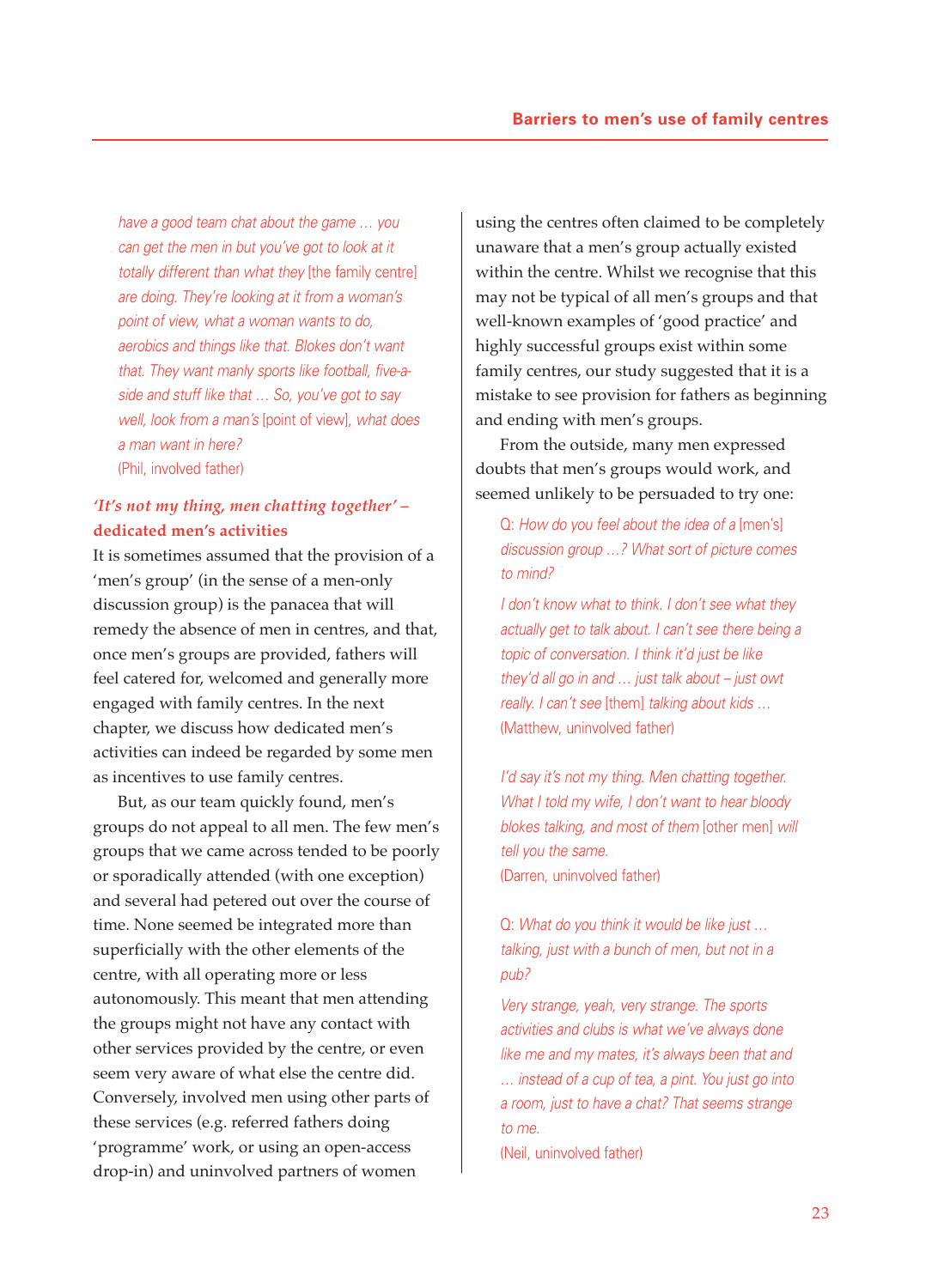In summary, the absence of both male staff and activities appealing to men was extremely widespread. This made it difficult to assess the extent to which this created a barrier to engaging fathers in centres with different orientations. However, centres with an 'agnostic' orientation were probably regarded as the least appealing to men on this count. This was not surprising perhaps; these tended to be the centres with no male staff and where the issue of whether fathers would find the activities provided in the centre attractive had rarely even been considered. However, genderblind centres were also described as failing men in this regard. Perhaps because of the explicit ethos of 'non-differentiation' in these centres, male staff (where they existed) were not encouraged to relate to male users in a genderspecific way, thus perhaps missing an opportunity to establish stronger bonds with male users. The activities in these centres, whilst often described by staff as gender-neutral, were often not perceived as such by users and tended secretly to be regarded with disdain by many fathers. On the other hand, genderdifferentiated centres were the most likely to try and provide services and staff specifically for fathers, and in some respects were least likely to be criticised for failing to cater to men. However, the equation of 'men's activities = men's groups', which often pertained in these centres, meant that fathers who were not interested in discussion groups were also not catered for.

#### **Family centre atmosphere and 'feel'**

We have discussed the barriers presented by different aspects of family centre structure, and what is provided by centres in terms of activities

and staffing. However, the 'feel' of a family centre – the way it was perceived by men and the general 'atmosphere' of the place – turned out to be perhaps the most significant barrier of all in preventing men from attending centres on a regular basis. Even amongst those men who were already attending centres fairly regularly, many spoke of the 'feel' of the centre, as something which almost certainly discouraged other men from getting more fully involved in the centre's activities.

Most important of all, every centre in the sample was described by respondents as feeling significantly 'feminised' – that is, as being women-dominated and as a place whose primary function was to cater to women (or women and children). This single factor was probably the most frequently mentioned issue for fathers and virtually all other barriers described as arising out of the feel, or atmosphere, of a centre flowed from this.

### *'They might as well just call it the "female centre'' ' –* **feminised environment**

Given the preponderance of women in family centres, both as users and as staff, it will not surprise anyone that our study confirmed the picture reported elsewhere of family centres as 'women's places' (e.g. Smith, 1996). Almost by definition, the fact that women dominate numerically (as in most family support contexts) would be expected to lead to a general perception of 'feminisation'. The mere fact that men were so outnumbered in most centres that we visited led, for some, to a perception that the purpose of the centre must be to cater for mothers. Some men felt that this was right and proper – that mothers' needs were greater than fathers' and that, by implication, fathers had a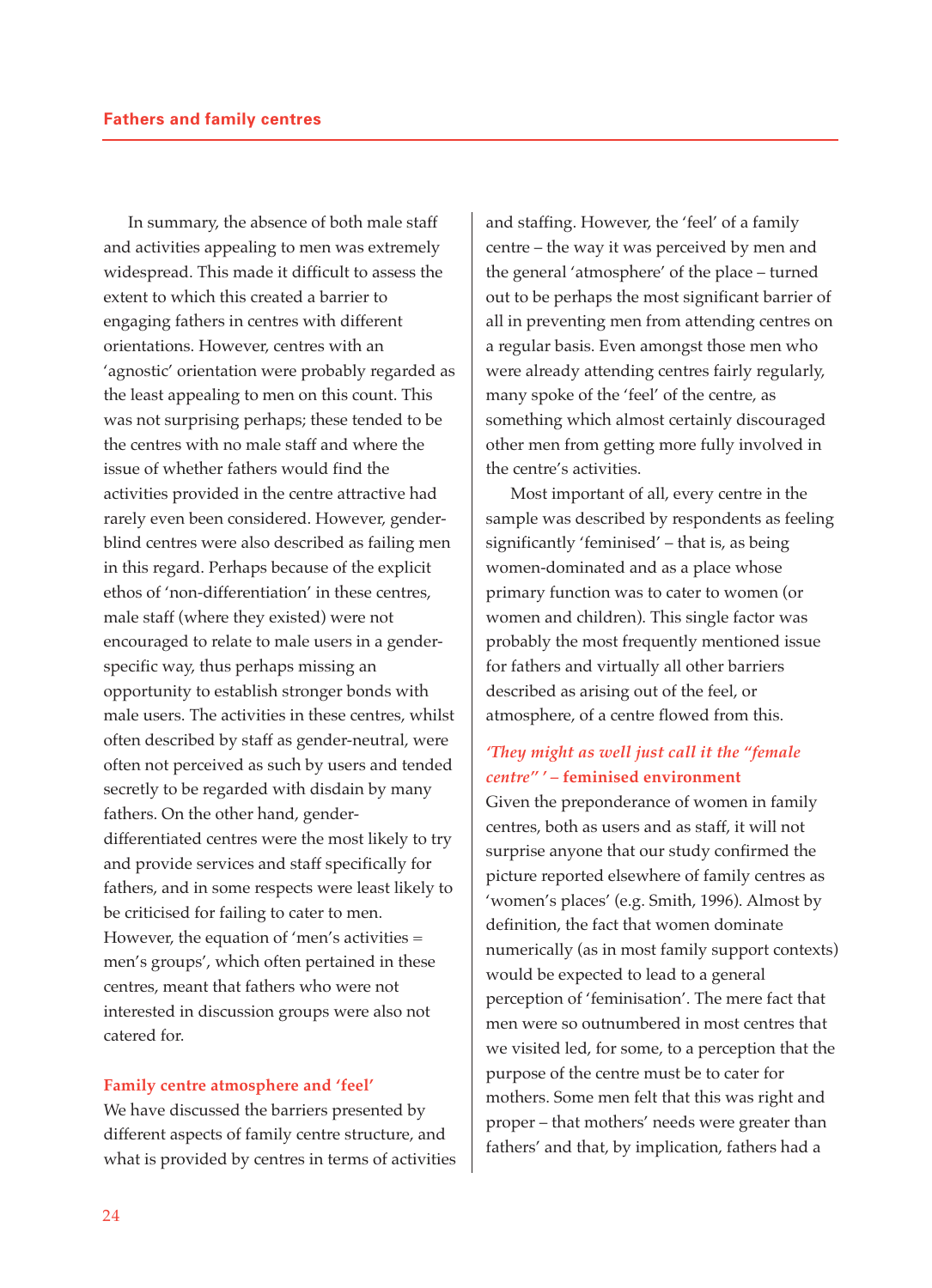lesser claim to the use of the centre. It seems plausible to expect that these perceptions would act as substantial discouragements to men using family centres:

I think the centre [is] for children, mothers and fathers. But, in practice, what I see is there's many, many more women here, so I don't know, maybe it is intended for women – mothers and babies.

(Lloyd, involved father)

The male way of thinking is, if you walk into an environment that's all women, that's all that should be there. (Neil, uninvolved father)

They may as well just [call it] the 'female centre'. It must be quite intimidating for men coming in here with all these women. I wouldn't like it if I was a female and there was loads of men. (Female worker)

Some respondents thought that the reactions of staff to men's rare appearances at family centres compounded this sense of being slightly unwelcome:

I think the staff have a bit of difficulty dealing with … fathers who come in here. I don't think they mean to do that … they're just not used to fathers coming in there ... What I find is they don't welcome him as much as they would a mother who came into the place … When a mother comes in they would … give her a good introduction and walk around the place and show them exactly what we do, and I don't see the males getting that … So … I think … the female workers … feel a bit apprehensive when a male comes in. (Male worker)

#### *Some days it's 'slagging off men day' here* **– hostility to men**

We were struck by the far-reaching implications and often surprisingly concrete and tangible effects of this feminisation, not only in terms of how centres were perceived in a general sense but also in how they were experienced on a dayto-day basis by the men and women we interviewed. For example, in some centres, both men and women described the behaviour of women users towards men as being actively problematic. Women were described as unfriendly, unwelcoming, or even overtly hostile towards men, as if they felt the presence of a male somehow undermined the cosy atmosphere of the centre. Not surprisingly, this was described as discouraging fathers from making full use of the centre.

Recounting his occasional forays into the drop-in provided by his local family centre, this father said:

I get the impression that I'm a man and I shouldn't be there. I should be a mother with my toddler and I'd be welcome … (Roy, involved father)

It's probably difficult for men to go down there, especially with all the other women 'cos [it's] as though you're like a social outcast …'What's he doing here?' (Simon, uninvolved father)

Women and staff also endorsed these perceptions:

When he [partner] used to come in with me, they'd talk to me but they wouldn't talk to him. So he felt like he was ostracised and he felt, and I picked up on it as well, that it was almost a hostile environment – that he was dismissed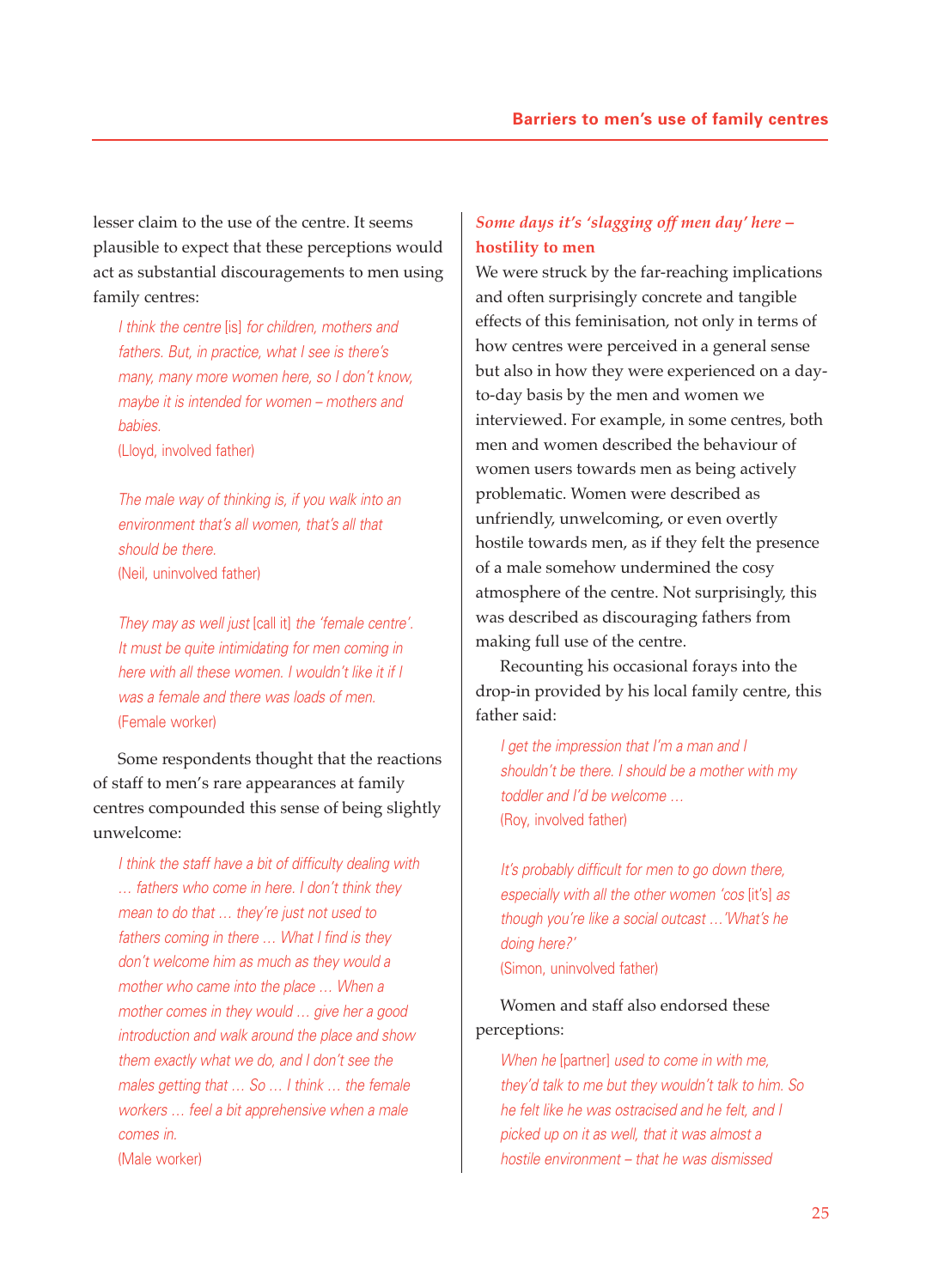#### **Fathers and family centres**

because he was the father and I was the mother. (Judy, mother, involved partner)

You can come in here and basically it's 'slagging' off men day'.

Q: What, among the staff, or among the service users?

Everyone. (Female worker)

#### *'He'd just go red …' –* **sexual harassment of male users**

As we described earlier, both staff and parents commented on occasional sexual tensions which were seen as an inevitable by-product of having both women and men using family centres. In some cases, the risk of being accused of having ulterior, sexual motives for using a family centre was perceived as a definite barrier to men's greater involvement in centre activities*.* However, some comments suggested that, rather than being seen as predatory, the greatest risk run by a father using some of the centres in the sample was the reverse situation: falling victim to what can only be described as sexual harassment by women users. In most cases this was described as more in the nature of 'flirting' and a minor irritation or embarrassment for the men. Indeed, many men seemed at pains to insist that they could 'cope' with this sort of behaviour. However, in other cases the behaviour was described as intimidating and highly off-putting to male users:

We had, last year, a couple of excursions with the kids … and they enjoyed it tremendously.

Q: And what did you get out of it? Oh [laughter], what did I get? I got a couple of women who had a crush on me … and I felt embarrassed.

Q: So there was … flirting going on, was there? Yes, it was and I felt embarrassed … I think it was a compliment but I felt embarrassed because [people] were listening … and I felt uneasy … (Victor, involved father)

When Paul was here we used to rag him ... talk about sex in front of him … poor old Paul is sitting there, listening to all this, reading his paper … If it was the other way round it could be [called] sexual harassment. (Female worker)

Again, we had a single male [using the session]. And what we had was flirting, and the poor guy … he was very shy and [the mothers] would just embarrass him most of the time [laughter].

Q: Would they tease him or …?

Yeah, teasing him, we had some that were very outspoken and quite crude …

Q: Did they make … sexual jokes and innuendo and things?

Yeah, yeah.

Q: And how did that affect him do you think? Well he just used to go red ... (Female worker)

A man that is here [using the family centre] now … he does get embarrassed at the things the women talk about. He's getting used to us now but he used to get very embarrassed … [there was a] woman that was breast feeding [who] was not tactful at all … she … offered to let him drink some milk if he wanted it. It was on his first day up here as well, I felt very sorry for him. I honestly did not think he'd come back again. (Terri, mother, uninvolved partner)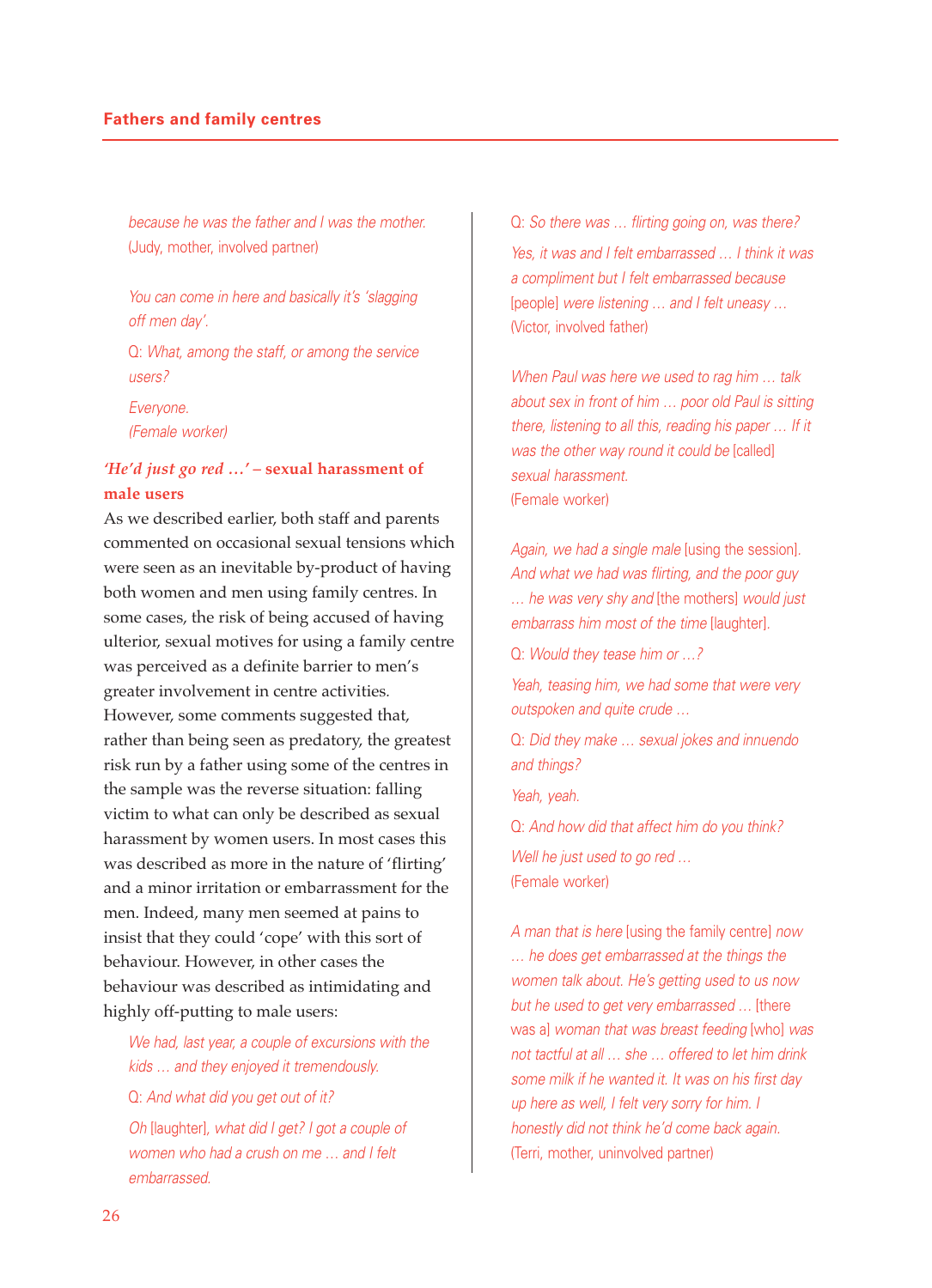## *'They're a bit like dinosaurs at the moment, the fathers – a rare breed' –* **the absence of other male users**

If the physical predominance of women in family centres created some barriers to involving fathers more fully then, conversely, the physical absence of men was also perceived as a barrier in its own right. Even when nonusers of centres could think of little else to account for their lack of involvement or interest in family centres, the conspicuous absence of other males was frequently cited as a major issue.

That's the one downfall of that place that there is not enough blokes, it's like all women. Puts you on edge. (Matthew, uninvolved father)

It'd be nice to me if there was other fathers going to this thing, and I'd go along with them … I feel sort of on the spot, when there's so many mothers and things like that. (Joe, uninvolved father)

They're a bit like dinosaurs at the moment, the fathers. I mean it's a rare breed. (Male worker)

Even regular family centre users could feel intimidated by the lack of any other male presence:

I think there was only one other dad went on the trip. It was all women, and I was more or less the only father that was there.

Q: How does that make you feel when you're the only father there?

A bit uncomfortable really because you're sat there on the coach and all you hear is all these women gaggling around you and the kids screaming and bawling, and you think to yourself 'what the heck am I doing here'? (Derek, involved father)

A by-product of rarity value, when a man made an appearance, he was often described as being subject to overt scrutiny by women. Though essentially benign, the slightly critical flavour of this scrutiny cannot have added to the fathers' sense of comfort.

But it's such a shock when you see a man come into the room. That's unusual, it's like an alien or something! ... I think [men] feel really uncomfortable, but it's only because it's unusual – that's the only thing really.

Q: What is it, do you think, that makes the men feel a bit uncomfortable?

When you come here everybody watches each other … you look [at] the way people are doing things with their child, definitely, and it's very competitive. I think, personally I tend to look at what fathers do more, maybe. Because it's unusual to see men doing that … so you are watching more I think. Well I am.

Q: What for exactly?

Well, the way they do things, say like giving their child a drink … if they do it in the right order as I'd do it, say, or if they do it differently because they're not used to it. And also [for] being there if they need a hand as well, if their child was screaming.

(Diane, mother, involved partner)

*'You watch your Ps and Qs when there's a woman sitting there' –* **not being able to relax** Finally and perhaps not surprisingly, given the extent to which men in family centres appeared to be under scrutiny, another 'atmospheric'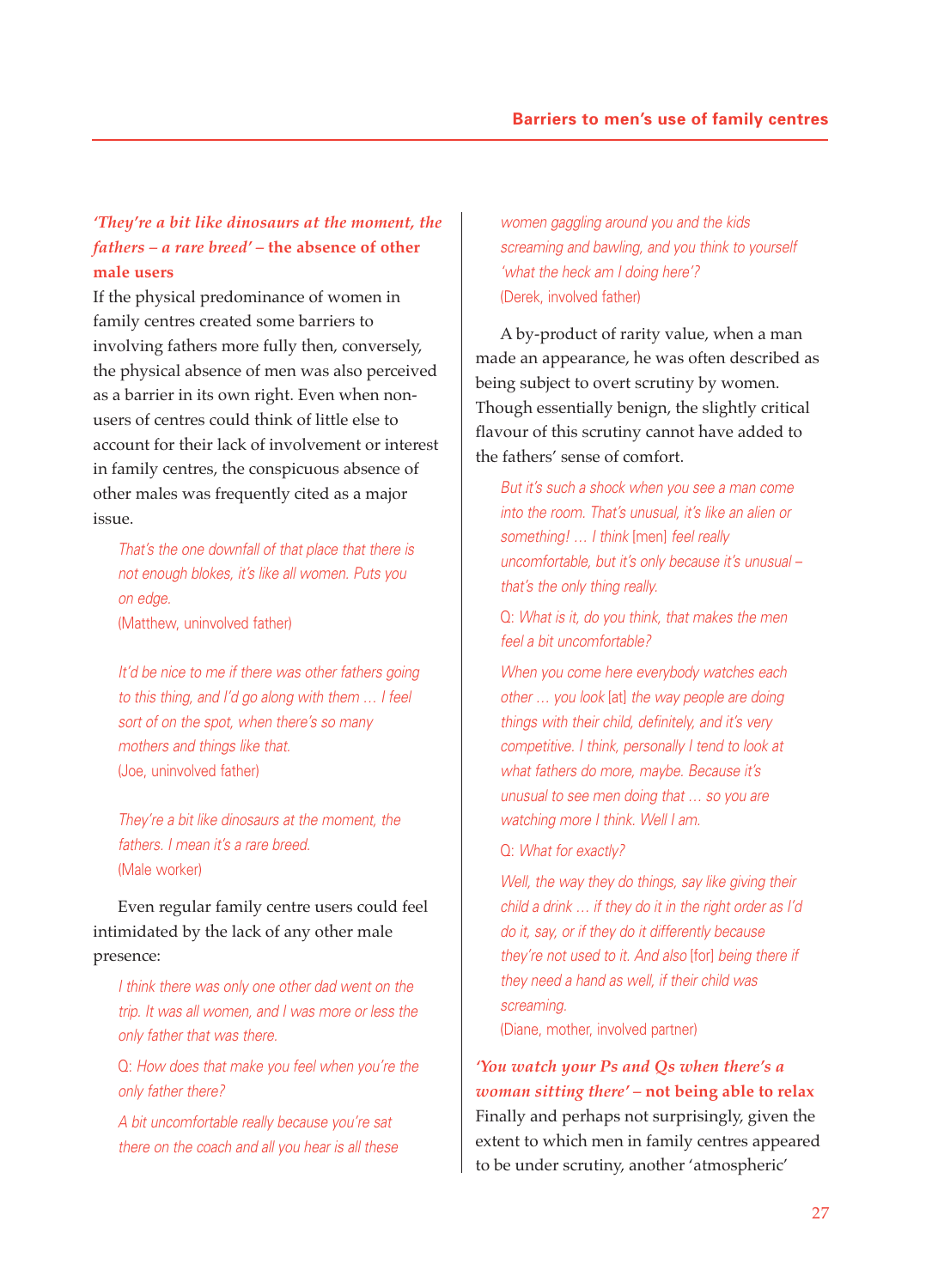barrier that we uncovered related to fathers' sense of 'not being able to be yourself' as a man in a family centre. For some men, as we have seen, the tensions were sexual in nature; but, for others, the problems arose out of perceptions of the different public behaviours of men and women. Some men felt that the centre was an unrelaxing environment, in which you had to be on your best behaviour. Bad language and certain 'male' topics of conversation (women and football were mentioned) were felt to be inappropriate, making some fathers feel ill at ease and tongue-tied. The presence of so many women 'in charge' and so many small children at the family centre reminded some men of school (another place where you have to behave yourself!) – even to the extent of calling the daycare staff 'teachers'.

(In a mixed group) …The men have got a different way of talking together. When you are with a woman you have to … think of what you're saying sometimes. (Victor, involved father)

I mean it's like school up there, in a way, isn't it? Q: What is it that gives you that impression? Because … it's not the sort of place you go to discuss sex, or women, or football … 'Cos it's run by women, one. Two, they haven't got a bar up

there. And, three, you couldn't swear. It's like a school, all women running it ... talking quiet. (Darren, uninvolved father)

This man described how the men's group he attended changed when a woman worker came in:

Q: How's it different when she's here?

I don't swear as much ... You know, you sort of watch your Ps and Qs when there's a ... woman sitting there. (Darren, uninvolved father)

As we have shown, the effects of feminisation were widespread and far-reaching. The centres which were seen as most femaledominated and least man-friendly tended to be the 'agnostic' group of centres – but neither gender-blind nor gender-differentiated centres were immune from criticism. The self-reported experience of men in centres that claimed to have a 'gender-neutral' approach was often inconsistent with the centre's expressed aims, because men still felt excluded. Even in centres with dedicated men's activities and a specific recognition of fathers as having separate needs from those of mothers, the effects of feminisation were still felt to be very much in evidence in the main body of the centre.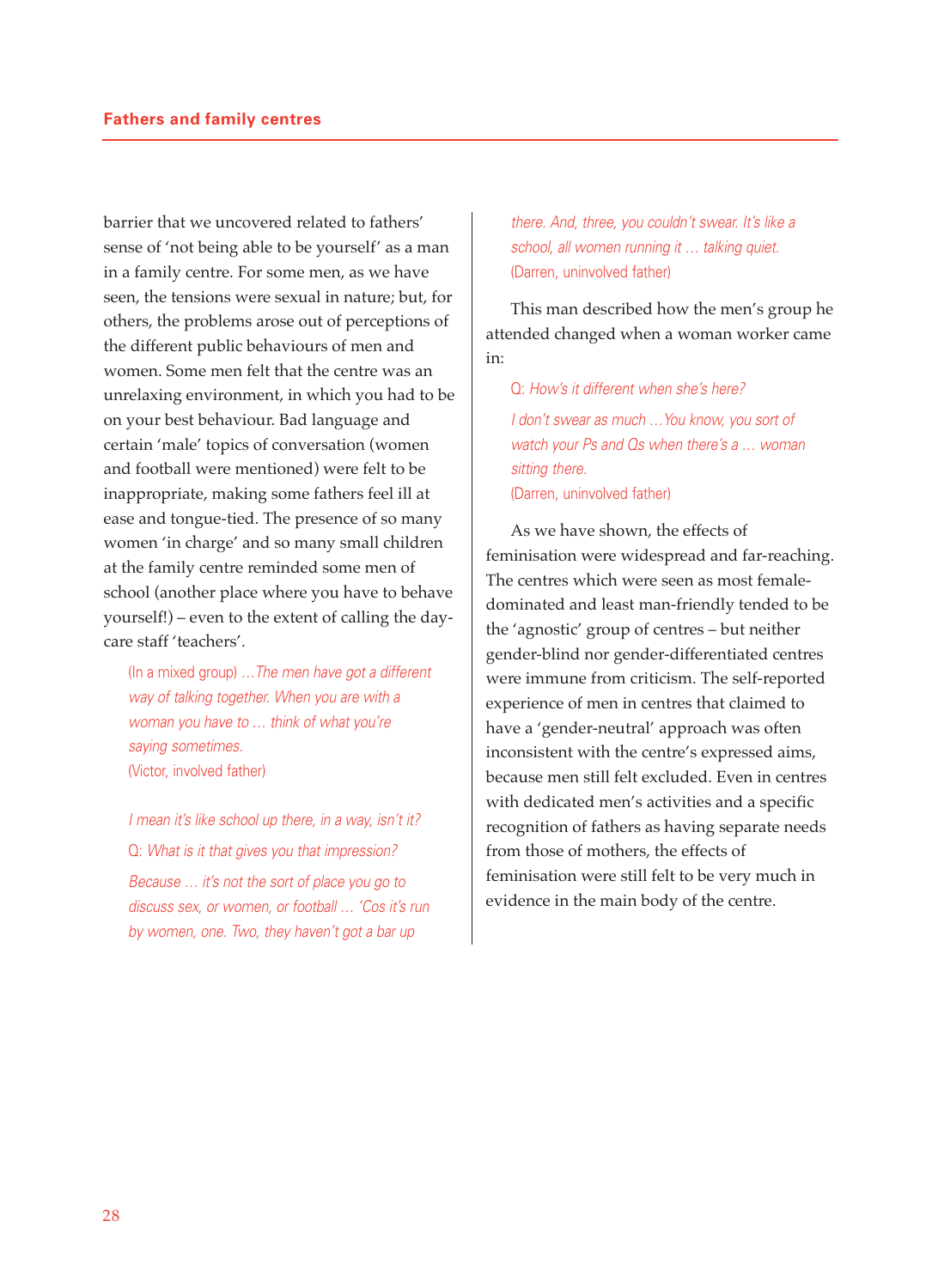## **4 Enabling factors in men's use of family centres**

#### **Introduction**

In the previous chapter we identified a range of barriers which appeared both to prevent fathers from attending family centres in the first place, and which made them uncomfortable or ill-atease once inside. However, whilst it was certainly the case that in all the family centres in our study women users vastly outnumbered the men, we found that some men *do* go to family centres and *are* able to engage – to a greater or lesser extent – with the services provided. In fact, there was some male presence found in every centre in the sample, although the extent of men's involvement varied considerably from the solitary male picking up a child from playgroup, through fathers undergoing child protection assessment procedures, to a flourishing men's group. In this chapter we look at some of the factors which help to make it possible for those 'involved' fathers to actually attend and engage with centres.

Enabling factors proved harder to isolate than barriers. This is partly because it is often easier to say why one *doesn't* do something than why one does. But, partly, it reflects the fact that enabling factors are not necessarily the mirror image of barrier factors and the absence of a particular barrier does not automatically create an 'enabling' environment. Rather, enabling factors appeared to operate in a subtle and cumulative way, acting independently of, or in parallel to, barriers. Thus, for example, in trying to understand why one man had been 'enabled' whilst another had not, it often appeared that two or three enabling factors had interacted to outweigh the effect of one particularly significant barrier.

#### **The social and cultural context**

In the previous chapter we referred to the prevalence of 'traditional' social attitudes, held by both men and women, to male roles in relation to child-care and parenting. It was also suggested that men's attitudes to family support services may be especially negative. However, such views were not universally held. There can be no doubt that many 'traditional' attitudes are, at least for some, undergoing change.

For example, several fathers contrasted their approach to being a parent with that of their own, absent, or emotionally distant father, and some family centre workers were also able to identify differences in attitude and practice between fathers of different generations. In more practical terms, several fathers (and mothers) described taking a shared or equal approach to domestic chores and parenting within the home, regardless of the employment status of either parent.

Though some negative attitudes were held by men towards family support services, these were by no means universal. For some fathers, engagement with family centres was the only means by which they could work towards gaining access to, or indeed have any contact at all with, their children. Others referred to the role that the centres (or individual workers within them) had played in keeping their families together and were quite open in acknowledging that they had – at some point – needed outside help and support. This was particularly true of lone fathers.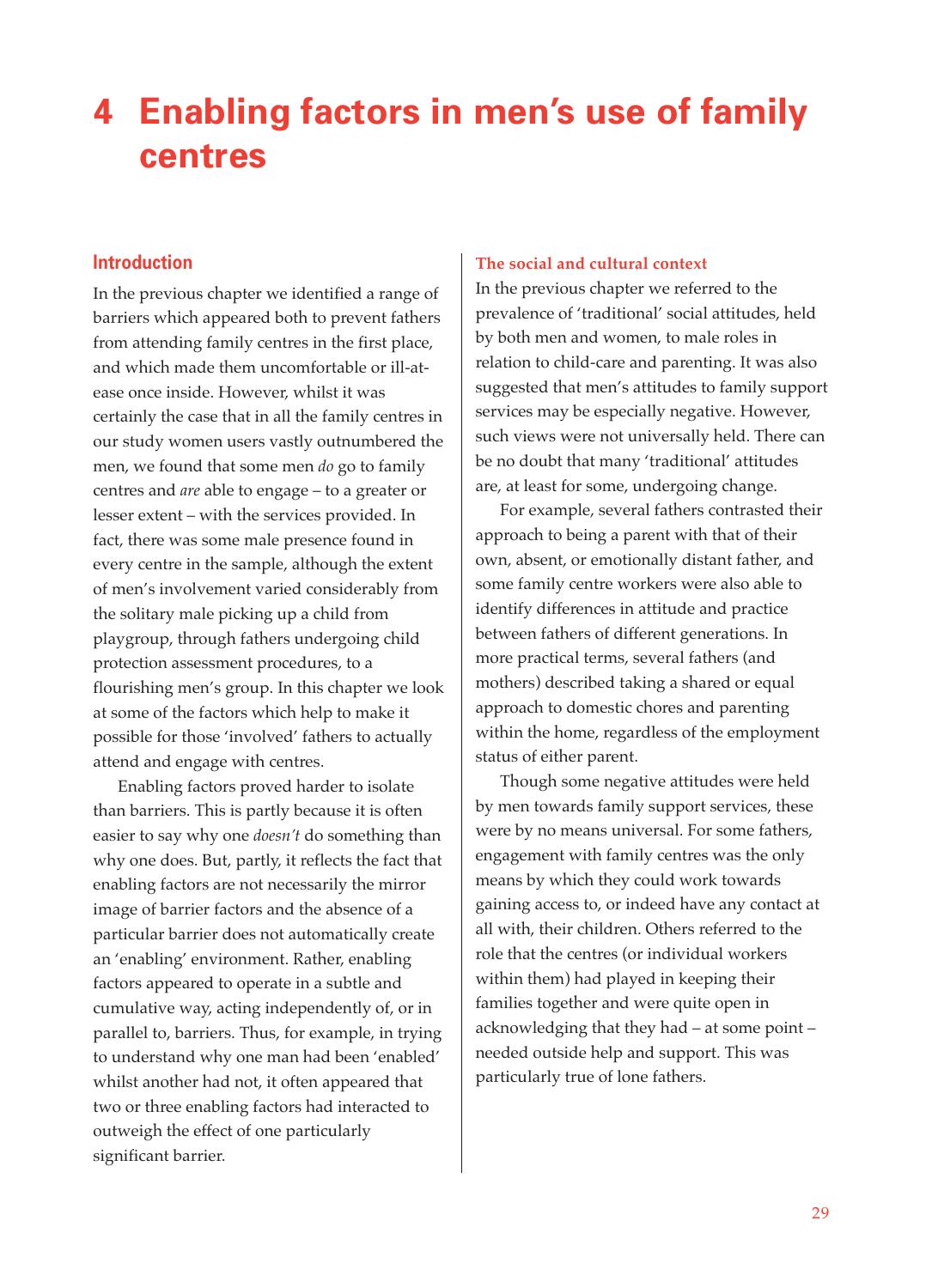#### **Individual circumstances and motivations**

Whilst many men did indeed feel that family centres had little to offer them as individuals, lone fathers and fathers who were the main carer for their children were, by contrast, often actively seeking the kind of social and practical support traditionally offered by centres to mothers and their children. Compared with most men, such fathers were in unusual circumstances and were often quite socially isolated. Reminiscent of accounts of why many women use family centres (e.g. Pithouse and Holland, 1999), these men spoke of being bored, stressed, lonely and needing to get themselves and their children out of the house.

As with barrier factors, another enabling factor operating at the individual level appeared to be related to individual orientations and 'personality' characteristics. It certainly seemed that it was easier for certain sorts of men to be accepted and to feel comfortable within a family-centre setting than others. Having stereotypically 'feminine' qualities, such as gentleness, an interest in children, or the ability to interact comfortably with women – or at the very least a willingness to become 'one of the girls' – was felt to be helpful in gaining acceptance within the feminised environment of many family centres. As one man put it:

[Coming here] I'm the oddity ... there's not many men … like I am. (Gavin, involved father)

Whilst having something of a 'female' side is certainly an enabling factor, determination, a degree of persistence and a thick skin also appear to be required during the process of gaining acceptance and recognition within some particularly female-dominated centres:

Part of coming here is not being bothered by other people's attitudes really, you know. (Lenny, involved father)

#### **Enabling factors at the family centre level**

Enabling factors operating at the societal or individual levels are clearly important in helping us understand how some fathers can, given the right circumstances, become encouraged to get involved with family centres. However, cultural, social and individual level factors did not, on their own, account for the differences we found between centres, in terms of their record of success in engaging fathers. Family-centre-level enabling factors, as with barriers, turned out to be far more significant.

We did not set out with the expectation of finding centres which had discovered the key to successfully engaging large numbers of fathers. However, we did find plenty of pockets of success, albeit sometimes limited in scope or depth, and occasionally brought about by accident rather than by design. As with barrier factors, we found relatively little association between the 'type' of centre and either the existence or absence of factors which 'enabled' fathers' involvement. However, the three broad 'orientations' towards work with men (genderblind, gender-differentiated and agnostic*)* were again useful in accounting for at least some of the differences between centres. Again, we approached our analysis of enabling factors at three related levels: policies and priorities; the service provided; and the atmosphere within centres.

**Family centre priorities and policies** Notwithstanding the range of difficulties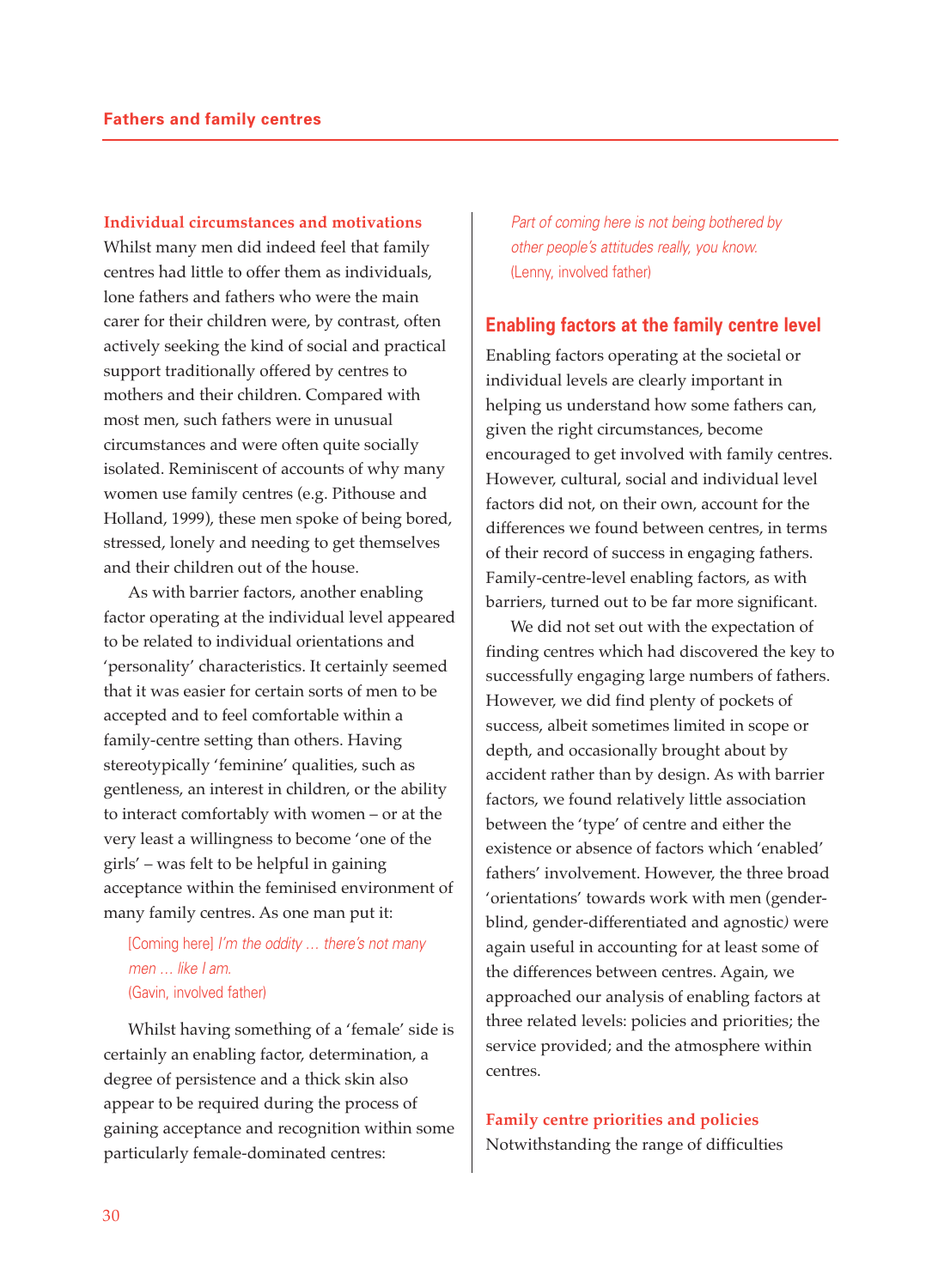encountered, or anticipated, by staff in their attempts to work with men, the general view of family centre workers was that working with men was – in principle – a good thing to do. However, centres varied in the degree to which they endorsed this principle and were at various stages of development in terms of actually putting principles into practice. Indeed, for some centres (mostly the centres with an agnostic approach) it was not a priority at all. They were happy to carry on as they were, allowing men to use the centre if they turned up, but not actively pursuing the involvement of more men. Others, however, were actively pursuing or developing this side of their work, the gender-differentiated centres being most notable for this.

### *'They're shoved into it by social services' –* **referral policies and systems**

Although we were not able to explore this area in great depth, the referral policies and systems of different centres appeared to be significant in influencing (although not determining) the extent and nature of fathers' involvement. Open-access centres, with their non-stigmatising approach (Pugh, 1992), are often thought to be easier to access than closed, referral-based services. In fact, in the case of fathers, we found that 'referral only' centres or parts of centres were on the whole *more* likely to be working with men. For example, if a centre took referrals where the whole family was viewed as the 'client', then fathers, where present in the family, would inevitably be found within that centre. At a basic level, treating referrals as family-based, rather than mother-and-childbased, can be regarded as an enabling factor; not only does it bring fathers through the door of

the centre, but ensures that they participate in the activities therein.

[The centre's] always been available to work with men, but it's just that there's not been very many men available. But the nature of the work is changing and we are really getting involved with a lot of court assessment work [now]. If dads are on the scene they become part of that. So I think the reason we're working more with dads is because they're probably shoved into it by social services.

#### (Female worker)

However, there was some doubt as to whether some referred fathers got 'engaged' with the centre in more than a superficial way:

Q: Do you feel you have to go? What would happen if you just said 'I'm not going anymore'? Then it goes against us ... It goes back to social services and they would get annoyed, if we don't attend there, then the kids go in care. [I] would stop going if we didn't have to. (Trevor, involved father)

We found that many referred men tended to stick closely to the terms of their programme of work or assessment, and tended not to become involved with other activities (such as courses or drop-in facilities) if any were available at the centre. This is a partly a further reflection of the general difficulty and discomfort experienced by fathers in joining in with open-access services, as discussed in some detail in Chapter 3, although similar 'ghettoisation' of referred families in mixed-type family centres has been commented on elsewhere (Smith, 1996).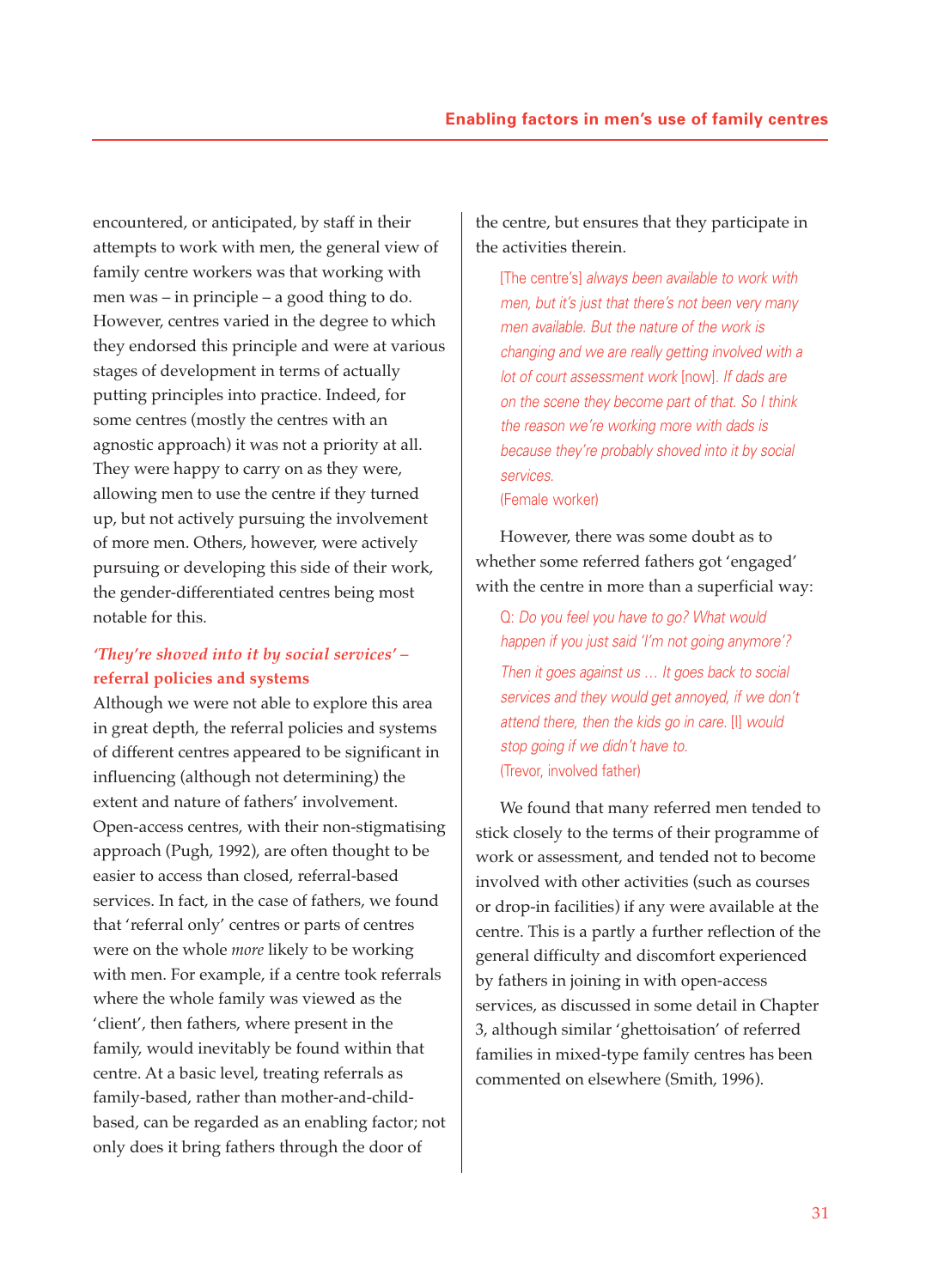## *'The management has a lot to do with it' –* **setting priorities at management level**

Explicit support at a managerial or centre policy level for the inclusion of fathers in the centre was mentioned by some staff and users as an important enabling factor, in terms of giving an impetus to new developments and in demonstrating a strong inclusive ethos. Inevitably, agnostic centres were not featured amongst the centres demonstrating strong support at management level to working with fathers. However, some centres with genderblind or gender-differentiated orientations displayed evidence of commitment at policy or managerial level to these kinds of developments.

In this emphatically gender-blind centre, clear leadership from the manager ensured that staff were well aware of policies and priorities for working with all clients, including men.

I think the management has a lot to do with it. We're lucky [manager's] really 'equal everything': She's [into] children's rights, we do consumer rights, we do anti-discriminatory practice all the time ... I think we're quite a lucky centre. (Female worker)

Men's groups, located within genderdifferentiated centres, could only be successfully established with the backing of management. In one centre, the managerial commitment to working with fathers was demonstrated symbolically, by the physical allocation of space within the centre.

At the outset we had a manager of the family centre here who was very, very keen for fathers … to be involved in the life of the family centre and part of that involvement was that she would like to have had a fathers' group. And that was her agenda, she was very clear about that. And

she put the fathers' group slap bang in the centre, quite symbolically, because we use the central room here. (Male worker)

In this centre, management support was provided by encouraging all staff to 'internally refer' fathers to the men's group.

The way that we get men [to the group] is either they come to this drop-in here or they come with a partner and they're encouraged to get involved by the family centre staff, because they see it as a priority. We've had a lot of support from [management] and all the other staff … so we rely on them to talk to the fathers. (Male worker)

*'We've got to be objective …and encourage them' –* **staff attitudes to working with men** As the quote above illustrates, positive managerial aspirations have also to be translated on the ground into positive staff attitudes to involving men if they are to be truly enabling. A commitment to this approach was visible in this statutory-run centre with a gender-blind orientation, as observed by one of the mothers:

Here, they're really big on dad playing the part, and that's one thing. They really look at the family, not 'mum's done this' or 'dad's done that'. (Kelly, mother)

The men have got to feel valued, it doesn't matter what we think about them, they've got to feel that they're the fathers of these children, whether we think they're capable or not of being good fathers. We've got to be very objective with them, and encourage them. They need valuing as much as the women do. (Female worker)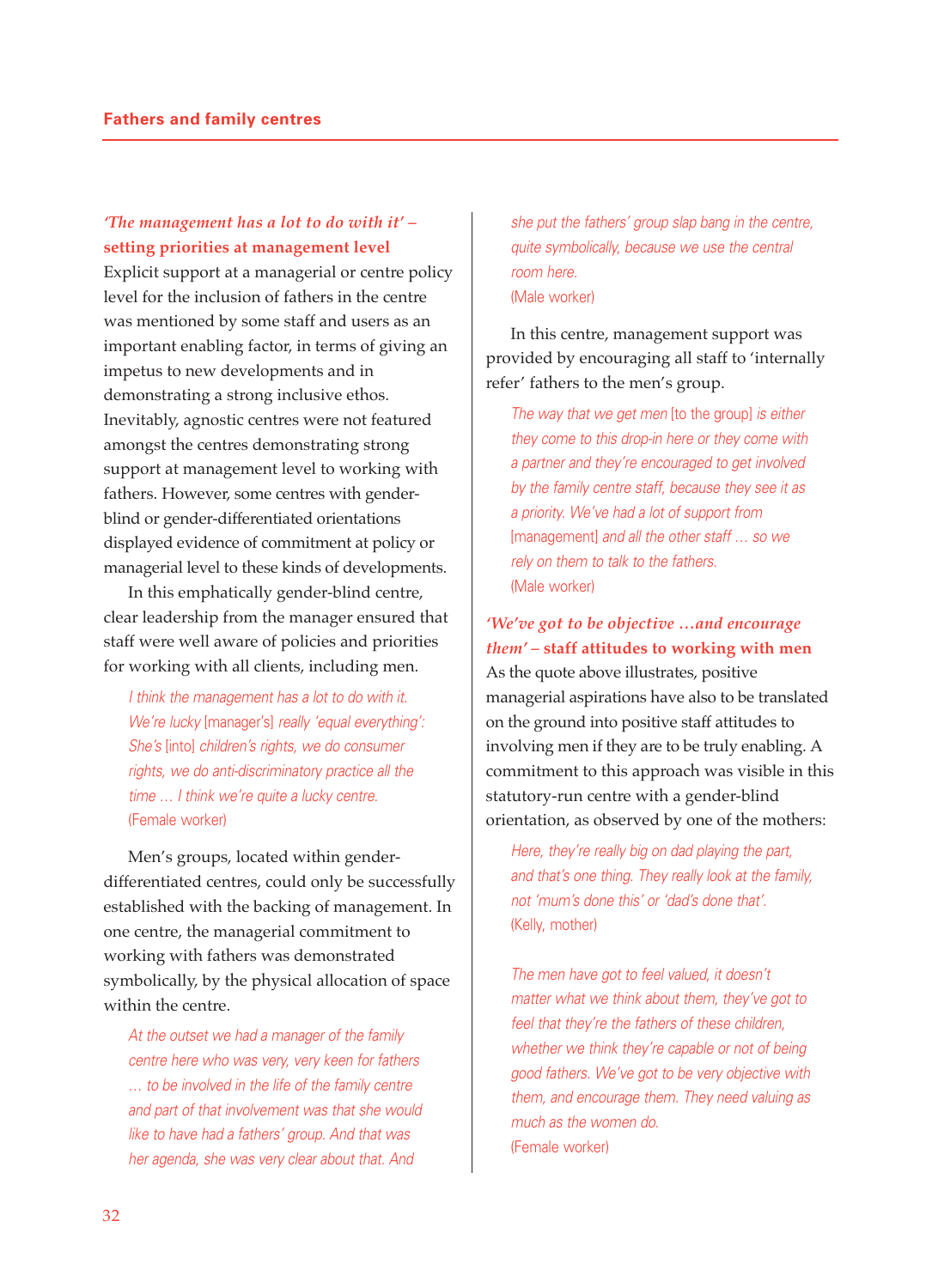## *'Pestering me to come down' –* **being proactive about getting men involved**

A positive staff attitude to working with men is, on its own, relatively weak as an enabling factor. We found a number of centres where the staff said very positive things about working with men that did not seem to have impacted upon the users. Again, good intentions need to be translated into action.

Where centres had managed to involve fathers in any numbers, or had succeeded in engaging with them at anything more than a superficial level, there was generally evidence of some specific, focused action on the part of workers that had enabled this to come about. We found that one of the most effective means of getting men into and involved with family centres was through a personal introduction. This required willingness on the part of staff to build a relationship with the father on his own terms and often, initially, away from the family centre itself.

I don't think that we've worked with any families where the father hasn't engaged with us in some way … But he might not necessarily attend [the centre]. I had one where I went out [to him]. We identified that father needed to be part of the work, so I went out after work, when he got home from work, and I'd go into the home and do it.

(Female worker)

It also required persistence and, of course, management support and resources. This involved father was now a regular attender at a men's group, but had to be asked 'hundreds' of times before he had joined in:

They asked me hundreds upon hundreds of times 'Do you fancy coming down?' [and I'd say] 'No,

#### no I'm not going to a place like that'. (Roy, involved father)

However, there was some evidence to suggest extra effort might pay off. These uninvolved fathers thought a personal approach might just persuade them into their local centres:

I wouldn't turn them down if they asked me to go along. (Joe, uninvolved father)

I think … you are frightened to go in the first place … you need that little push to go. I still believe that if people who'd run [it] came round and spoke to you and saw you then it'd probably encourage you to come down. I think that would help a lot. (Simon, uninvolved father)

This uninvolved father, who had visited a centre once or twice and told us he was 'thinking' about getting further involved was, it seemed, definitely open to persuasion:

Q: You said this place was mainly for women and yet there are quite a few men who pop in now and again. What gets them to come in?

Nosiness … and the fact that Brenda does invite people … [I went] because she is always asking me to be there; always … pestering me to come down.

Q: If she hadn't have 'phoned you would you still have come in?

Probably not, I'd have probably just still stayed away. (Steve, uninvolved father)

Staff who had tried this approach stressed the level of persistence required: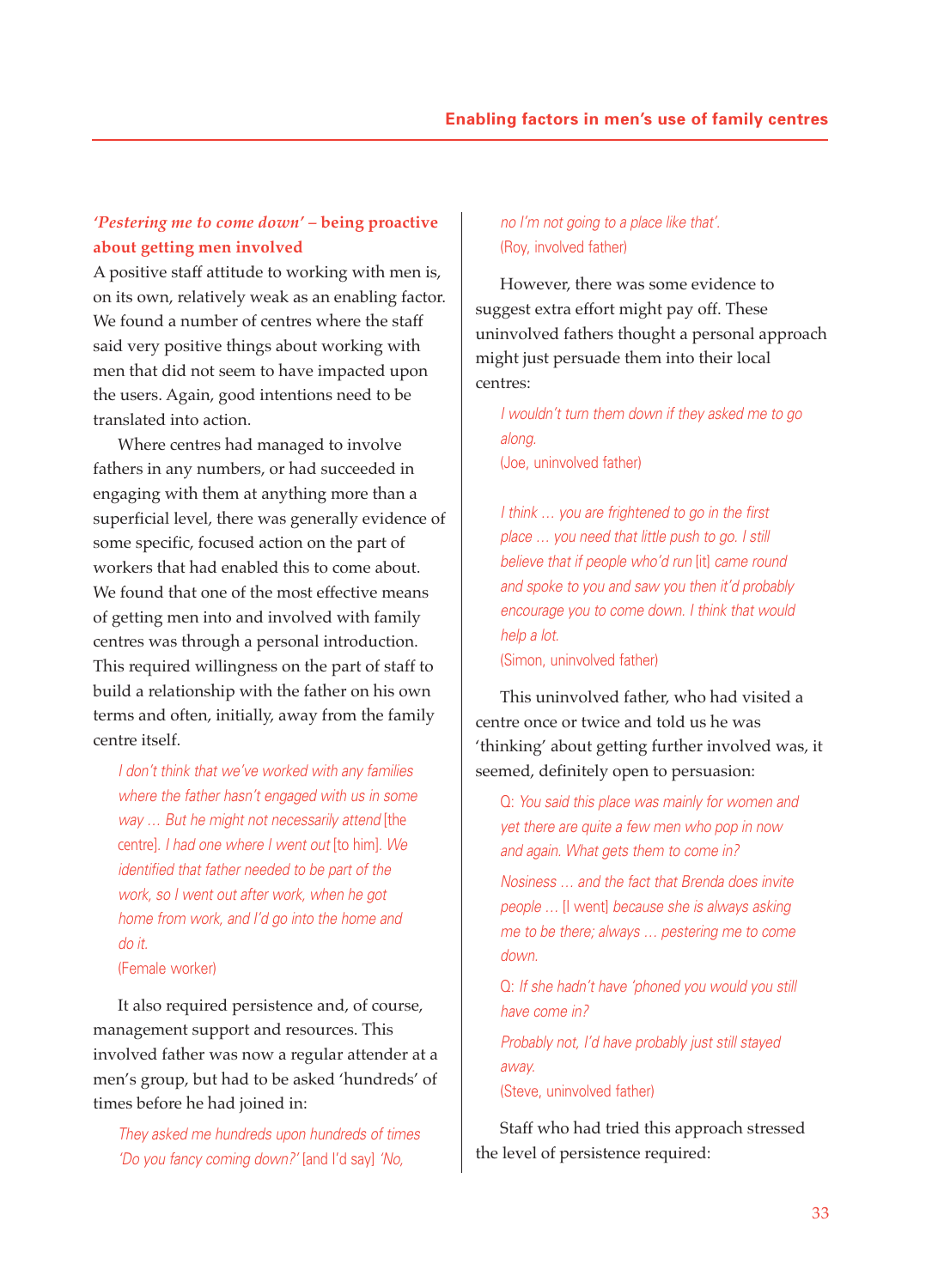Oh yes, it's very difficult, I mean when we first started there was a large turnover and sometimes there would be no men turn up to the meetings, sometimes one. I had to show persistence and commitment and I had to gain the trust of the men that, no matter what, I'll be there on that [day]. If they don't turn up I'll still be there. (Male worker)

The above examples illustrate the challenge of getting fathers involved with family centres at 'entry-level'. However, continued effort is required to ensure a deeper level of engagement. This father was initially a most reluctant referral to a centre, but responded to the efforts of a worker to engage him:

At first I felt 'I don't want to be here … end of story' … [but] the project leader that was here put her faith in [me] ... and it was basically because somebody gave me a chance to put things right and had faith in me … and, as I say, now I live here! (Jack, involved father)

Approaching and encouraging fathers' involvement via their partners was – occasionally – successful.

As regards the family centre, it was Judy [partner] … that sort of pushed me to go there, because … me going into a female environment, that is … a strange thing to do. (Graham, involved father)

Where women expressed a desire that their partners become involved with the family centre, staff sometimes encouraged them to try and persuade their partners to visit – a sort of 'pyramid selling'. Such an approach could act as a definite enabling factor, at least in as far as getting the man through the door of the centre,

even if no further. However this strategy could backfire if fathers' expectations were not met:

There used to be men going up there [to the family centre], and I said to [partner], 'Why don't you come up if there's others going up?', [but] when he did he was the only man there. So he said I conned him, [and] he wouldn't go again. (Lisa, mother, uninvolved partner)

One worker describes a successful strategy by which a flourishing mixed group was developed. In this case, pyramid selling by partners used the promise of other men's presence as 'bait' to attract more fathers.

This group I'm talking about – I'd had this one family that I'd already been working with, and he [the father] came because he knew me and he'd worked with me … And on the back of him coming, various girls who'd got partners at home would say [to them] 'Well, Mike goes, so why don't you come along?' And [the men] knew there was going to be another bloke there, and that's what brought them along. (Female worker)

In terms of our orientation groupings, in agnostic centres we found little evidence of positive staff or management attitudes, or proactive behaviour which encouraged fathers' participation, despite a general agreement that, in principle, fathers ought to be more engaged with the centre. Indeed, all the examples discussed above are taken from centres which had taken some sort of definite 'stance', in terms of the way in which they were aiming to include men in the centre. Having such a commitment (irrespective of whether this was premised on minimising or stressing the gender gap) enabled staff to work proactively in engaging men,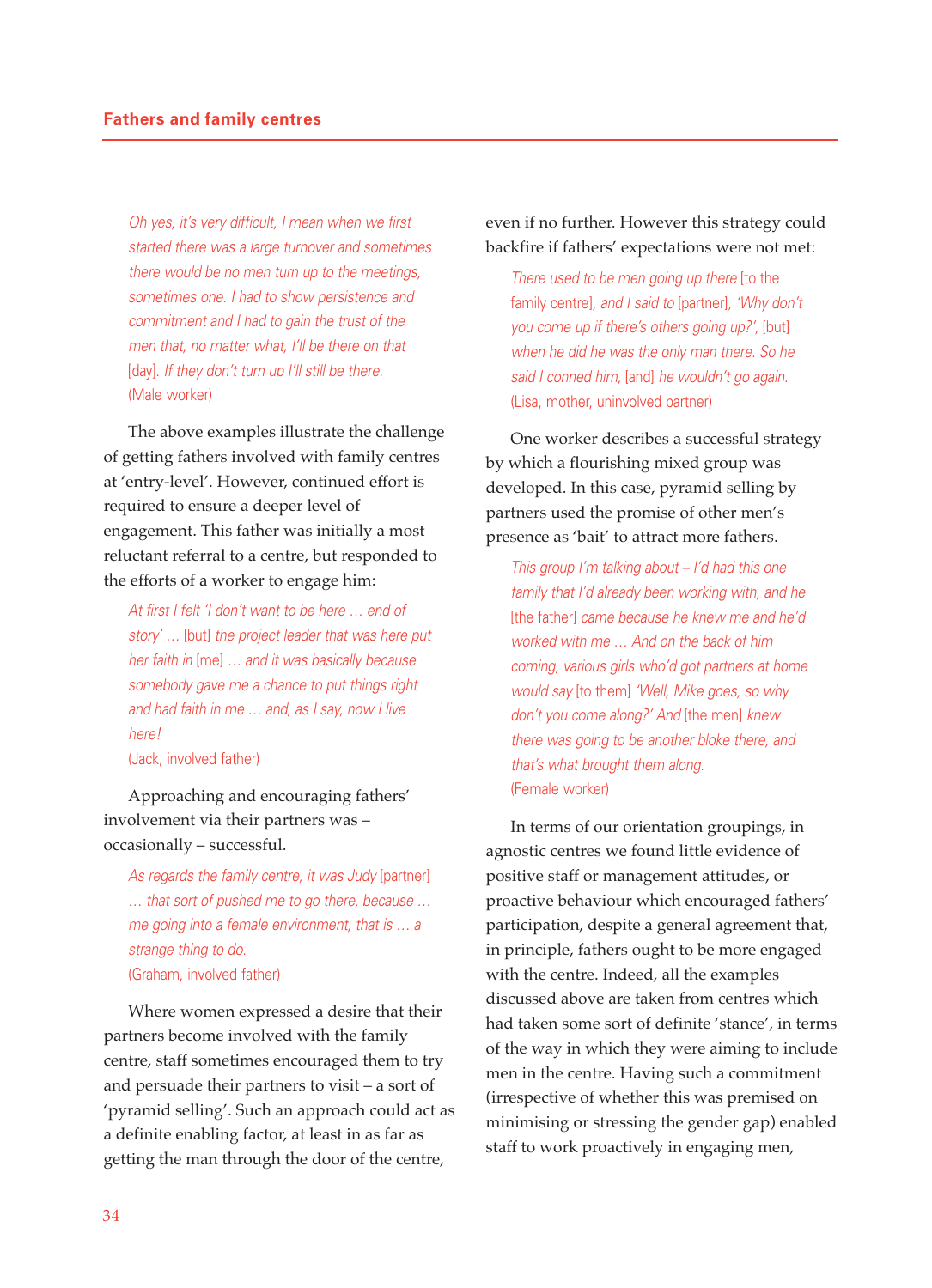where necessary supporting flexibility in working arrangements to facilitate this – for example, by making home visits, or finding ways to accommodate women and men in different parts of the centre.

#### **Family centre services: staffing and activities**

#### *'There are some things you can't talk to a woman about'* **– male staff**

In terms of the service offered by family centres, we discussed in Chapter 3 the extent to which the absence of male staff in family centres could act as a barrier to working with male users. This is an area of some debate, which would benefit from more attention than we were able to give it in this study. Our findings were that male staff clearly enabled some men to feel more comfortable and 'legitimate' within a centre. However, perhaps surprisingly, staff and mothers put more stress on the importance and value of having male workers around than did fathers.

Given that not all family centres are able, in the present climate, to secure male workers, it is worth stating that our evidence shows clearly that it is possible to involve fathers in family centres without having a male worker on board. We found several examples where this had occurred. Indeed many of the 'involved' fathers we interviewed had no experience of male staff in a family centre setting. Having managed to 'engage' with the centre without the benefit of a male member of staff, it was felt by several that the sex of the workers was irrelevant, so long as they were helpful and supportive.

Q: Do you think it's good to have both men and women staff in places like family centres, or does it not matter?

It doesn't matter. If you get a good personality member of staff then it's OK (Trevor, involved father)

Some fathers actively favoured women staff as 'good listeners':

#### Q: Do you find it just as easy to talk to a woman as to a man?

I think … talking to a woman is more better than talking to a man, because women listen more than men do. (Trevor, involved father)

Nevertheless, having men on the staff was generally thought to be positive, particularly in providing a point of reference for men entering a largely female environment. This male worker felt it important to take an active role in welcoming and supporting fathers who used the drop-in facility.

I … welcome him. As I would do a female, basically, so no different. But I do tell him that, 'Not a lot of males come here and I hope that you're not going to be put off by that … Any problems you get, come and see me.'

Q: Right, so you make yourself available for them?

Yeah. I think they need that sort of support in here when they come down, just to be told where everything is and what have you … I think they need more support than the females there, being a minority group in the centre. Most definitely. (Male worker)

Having a male staff presence can be used not only as an effective 'entry-level' enabler, in assisting a father across the threshold, but also to engage fathers at a deeper level. Male workers reported that fathers often tend to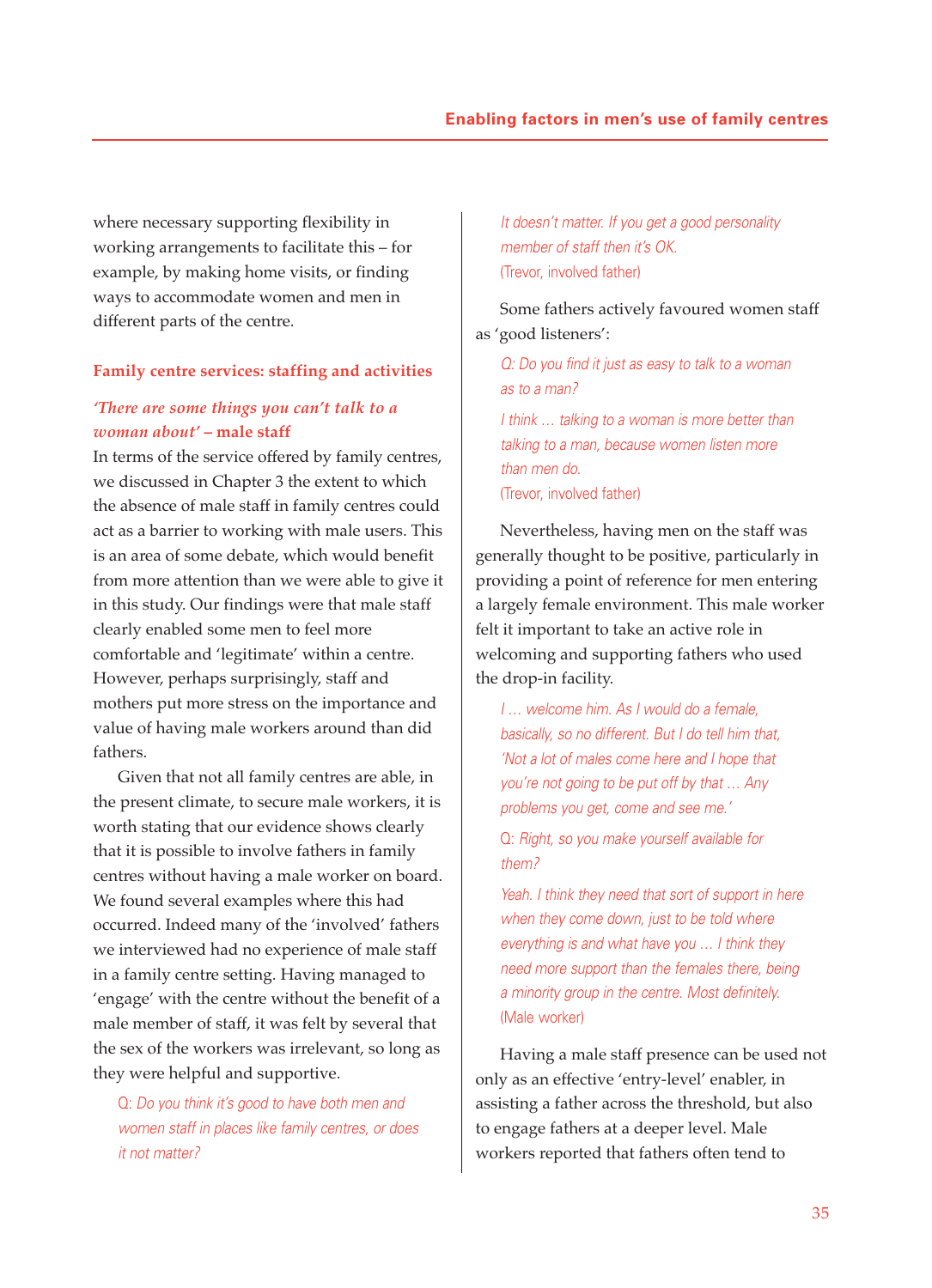identify with them and seek them out; a rapport can be built around 'male' topics of conversation, leading to further 'engagement' with the work of the centre.

Q: And do you think having a male member of staff … makes any difference in terms of getting men involved in the work of the centre?

Yeah, I think so. I think they could be relieved when they do see a male here, it does help them. And also … they can talk about male things in general. Like I have one [father] who's a heavy goods driver and he talks to the males about that because I think he thinks he should be talking about [that] … I mean I don't know anything about heavy goods driving but you go along with it so to speak, and you can chat with him about that … And that can lead onto other things … maybe they do tell you things, you know because you are a male, as well … they'll say: 'Oh you know what it's like'. (Male worker)

Within men's groups, the gender of the facilitator was regarded as particularly important by fathers.

Q: If you were advertising the [men's group], what would you say in your advert to entice people in?

'Men's group, run by men. Don't by shy, come in to have a chat.'

Q: Why is it important to have a man running it?

I think the men are reluctant to talk [to a woman] … there's certain things that you cannot feel comfortable talking to a woman [about] … Men's things … the men's wives, the way you see a woman, relationships and things. (Victor, involved father)

#### As one mother summed up the debate:

Q: Do you think it would make a difference to getting fathers in, if there were more men working in places like this?

Yeah, I think there should be a male around. I don't think it would really change the dad … But I think it would be nice to have a couple of men knocking about. You know it sort of gives the mother-and-dad feel then doesn't it? Because that's what it's all meant to be about isn't it, the family? … It just gives it that dead warm family feel.

(Kelly, mother, uninvolved partner)

Perhaps significantly, none of the 'agnostic' centres had any male presence on the staff and, aside from referred fathers (many of whom nevertheless described themselves as being quite comfortable with women workers), were unlikely to have significant numbers of men present in the centre. Those centres in our sample which did have men as permanent members of staff at the time of the research were all 'gender-blind' in orientation, tending to work with men on what they described as an equal footing to women. Male workers tended to be regarded as useful in these centres, both in providing an initial point of contact in welcoming fathers and as a role model for working with young children (although we found no evidence that the latter served to encourage fathers themselves to engage more fully with the child-oriented activities at the centre). None of those centres with a genderdifferentiated approach had male workers. However, their men's groups – where present – were facilitated by male sessional workers, suggesting a degree of role-differentiation at staff, as well as client level.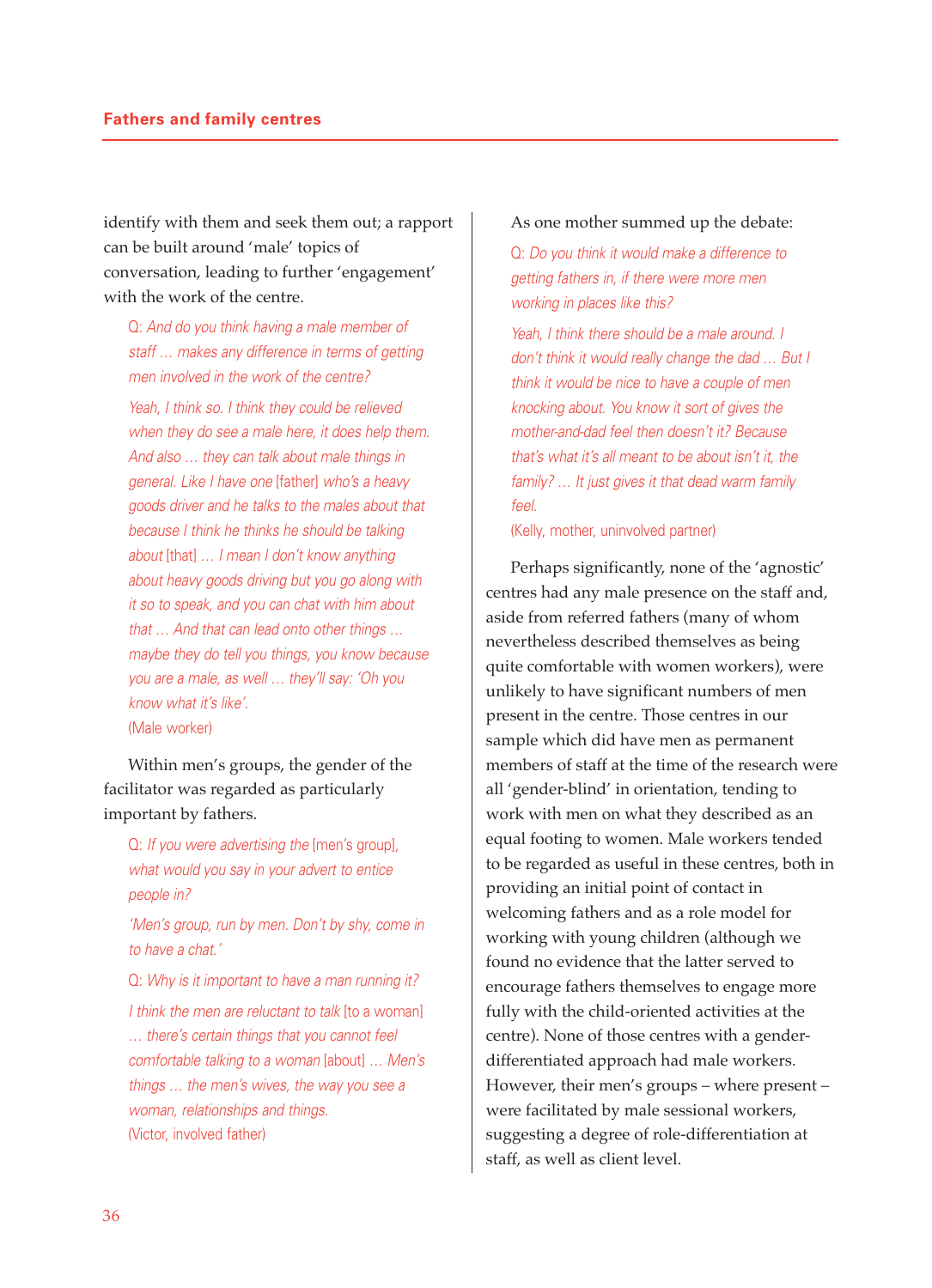## *'People want to do things instead of just sitting around yakking all day'* **– activity and activities within the family centre**

We discussed in the previous chapter how fathers bemoaned the lack of physical activity in family centres, as well as the gendered nature of the (largely sedentary) activities on offer. Even where there were dedicated activities for men, these usually took the form of men's discussion groups and, as we showed, not all men respond well to these. Few centres provided activities specifically targeted at men other than men's groups, therefore we can only speculate about the extent to which different sorts of activities might enable men to become more involved. However, judging from the findings presented in the previous chapter and those reported below, the provision of specific activities for men within family centres, and indeed 'activity' in general, would appear to be a crucial factor in attracting and engaging more men.

For example, barbecues, parties and other types of social, family-oriented events were considered successful in drawing men in:

Like we have special events, you know, one-off events. We had a barbecue. We had loads of fathers who came [to that] and people knew each other, so [they] made groups and they were chatting and all that and the children were playing. (Female worker)

When the Christmas party's on up here, fathers come … there's even uncles that come, and male relatives.

#### (Terri, mother, uninvolved partner)

This father, who was now uninvolved with the centre, had previously taken part in trips out organised by the family centre and had loved them:

You get the days out like the coach trip to [amusement park]. And it's brilliant. You can get a miniature train that takes you to it and everything. It's pretty good … for the people who are unemployed. It's not too expensive. [And] it works better because you're going in a group … Going in a coach trip rather than just a  $car - it's$ nice.

(Joe, uninvolved father)

Most of the fathers in the sample expressed a desire to have something specific to 'do' at the centre. Such activity could take a number of forms, for example physical play, outings and trips, helping out around the centre; the important thing was to get away from the perceived passivity of the typical family centre 'drop-in', or not be 'stuck in two rooms' as one father put it.

Where men were present in any numbers at a centre, they were generally there with a specific objective in mind. For referred fathers this was implicit – they were involved in a structured programme of work. Casual male visitors to open-access facilities were however rare:

If they've got a course what they're coming to then they've got no problem at all, they'll come straight in because they're coming in for a reason, but if you try to get men just to call in for a cuppa, to have a look round the centre … You've got no hope.

#### (Aidan, involved father)

Men often expressed a preference for physical or sporting activities. Occasionally family centres were already running these, but – ironically – preventing men from joining in. For example, this father described with some feeling how disappointed he had been to be prevented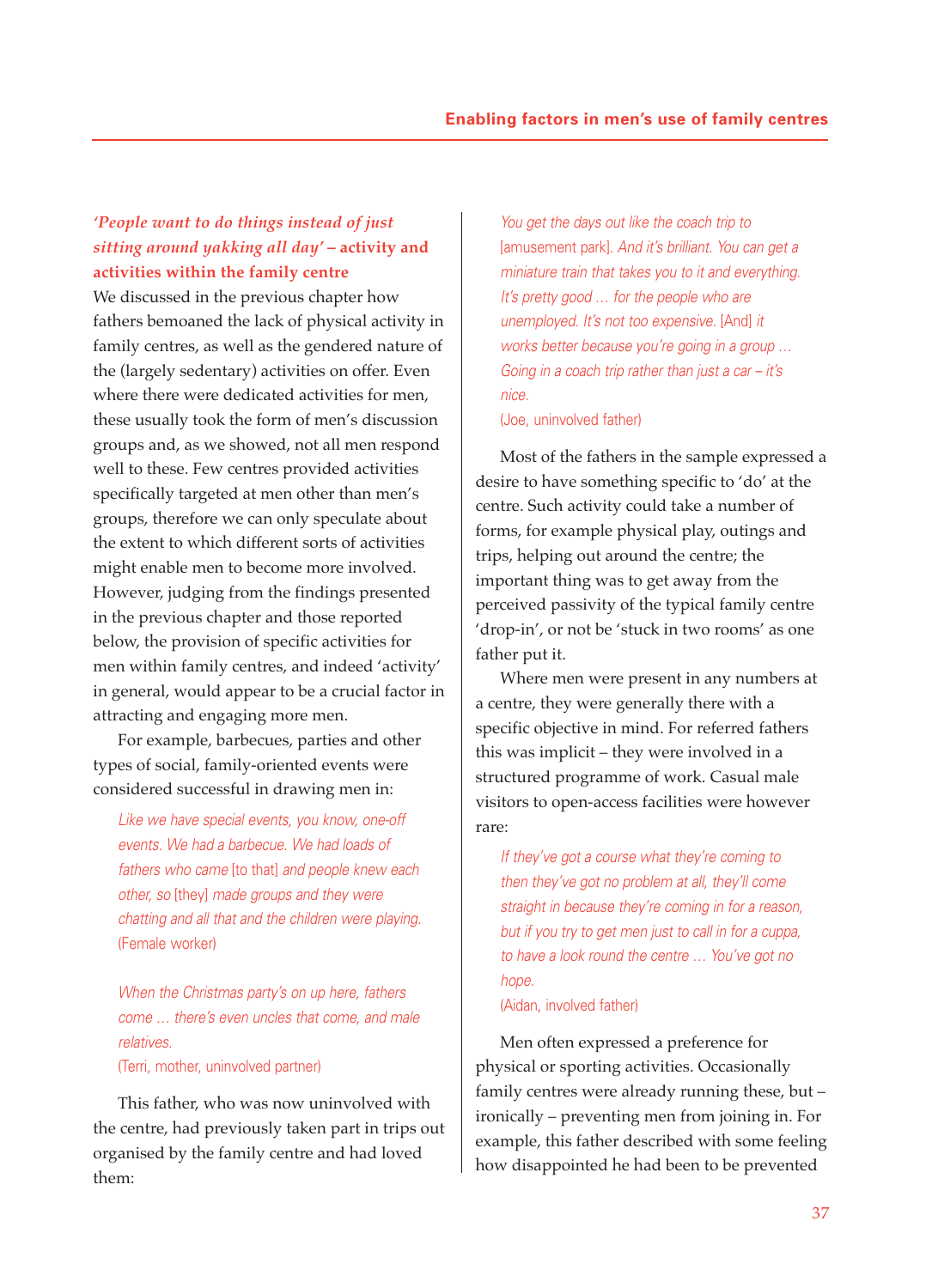from joining in an 'outward bound' type trip because it had been restricted to women only:

Well the girls ... they did a ... thing out on the moor a couple of times. If they had something like that for dads, I wouldn't have minded going along on it. I'm more of an outdoor type than an indoor type.

Q: And you couldn't go on the one with the women?

No, that was taboo that one – for women only. Q: And you would have (liked to) have done that? Well yeah, most definitely because I know that place [the moor] like the back of my hand. We'd have had a nice day out. Took some sarnies. Maybe a pot of coffee, something like that. Had a good walk … or if they'd gone out in a boat for a day or something like that, or … gone along the river with the kids. I would have done that. (Frederick, father, no longer involved)

As one worker with experience of running men's activities put it:

Again a lot of the stuff that's worked best within this group functions very much around the focus of [the] 'doing' side, so for instance … we went on a team-building session at an outdoor pursuit centre and all the guys thought that was really, really good. (Male worker)

#### *'If there's something that wants fixing … ' –* **the desire for a 'masculine' role**

Other types of activity mentioned frequently (and even wistfully) by men, when asked to speculate upon how the centre could be improved or made more attractive to men, were practical in nature – such as woodwork, car maintenance, or DIY. We found ample evidence

to suggest that men who have some motivation to be involved with the family centre, but are unable to access any appropriate, appealing activity, will create a (suitably masculine) role for themselves. Practical activities, like fixing things around the centre, were especially popular with fathers.

A lot of the men that we did have coming in  $-$  if something needed doing, and this is stereotyping again, but you know if something needed fixing or a screw needed [tightening], they would bend over backward to do it.

Q: Why do you think they were so keen to do that?

I don't know. Maybe just 'I'm a man, that's my role, so I'll do it'.

Q: So that suggests that they were keen to get involved?

In something practical, of that nature, yeah, yeah they would. (Female worker)

I've tried to ... get involved in what's been going on here … I put a patio down for them … because the outside was all muddy, and I put some slabs down for them.

Q: Why you?

I offered. (Graham, involved father)

Q: Can you think of examples when you have changed things or set things up specifically to accommodate men's wishes … ?

I know we've had men in the past and they've been sat around like twiddling their thumbs, and we've got them to do like maintenance things around the centre, you know a bit of mending,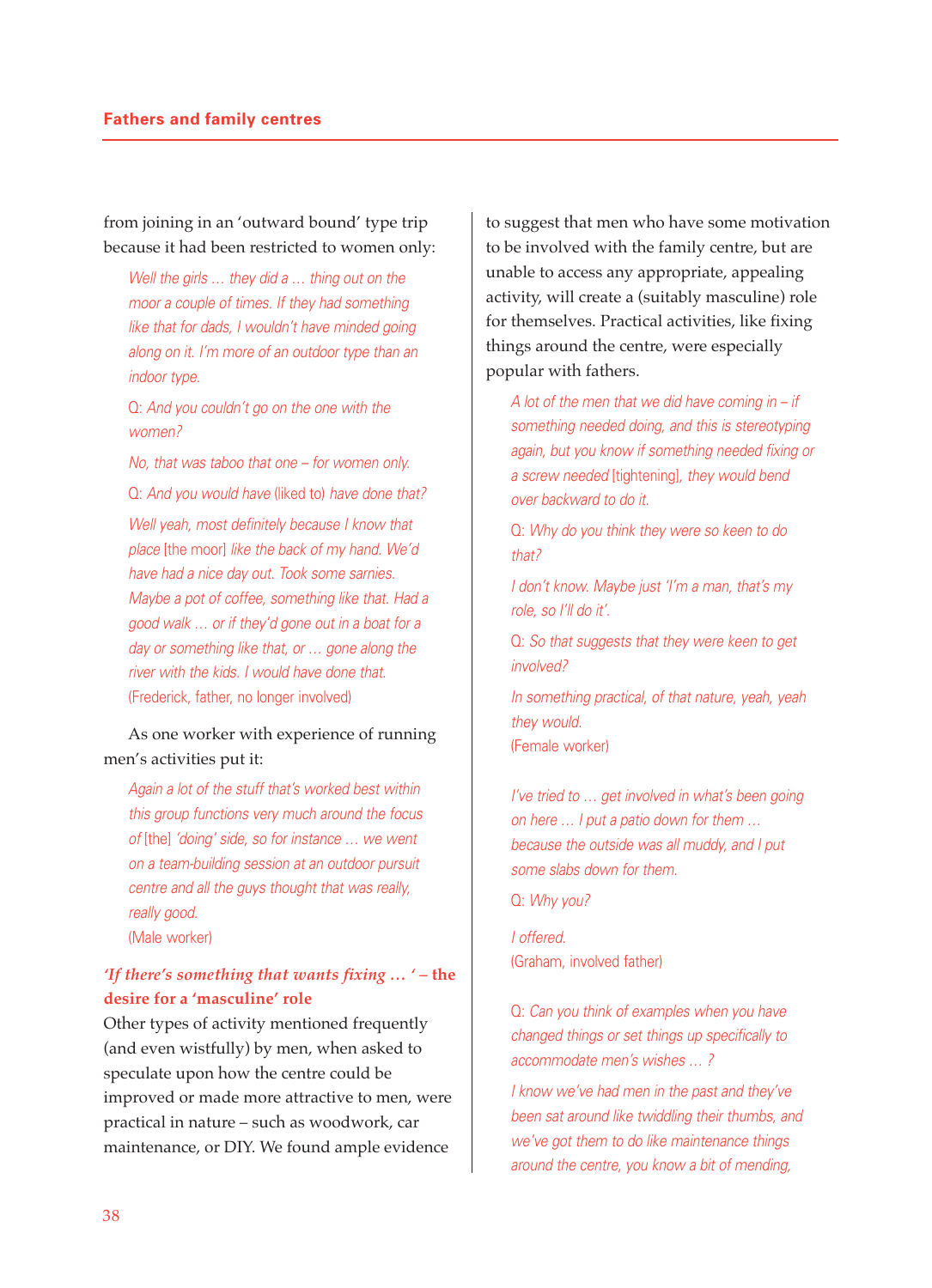which has always gone down well really with the men that we've had. (Female worker)

Staff often felt a little uncomfortable about the stereotyping implied by letting men do these sorts of things. For example, this worker described an ambivalence about allowing men to adopt this role, revealing some (unresolved) contradiction between the workers' and fathers' perceptions of what men should actually be doing whilst in the centre:

We asked [the men] what they would like [if we had a group] and they said, well they want to come, [but] they want to be doing things. But it's very difficult, I mean they helped us put up a cupboard and they've helped us with various things but [just] because they're men you don't want to use them and say, 'Oh look, could you do this and could you do that?'. And then they offered to convert our garage … but we didn't feel that was their role really … that wasn't what they were here for. (Female worker)

But one male worker thought, for men, a focus on 'doing' things was appropriate, because this was how men often defined themselves:

Well, one of the things that's very clear to me is that … this group of men are very much focused in on doing. [There's a] distinction between a human 'being' and a human 'doing'. But quite often men define themselves by what [they] do … (Male worker)

The desire of men to engage in 'meaningful' masculine activity appears to be fundamental, overriding most individual centre-level arrangements. We found examples of men

carving out a role for themselves as 'handyman' or general helper in all types of centres, regardless of whether there were any other activities (such as a men's group) aimed at, or of particular interest to, fathers. The level of staff encouragement for such activity varied from ambivalence to active initiation. The most active debate on the pros and cons of allowing, or endorsing, this type of role was encountered in gender-differentiated centres (i.e those already inclined towards a 'men as different' approach).

## *'I get encouragement' –* **men's groups within a family centre setting**

As we indicated in Chapter 3, the issue of whether the provision of a men's group is in itself an enabling factor is complex. Again, this is an area that would benefit from further study. However, we did find evidence that, for some men at least, men's groups are regarded as empowering and valuable. Men's (or fathers') groups attached to family centres had particular appeal for fathers in exceptional circumstances: lone parents, main carers and non-resident fathers. The primary appeal to these fathers was the opportunity to meet and share experiences with others in similar situations.

What about the contact that you have with other men here? What do you get out of that?

I think I get encouragement. I sort of compare myself with others – situations that they're in, and … feel much better that I'm not as bad as some others. (Victor, involved father)

This lone father, whose initial motivation for attending a men's group time was boredom, was palpably relieved and surprised to discover that he was not alone in his predicament.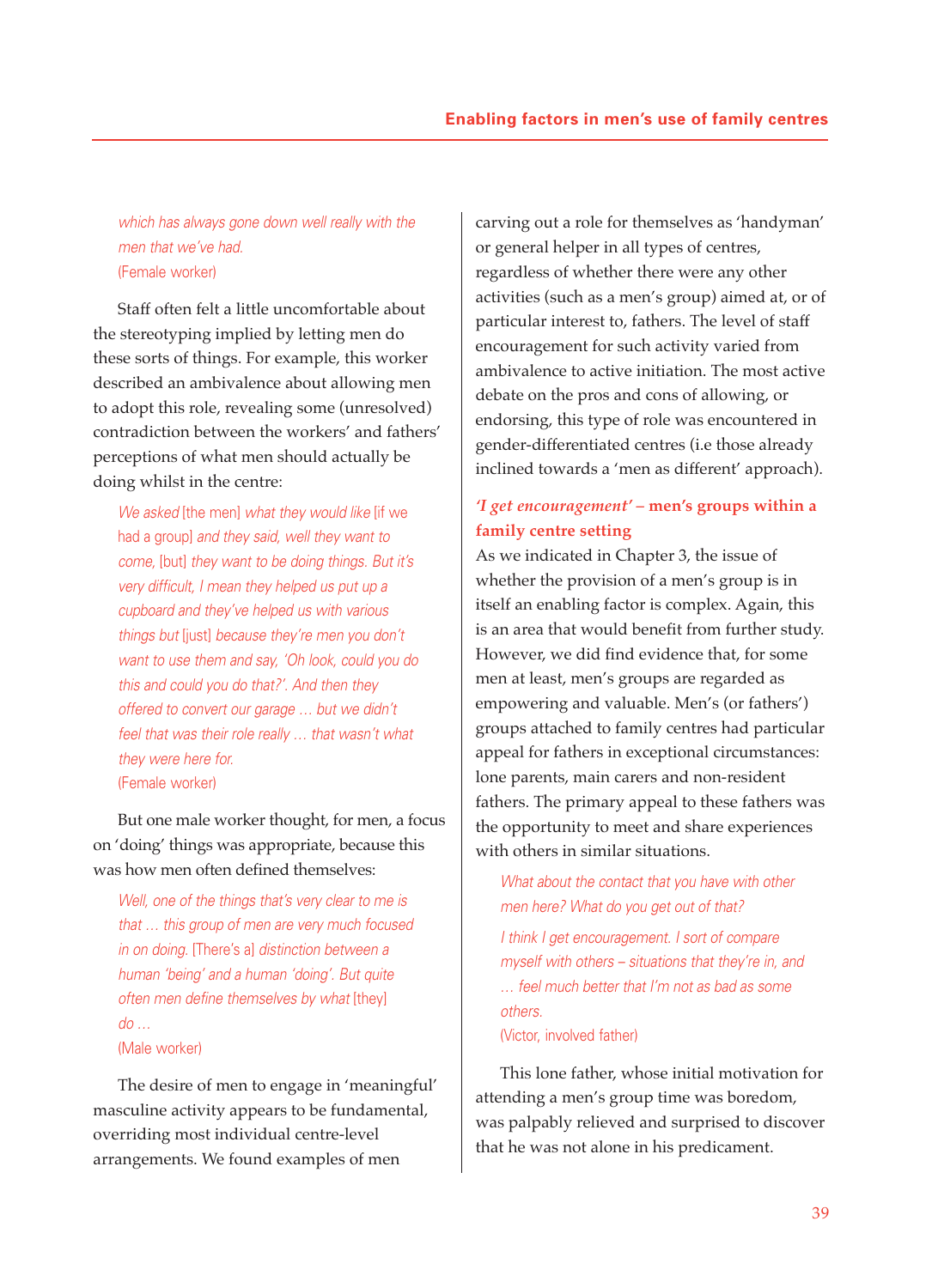I did have a lot of doubts coming here, I mean the only reason I come in here was because I was bored … I wasn't looking forward to it at all. But once I sat down and … the first bloke told me his name, told me how long he'd been a single parent and what problems that he had, [I thought] 'Hey, that's me talking that is' … I mean that bloke knows why I'm sitting here because that's the reason he's sitting there. And then the next bloke and the next bloke [said the same] … and I'm [feeling] 'Oh, I'm not on my own. I'm not sitting on a desert island shouting out [all alone]'. There are … a lot of single fathers who are out there.

(Roy, involved father)

The talking done at men's groups was seen by the participants as different from the general feminised 'chat' of the drop-in, or the stereotypical men's conversation about football and sex in the pub. There was something specific that the group could provide for them: support, empathy and advice, within a venue where it was acceptable to be discussing immediate practical issues related to children and parenting*.*

As we have seen, though, men's groups are by no means appealing to all fathers. Equally, in order to maintain their appeal even to fathers in unusual circumstances, ultimately they need to offer more than a talking shop. Members of men's groups also want to get out and do things on occasion.

One father expressed dissatisfaction with the current inactivity within the group he attended:

It's actually drifting apart at the minute because everybody just comes and chats and nothing's actually getting done. So that's why we're looking at doing the bike ride and trying to get more people in … because people want to do things

instead of just sitting around yakking all day. (Jack, involved father)

Related to this, men appreciated it when groups catered to fathers both as men and as parents:

When we're off on activities ourselves without the children, it's like a boys' group sometimes really … like a bunch of lads out … [but] I mean you have to have a certain element of that anyway. [Because] it's always damn hard work looking after kids … and it's good to have the group … to be friends and go out and let off a bit of steam and just have a laugh … And it's more positive doing it in this group than it is going out and drinking and stuff like that … And then, the other part of being in the dads' group is being involved with everything else, being involved with the activities involving the kids and all sorts. (Lenny, involved father)

Men's groups were the only types of activity we found which were aimed specifically at fathers in family centres and were all located in centres with a gender-differentiated orientation to working with men. As we have seen, men's groups tended to be attractive to men in particular circumstances (such as lone parents and main carers). It seems that such individual circumstances represent more of a significant enabling factor than the provision of a group *per se*: we found fathers in 'unusual' circumstances seeking out family centres which did not have a men's group, but rarely found 'ordinary' fathers within such groups.

#### **Family centre atmosphere and 'feel'**

Finally, we explored the significance of enabling factors connected with the atmosphere or 'feel' of family centres. This was perhaps the most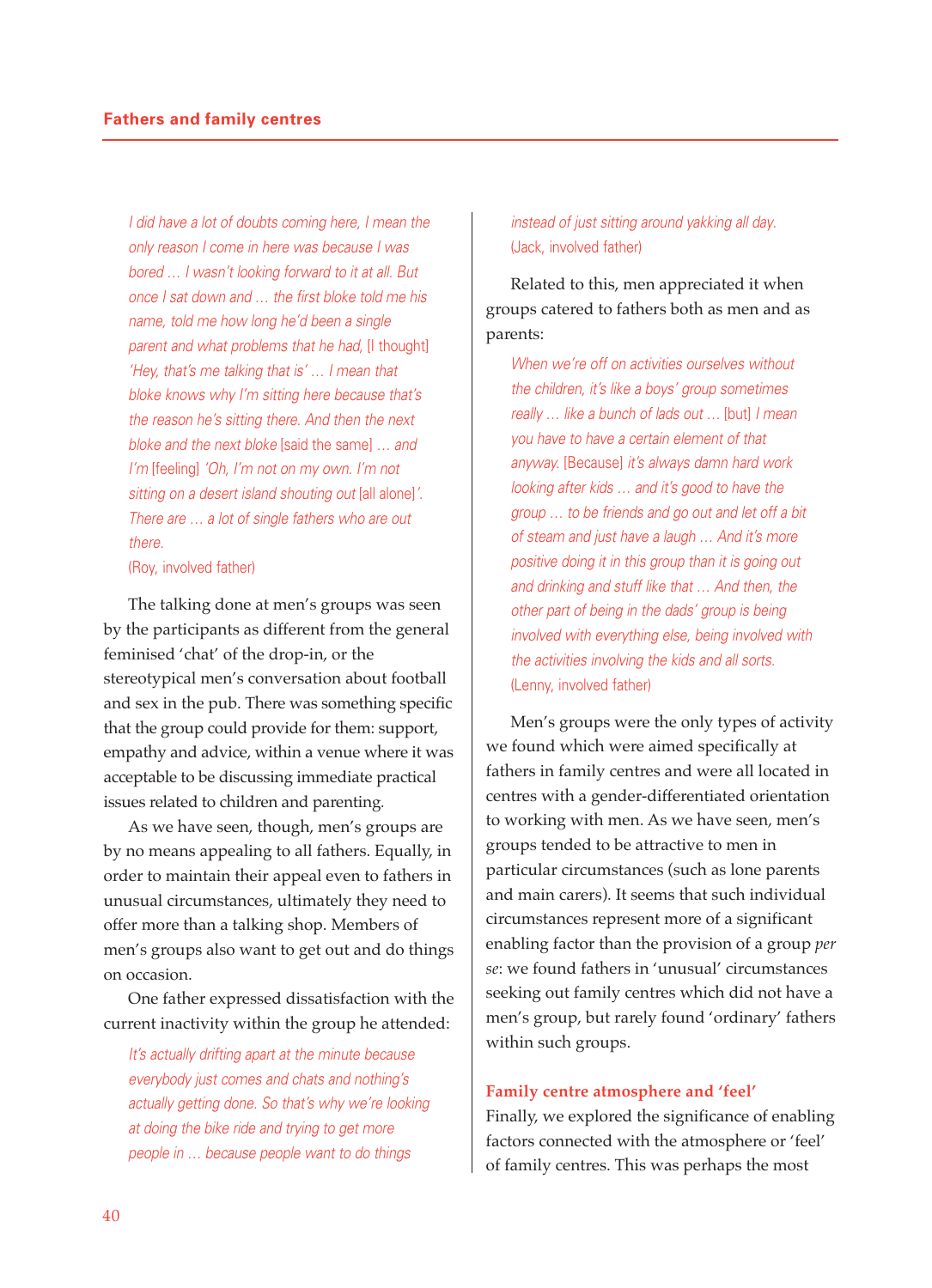significant barrier identified in Chapter 3, where the feminised environment of family centres was stressed. However, a warm welcome and a relaxing atmosphere could make fathers feel both comfortable and that they belonged, despite being in a minority. The visible presence of other men around the centre was also an advantage.

#### *'You cannot help but want to come back'* **– feeling welcome**

Where family centres succeeded in making men feel accepted, welcomed and valued as a parent, this could, to some extent, counteract the intimidating effects of a female-dominated atmosphere. Some involved fathers described this:

Q: What do you particularly like about this place? It's got everything you need … you come in, you're welcomed, they make you feel welcome, they don't make you an outsider or anything. (Craig, involved father)

It is predominantly a female environment … I stuck out like a sore thumb I suppose … but the way that I was welcomed by them was ... very, very supportive, it wasn't judgemental that a mother should be doing this or a father's role should be this, it was like 'Come in!'. (Graham, involved father)

More than just an initial ice-breaker, this could set the tone for future visits:

I think with this centre … the staff are so friendly and so welcoming. The volunteers are the same and also the mothers, everybody's just so warm. When you come in the door you cannot help but want to come back. (Lenny, involved father)

Centres that were perceived as having a relaxed atmosphere, and as being helpful and supportive, were also seen as enabling by fathers.

Q: And so, when you did come here, what was the impression you got? What kind of place did it feel like?

Warm, friendly ... They didn't want to interfere but they want to help you. (Eric, involved father)

## *'There is a change when you get two men together'* **– the presence of other men**

Arguably, even more important as a way of counteracting the feminised feel of many family centres was the presence of other male users. Men actively sought each other out in heavily female-dominated centres. For example:

Yeah, we had one [father] that started [here], he opened up to me and he was telling me this, that and the other and how he was coping with his family and his wife ... There was a lot of things he used to ask me … I suppose it was because I'm a dad myself, so I suppose he felt a bit more comfortable talking to me. (Derek, involved father)

Q: Do you feel you have less in common with women you don't know than men you don't know?

Of course you do, of course you do. It's much easier to approach a man that you don't know than a woman … (Victor, involved father)

Staff had noticed that men together interacted in a more relaxed way:

Like the cooking, that's always quite popular with the men and it's nice to see when you get a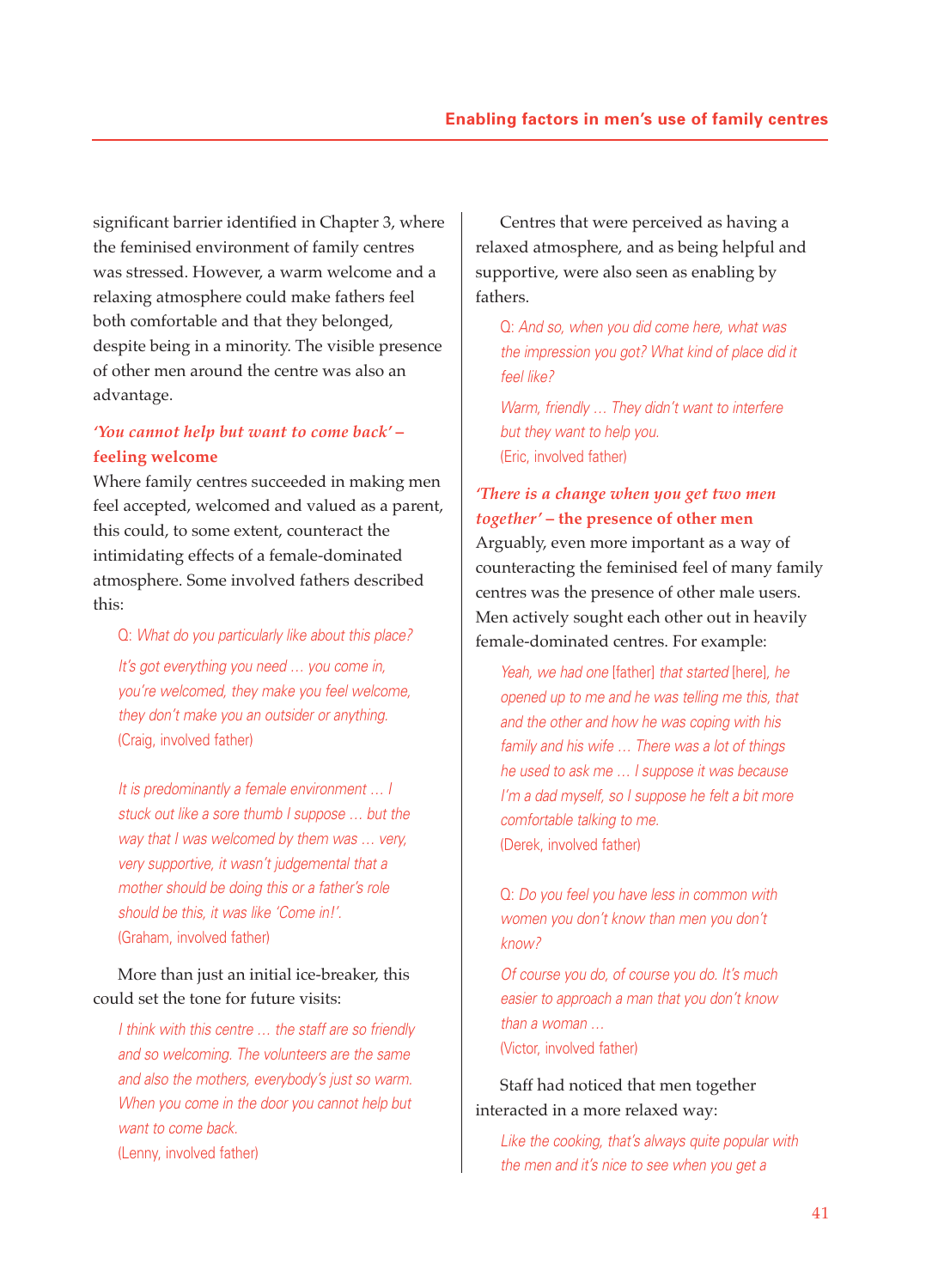couple of men together in the kitchen, they work totally differently together than they do with the women around ... There is a change when you get two men together.

Q: What's the difference, what happens? Well, they laugh and joke together, and you know they'll joke about … the women in their lives and things that are going on, and they talk about employment and they talk about the past, and they talk about mutual interests. Not very many men do that I've found, when they're on their own [in here].

Q: They don't talk like that with the women? No, not very often. It's a different kind of relationship. (Female worker)

Why did men feel so much more relaxed around other men? One reason may be, as some fathers suggested, that women see themselves as child-care 'experts' and could be somewhat dismissive about men's struggles with child rearing. Men, on the other hand, were more likely to help boost each other's self-esteem:

If Isomething has happened, for examplel like I say 'Jeeze, my kid shit herself all over, and I've had to clean it all up. Oh God' [with] a bloke, you can make a laugh out of it, have a joke, but if you tell a woman she'd say 'So what, I do that anyway', short and sharp. [Whereas] if you tell a bloke, you get a bit of praise, you get: 'Oh God, man, I couldn't do that'. (Phil, involved father)

As we stated earlier, there was some male presence in every centre visited, and our 'involved' fathers described being made to feel welcome and included by staff in a variety of different settings and circumstances. However, as we have seen already, these 'involved' fathers had often been initially motivated to attend the centre by some 'higher-order' enabler (such as referral, or particular circumstances). A welcoming atmosphere, or indeed the presence of other men, thus appears to serve more as a bonus – and as an incentive to revisit – than as an entry-level factor.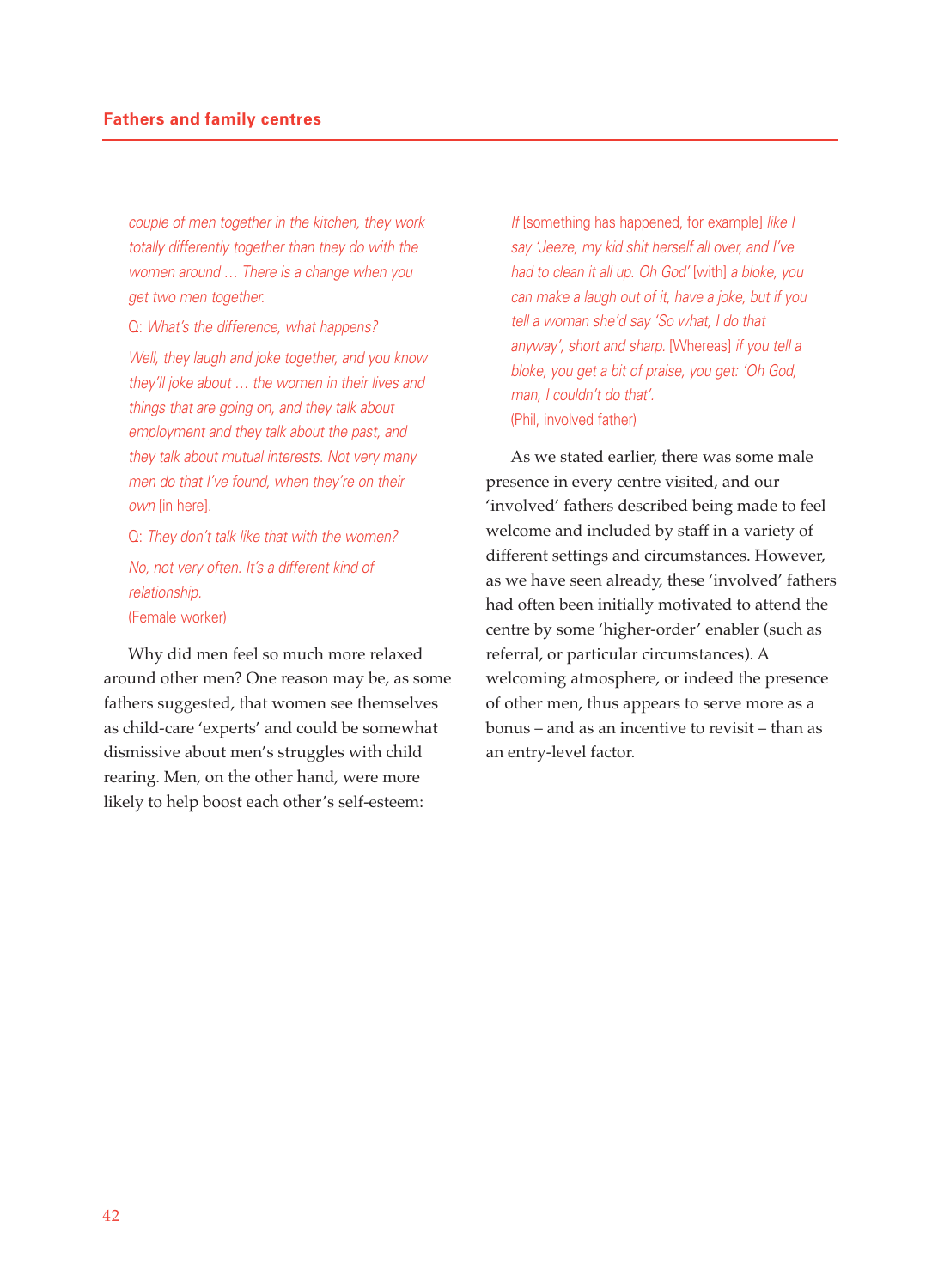## **5 Conclusions and implications for policy and practice**

The evidence from this study is that a lot of what keeps fathers out of family centres is related to the way family centres are seen and experienced – by fathers, mothers and staff alike – as 'women's places' or as 'women-andchildren's places'. In the current social climate, despite increasing debate and changing social attitudes and expectations in the sphere of family life, women continue to be seen as – and indeed generally are – the main carers of the nation's children. As our data clearly show, family-support services, like family centres, are therefore not always seen as relevant to fathers, except to those who are 'unusual' in some way – perhaps in special circumstances (e.g. lone fathers, fathers who are main carers whilst mothers work, fathers from families in difficulties who are referred for therapeutic work), or perhaps with 'special' and unusual levels of attachment and commitment to family activities. These groups are almost certainly increasing in size (Burghes *et al*., 1997), and the signs are that they will keep growing well. Encouragingly, family centres already successfully cater to these groups to some extent and can probably continue to meet at least some of the needs of these fathers, with relatively little change to current structure and functioning.

While focusing on the increasing diversity in family structures and arrangements within the UK, it is important not to forget that most children still grow up within intact, two-parent, first-time families. Even within the disadvantaged communities that family centres typically serve, most fathers are not lone parents, main carers, or from families with problems requiring therapeutic intervention. Moreover, it is probably true that highly

involved and committed fathers are also still a minority group amongst fathers in general. The picture for family centres which want to attract in these 'ordinary' fathers looks a little more challenging.

### **Who are family centres for? – 'childfocused' versus 'family-focused' services**

This study revealed a complex network of barriers and enabling factors which work to prevent and promote fathers' use of family centres. Some of these factors were rooted in broad social and cultural attitudes. Others appeared to be intricately bound up with individual men's family, relationship and personal circumstances. Yet the most frequently mentioned incentives and disincentives to family centre use were not located at the cultural or personal level, but at the institutional one, and could be clearly traced back to the way in which family centres are structured, managed, staffed and organised. As we tried to disentangle the reasons for this, we found ourselves asking a very basic question: who and what are family centres for?

It is clear that centres are fundamentally for children and that much of what they do is carried out with the intention of enhancing children's well-being across a range of dimensions. What is less clear is the role of adult users within family centres. For example, are adult users viewed only as parents or carers of children and seen as having needs only in relation to their children's needs? If so, this would suggest that family centres are best described as *child-focused*: children come first, and parents come along as part of the package. Under this definition, centres would structure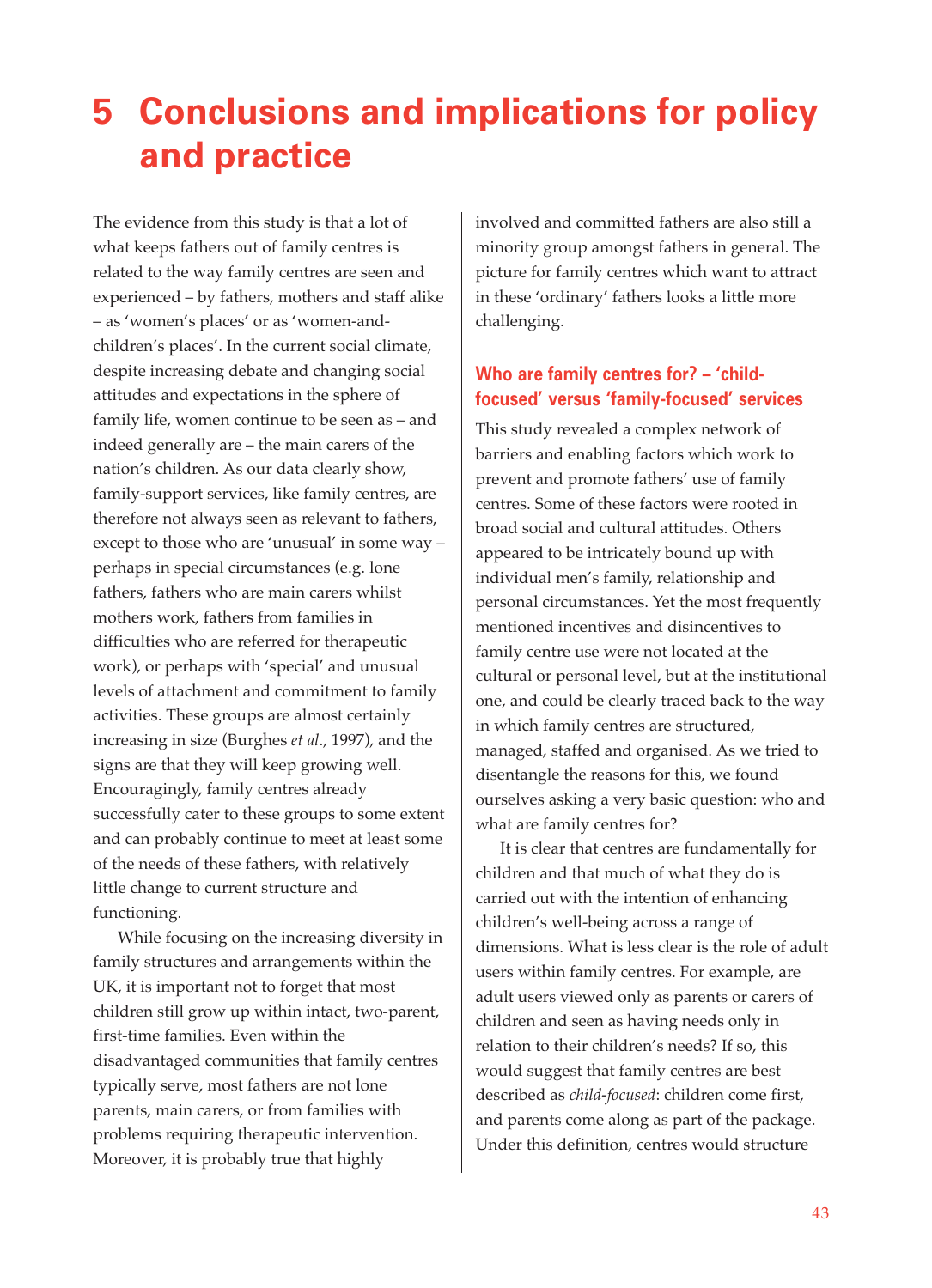priorities and activities mainly around childcare and enhancing specific parenting skills (for example, using play activities and parent education). On the other hand, some centres would say that they also try to cater to parents as adults in their own right, recognising parents' separate, and sometimes different, needs from children. The underlying rationale for such an approach would be that enhancing parents' confidence and empowering them to function better in general would be expected to have indirect benefits in terms of more confident parenting and better parent–child relationships. In this case, we might define centres as *familyfocused,* and we would expect to find a range of activities taking place, some of which were perhaps only tangentially related to child-care (for example, adult education).

What we found in this study was that most centres are, in fact, a mixture of child-focused and family-focused in their approach, and that the type of approach is mediated by the sex of the user. Often, family centres are familyfocused in their approach to working with women and child-focused in their approach to working with men. So, for example, where women were concerned, there seemed to be no unease about letting mothers relate to family centres as women, as well as mothers. Indeed, this was positively encouraged in most family centres, where the philosophy that happy, fulfilled and empowered women make better mothers is translated into a wide range of activities that do not always involve, or revolve around, children. When talking about the mothers who used the centre, staff stressed the importance of accepting women 'on their own terms', being non-judgemental, and providing skills-related and creative or therapeutic

44

activities that arose out of women's own agendas and were designed to enhance selfesteem. That this was a successful approach was reflected in our study (as in others – e.g. Smith, 1996; Pithouse and Holland, 1999) by the positive perceptions of women users about the value and impact of the centre on their lives.

Yet, where fathers were concerned, a rather different set of priorities appeared to arise. Our data suggested that some centres seemed to experience a level of unease about allowing men in 'on their own terms', in an equivalent way to women users. Indeed, it sometimes seemed that men were welcome in family centres as fathers, but not as men in their own right, whereas women were welcomed as mothers and women both. Thus, few centres offered or encouraged the development of any activities of interest or appeal to men that did not revolve directly around child-care. Men were rarely given the opportunity of participating in what they defined as 'men's activities', as opposed to 'children's activities' or 'women's activities'. As a result, there were difficulties in engaging men's interest in family centres, beyond seeing them as simply places of play for their children. Furthermore, though this function as a child's play-space was certainly appreciated by fathers, men often talked about feeling unable to relax and 'be themselves' (that is, be men) whilst at centres. Tellingly, whenever the opportunity arose, it seemed fathers in family centres tried to subvert the role planned for them and create a more 'manly' or 'masculine' role for themselves – usually by making themselves physically useful. And, although this was often a route into feeling more 'legitimate' as a man within a family centre, it was frequently regarded with ambivalence by centre staff. Finally, some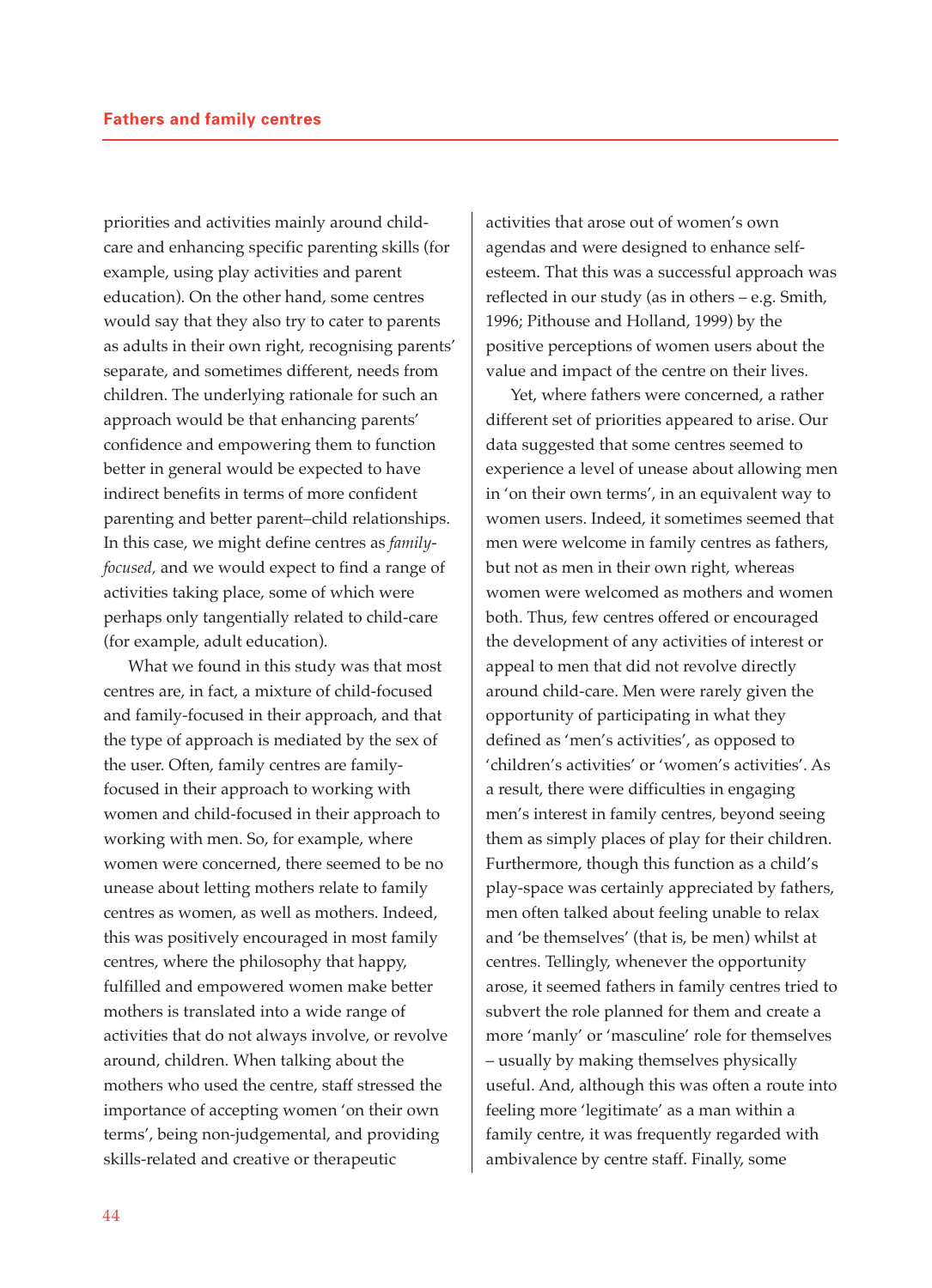centres had tried to create a separate space for men (for example, by setting up a men's group) but these tended to be almost ghettoised and were certainly rather marginal to the work of the centre as a whole. Indeed, the data suggested that men who wanted successfully to engage with the full range of family centre activities were often only able to do so if they were prepared to come on women's terms and, more or less, become pseudo-women. Not surprisingly, not all fathers relish becoming 'one of the girls' (as one father put it) and many men voted with their feet.

#### **The need for clarity of focus**

The foregoing suggests that there is a pressing need for clarity in policy and service planning, in respect of how best to engage fathers in family-support services. We began this research on the assumption that family centres, occupying as they do a position at the heart of mainstream services for children, ought to be considered as appropriate services from which to engage with fathers. Many would share this assumption: our study revealed that there is increasing interest amongst family centre practitioners in engaging with fathers and there are already some well-known examples of successful practice in this area, for example, Pen Green Family Centre (Ghedini *et al*., 1995). However, our findings led us to question whether this assumption necessarily holds true for all, or even many, centres.

If family centres continue to approach work with fathers as they presently do, from a mainly child-focused perspective, our data suggested that there are probably relatively few men to whom family centres will appeal. Unlike

women, they will find little to engage their attention as adults, rather than just as parents, and centres are therefore likely to remain female-dominated and women-focused. As a result, there will continue to be too few men using any given centre to attain the 'critical mass' situation that would, according to our findings, make men feel more comfortable. The only men who will use such centres on a regular basis will continue to be, as now, those in unusual circumstances, those who have been directed to attend, or those who are seen as being somewhat 'different' from most men. The majority of fathers will continue, as now, to feel alienated and excluded.

Similar observations led one recent study to query, on the basis of research in two openaccess family centres:

Can family centres really claim to be dealing with the 'family'? … If centres are gender-biased and attract narrow ranges of … users then there is good reason to question whether such places work with families in any clear sense and whether the term 'family centre' summarises most aptly the function of the setting. (Pithouse and Holland, 1999, p. 173)

One worker in our sample took this idea a little further:

Men don't traditionally meet in a family centre, for various reasons, and so [in] trying to change things here, perhaps we're trying to create something artificial? Would our efforts not be best spent … actually going to where the men are … [where they] feel comfortable in the first place? (Male worker)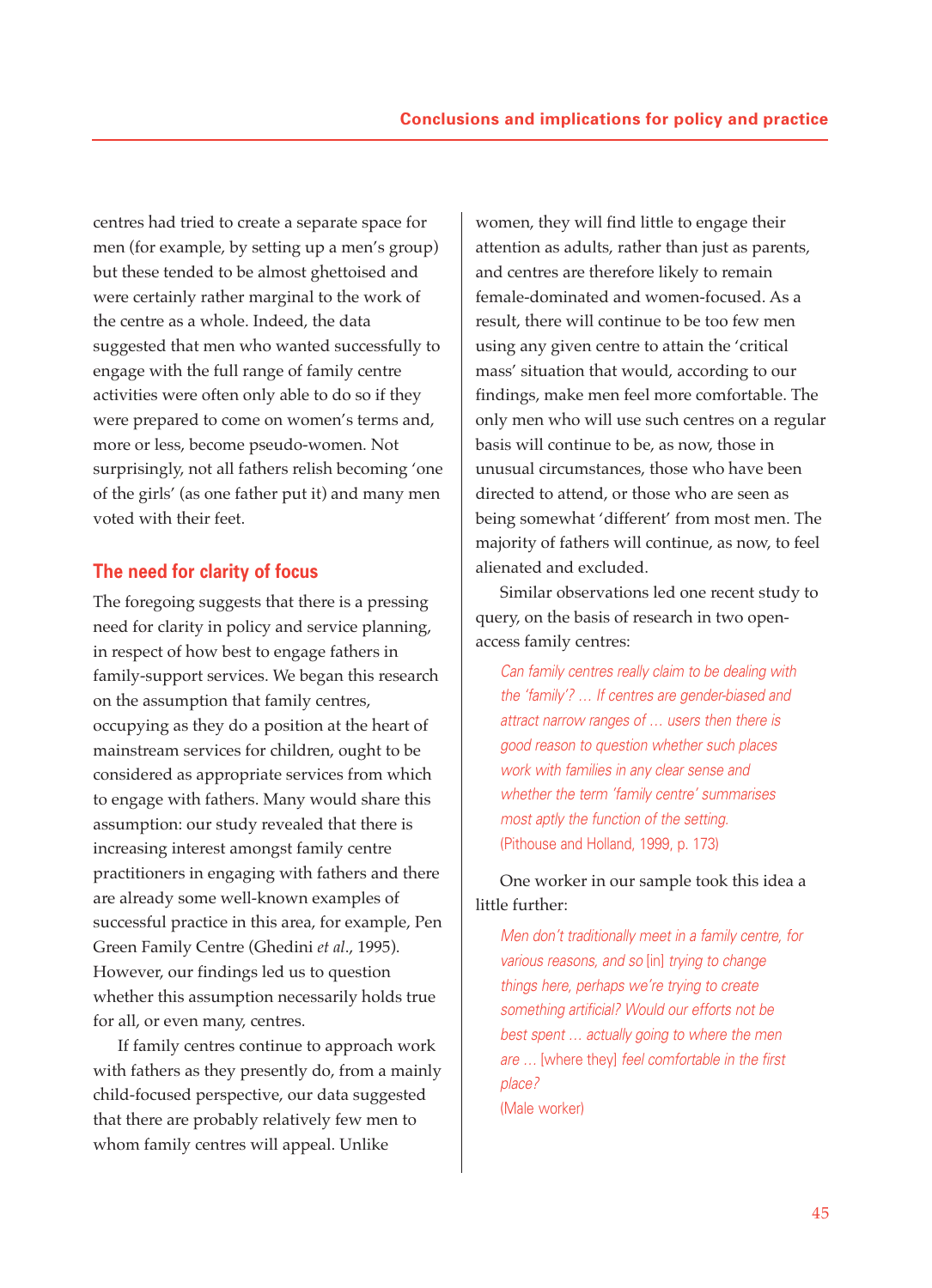This worker seems to be suggesting that service provision for fathers may have to be revisited. Perhaps rather than 'tacking on' services for fathers to those which already work for women, but may not be easily adapted to men's needs, we need to consider establishing whole new 'father-support' services, designed and structured with fathers in mind. There is evidence that this is already happening in some areas and it may be that new services have a better chance of success in this field.

However, many would feel that family centres could and should be able to cater to fathers, as well as mothers. New services are expensive to set up, and building on existing service networks is likely to be more costeffective in the short to medium term. As Pithouse and Holland (1999) venture, ('heretically', they admit), perhaps it is just not enough to 'justify the costs of this type of preventive service' to say that family centres work well to satisfy adult female users. If male users are not catered to, can centres really be said to be optimally effective in a familysupport context? Furthermore, is there not a risk that calling such a service a 'family centre' and then failing to cater to parents of both sexes could unwittingly reinforce gender stereotypes, in relation to child care and 'proper' roles within the family?

No doubt this is an issue that could be debated far more extensively and widely than we are able to do here. However, on the basis of the findings from this study, our view is that, if it is considered appropriate to try to engage with fathers, then at least some of the existing national network of family centres might well prove ideal for this purpose. First, however, we need to consider how centres can do this and be

turned into places which cater better to men and make them feel accepted on their own terms – as men, as well as fathers. Our research suggested a number of ways in which men could be enabled to use family centres, through – to use our term – a 'family-focused' model of work, but some of these might involve centres in a substantial shift in terms of approach and atmosphere. We discuss this below.

## **Making family centres father-friendly: possible directions for change in policy and practice**

The first and most important change necessary would be to reduce the level of female dominance within family centres. Centres would need to encourage more positive, accepting and actively welcoming attitudes towards men in women users and staff and, in particular, discourage women from giving vent to the kind of anti-male sentiments that were illustrated in Chapter 3 of this report. *Not all centres would regard this as a route that they would want to travel*. Precisely because they are women-dominated, family centres are often places of 'refuge' for many vulnerable women – places to get away from unsatisfactory and damaging relationships. For others, centres are places to feel relaxed, supported and powerful in ways not possible at home or elsewhere. As Burgess and Ruxton (1996) put it: 'A concern for many female staff and service users is that increasing male involvement may displace them from one of the few arenas … in which they are able to exert power over their lives'. Some centres may be able comfortably to accommodate both women and men in separate spaces, or at different times, but not all will have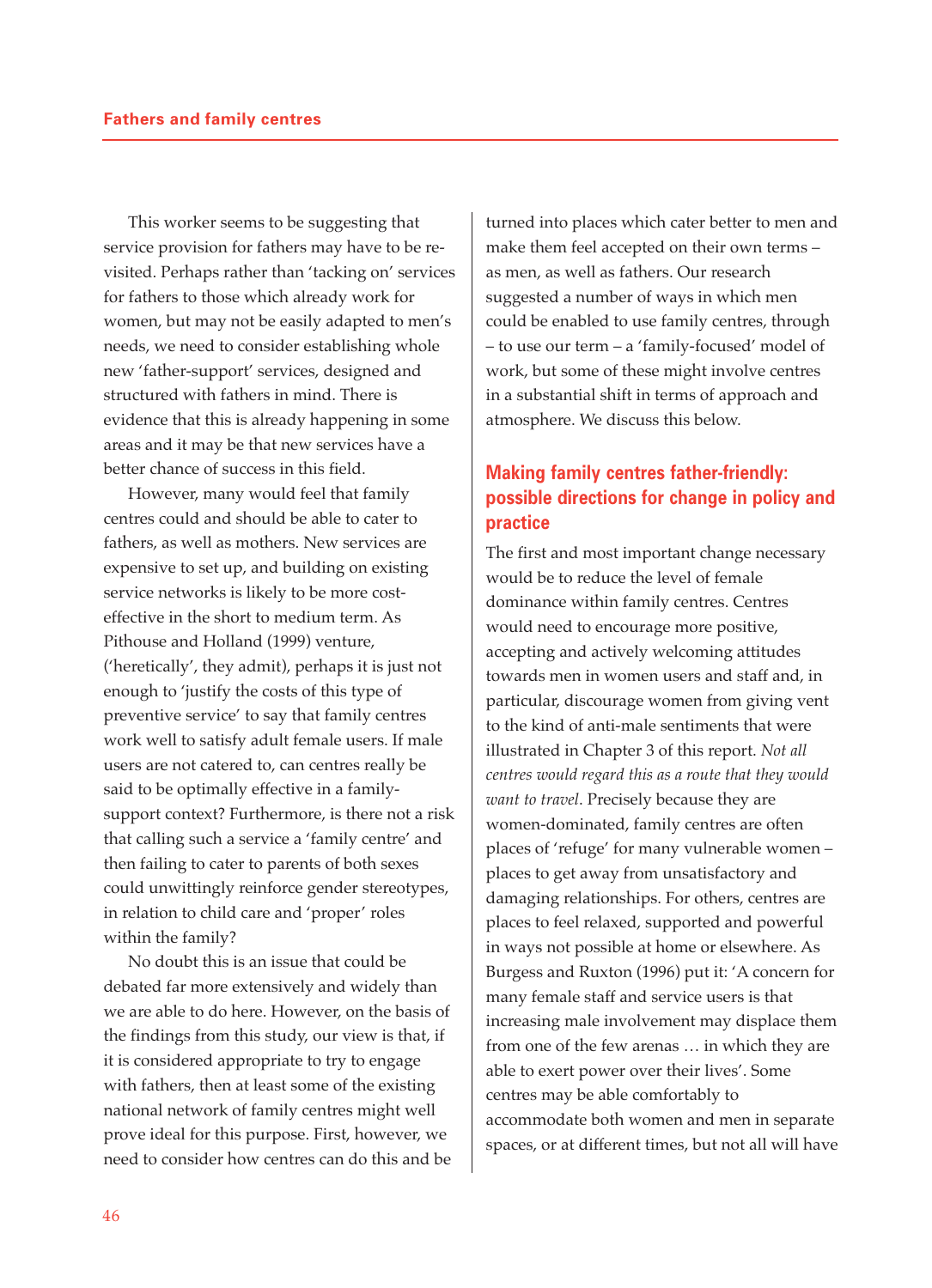the resources necessary for this, even if they have the inclination.

The second area for change would be a positive commitment on the part of centres to recruit men, backed up by action – and persistent action at that. As we have shown in Chapter 4, personal introductions, where staff actively seek out potential male users and persuade them into the centre, are important for overcoming the various barriers to fathers' reticence and nervousness. Persistence appears to be required, with some men having to be asked 'hundreds' of times before they pay the centre a visit. This, of course, requires resources as well as commitment. 'Pyramid selling' also needs to be actively encouraged, according to our respondents – getting existing users to invite potential new recruits. Women's encouragement of their partners is important in this respect, but the best salesmen are likely to be existing male users.

Third, better promotion of the centre's activities was mentioned as an area for improvement by many of our respondents and especially by uninvolved men. Many had only a sketchy idea of what went on in the centre and accurate information might dispel some of the perceptions of men about activities consisting solely of gossip and focusing on 'women's problems'. Some men pointed out that even the names of centres tended to mislead potential male users, feeling that the very words 'family' and 'parents' were so female-identified that not all fathers would recognise themselves as included in the target clientele. The need to announce to passing men that fathers' participation was also welcome was pressing, as this uninvolved father pointed out:

I think a lot of men probably just don't really know what it's about. [They] need to make it quite clear that both parents are welcome. When you hear the word parent, somehow you link it with the mother more. You tend to forget that Ia family centre] is actually a place where both parents can be.

(Hassan, uninvolved father)

Fourthly and finally, if fathers are to be encouraged into family centres in sufficient numbers to reach the critical mass that will make them feel comfortable, a different approach to providing activities is almost certainly required. By this, we mean both activities that men will find interesting and meaningful, and 'activity' in the physical sense of the word. By and large, most fathers do not find the activities that currently characterise family centres very stimulating. Active play with children was welcomed (*kicking a ball around* and playing *on the bikes* or *in the sandpit* were mentioned by several men), but fathers often found the quiet play, 'child watching', arts and crafts, and health and beauty sessions, which are the staple of many centres, boring and, in the case of the last two, sometimes downright 'unmanly'. 'Sitting and chatting' to other parents was also, in general, not seen as very productive by men. On the basis of this study, it seems likely that what might attract greater numbers of fathers to family centres would be outdoor and sport-related activities, excursions and trips, and productive, skillsrelated activities, such as DIY, computer skills and other adult-education activities.

Related to this, the question of dedicated men's groups and whether they are a pre-requisite for engaging with fathers is one we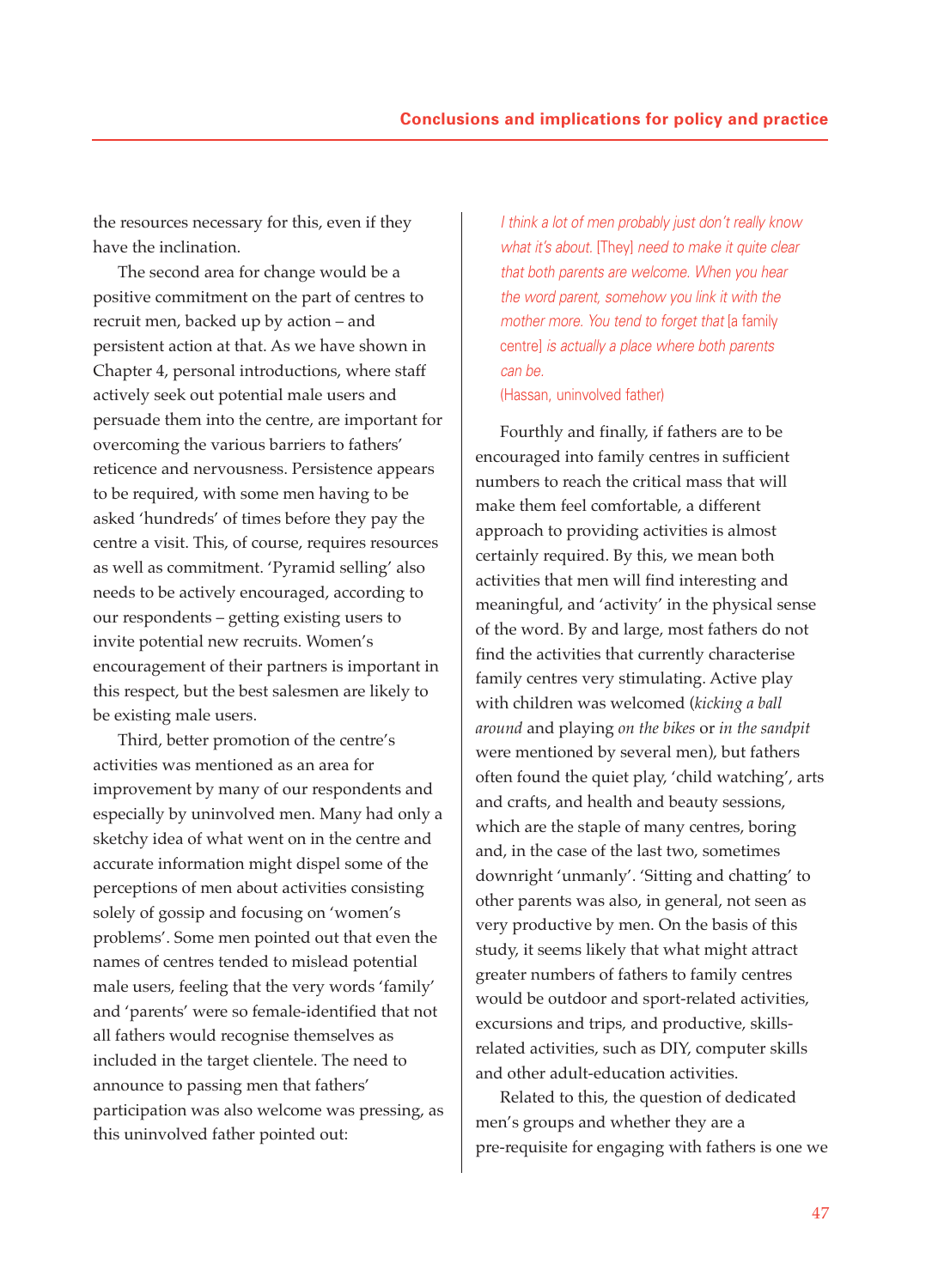struggled with. Men who were members of groups valued them; of that there is no doubt. However, many groups were infrequently attended, and seemed very much on the periphery of the centre. Some were almost completely autonomous and hardly part of the rest of the family centre at all. Most of the men who attended had taken a great deal of persuasion to get involved and all bemoaned the fact that it was hard to recruit new members. As we showed earlier, non-users had ambivalent, if not actually negative, views of the groups. We concluded, therefore, that, although men's groups are enabling for some, they may not be a first-line of service provision. Providing a men's group alone is unlikely to be a successful way to recruit large numbers of fathers. Rather, men's groups should perhaps be viewed as an 'advanced' activity for established users of centres.

Perhaps some of the ambivalence we picked up amongst family centre staff about encouraging 'men's' activities reflected a worry that allowing men to pursue alternative activities might lead them away from their children, rather than enhancing their parenting skills and relationships with children:

If you put too much men interest into it for the fathers, then they will be off doing that, and not take any notice of the kids. (Neil, uninvolved father)

However, in the USA, a good practice guide to working with men makes the point that a strategic approach to involving fathers which enhances the interest for them as men, not just fathers, is likely, in the long run, to be more effective:

One of the best ways to get men more involved with their children and your program is to not ask them to get more involved with their children and your program. The explanation for that puzzling contradiction is actually quite simple. Before they can take care of their children's needs, all parents need to feel that someone is helping take care of their needs … For many men, the most comfortable way to get involved is through activities that they think of as 'men's work' – fixing things … So, one of the best ways to get men hooked into your program is by helping them to connect with other men in 'manly' ways. Once they have other guys to relate to in your program they may feel more comfortable about participating with children. (Levine et al. 1993, pp. 37–8)

#### Or, as this father put it:

It has to be a playing environment where you can take notice of the kids, but still have something to occupy your mind. (Neil, uninvolved father)

To conclude, parenting is not a genderneutral activity. Though mothering and fathering share a common core of skills, men and women have different things to contribute to their children, and often have different approaches to parenting. The challenge for family centres that want to cater to parents of both sexes (and some, very possibly, will *not* want to do this) is to enable both women and men to access and use the service in ways that recognise diversity, and which play to men and women's different strengths and interests. There is probably no one right way to do this and our concept of centre orientation is helpful here. It is clear that, at a basic level, having a strategy and a commitment to involving men is more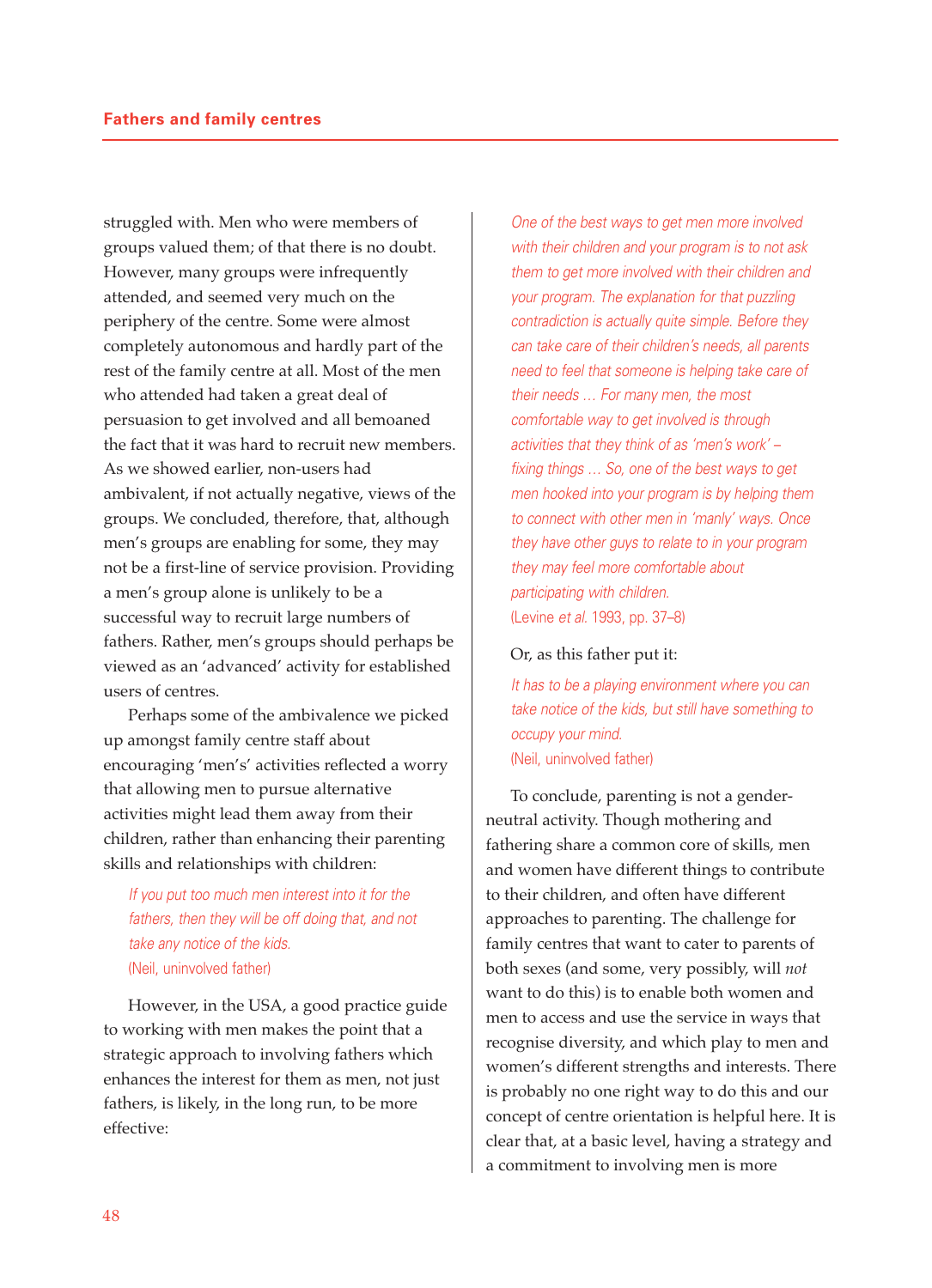important than what precise approach is taken to achieve this. Thus both 'gender-blind' and 'gender-differentiated' centres in our study were doing better at getting men engaged at entry level than 'agnostic' ones. At a deeper level, however, centres wishing to cater to fathers may find that listening to what local men say they want, and being prepared to try fresh approaches to providing and facilitating activities, may be the most effective way to achieving what is truly a 'family' centre.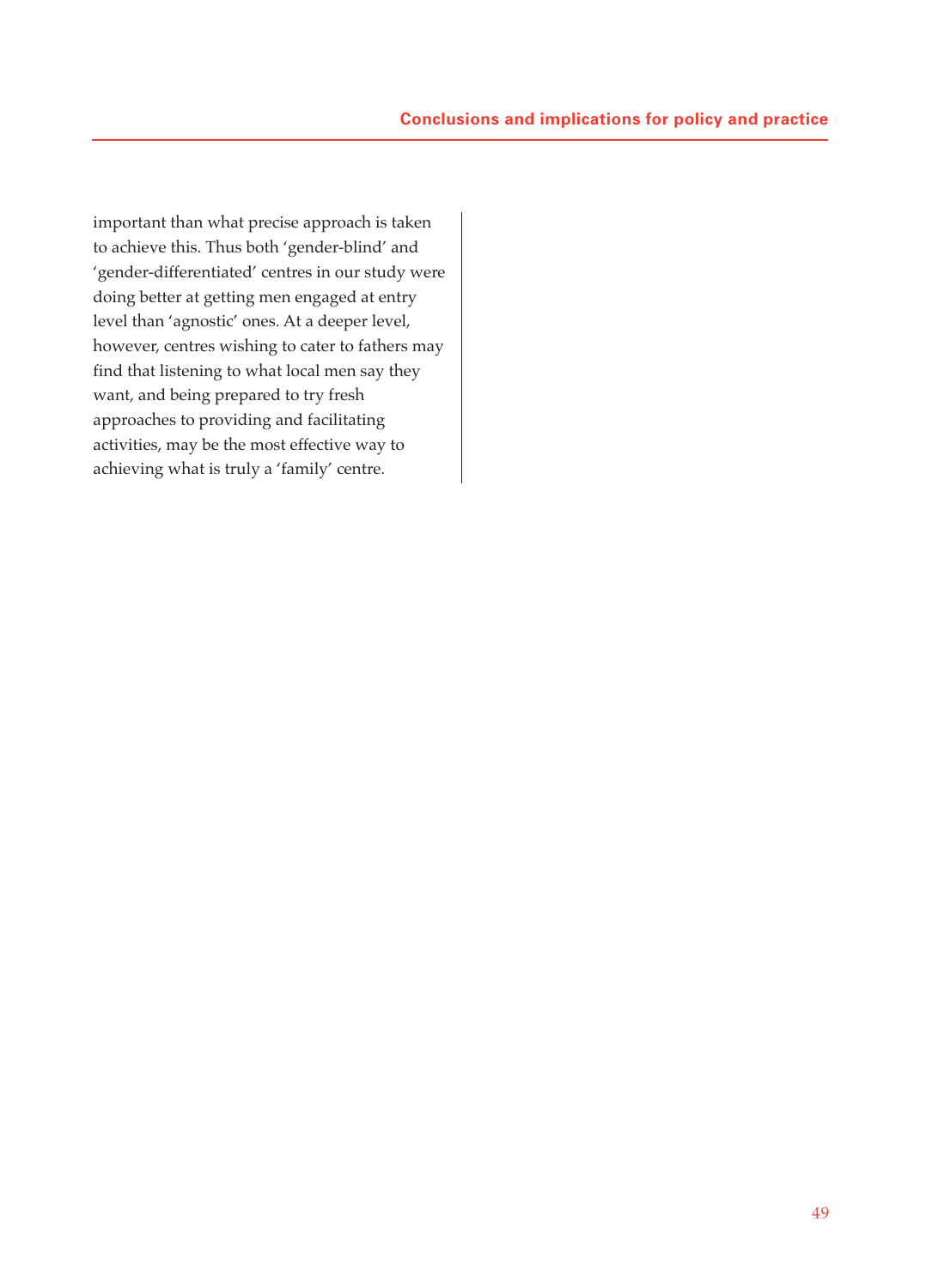## **References**

Burgess, A. and Ruxton, S. (1996) *Men and their Children: Proposals for Public Policy.* London: IPPR

Burghes, L., Clarke, L. and Cronin, N. (1997) *Fathers and Fatherhood in Britain.* London: Family Policy Studies Centre

Ghate, D., Shaw, C. and Hazel, N. (2000) *Fathers at the Centre: Family Centres, Fathers and Working with Men.* Internet Publication at: http:// www.rip.co.uk/rep/fathers/index.html

Ghedini, P., Chandler, T., Whalley, M. and Moss, P. (1995) *Fathers, Nurseries and Child Care.* European Commission Network on Childcare

Glaser, B.G. and Straus, A.L. (1967) *The Discovery of Grounded Theory.* Chicago: Aldine

Kraemer, S. (1995) 'What are fathers for?', in C. Burke and B. Speed (eds) *Gender, Power and Relationships*. London: Routledge

Kuckartz, U. (1998) WinMax Pro (software program) available from Scolari Sage Publications Software

Lamb, M. (1996) *The Role of the Father in Child Development.* Chichester: John Wiley

Levine, J.A. and Pitt, E.W. (1995) *New Expectations: Community Strategies for Responsible Fatherhood.* New York: Families and Work Institute

Levine, J.A., Murphy, D.T. and Wilson, S. (1993) *Getting Men Involved: Strategies for Early Childhood Programs.* New York: Scholastic

Pithouse, A. and Holland, S. (1999) 'Open access family centres and their users: positive results, some doubts and new departures', *Children and Society,* Vol. 13, No. 3, pp. 167–78

Pugh, G. (1992) 'A policy for early childhood services', in G. Pugh (ed.) *Contemporary Issues in the Early Years.* London: Chapman

Pugh, G., De'Ath, E. and Smith, C. (1994) *Confident Parents, Confident Children: Policy and Practice in Parent Education and Support.* London: National Children's Bureau

Ritchie, J. and Spencer, L. (1994) 'Qualitative data analysis for applied policy research', in A. Bryman and R.G Burgess (eds) *Analyzing qualitative data.* London: Routledge

Smith, T. (1996) *Family Centres and Looking After Young Children.* London: HMSO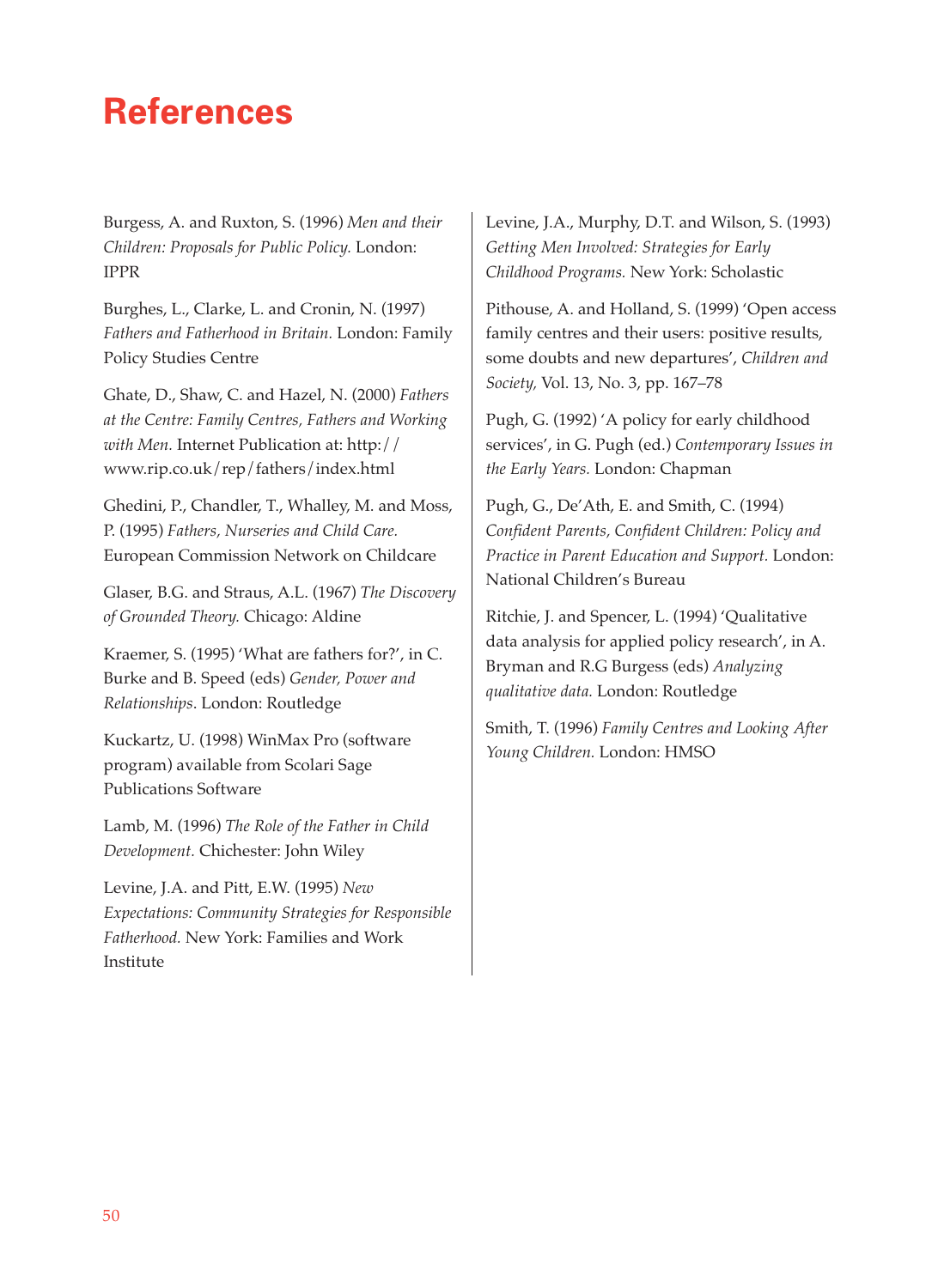# **Appendix 1: Practice issues in engaging with fathers in family centres**

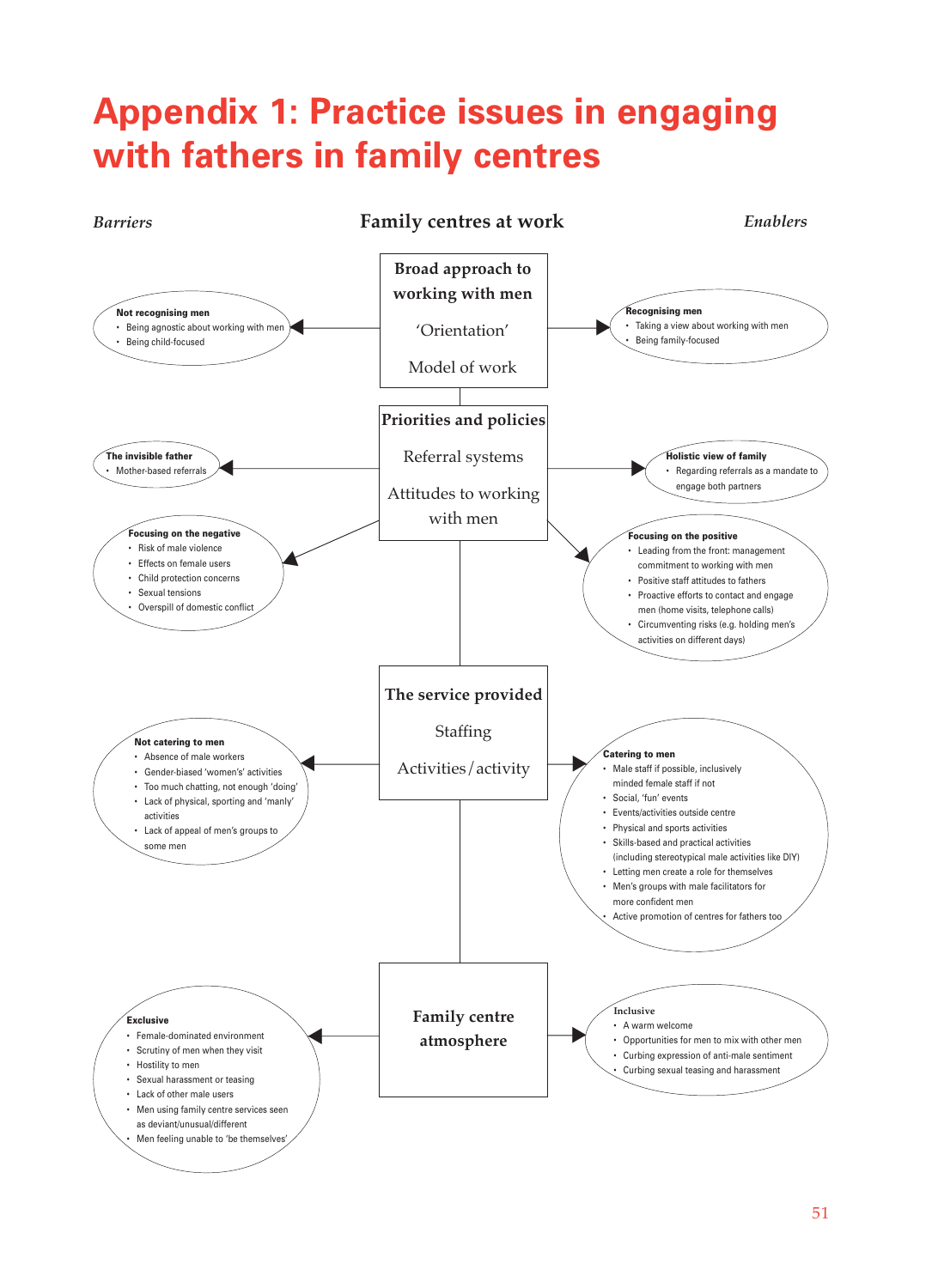# **Appendix 2: Range of activities taking place in sample family centres**

## **Activities for pre-school children**

Day-care, nursery education, creche, special needs playgroup.

## **Activities for older children/young people**

After-school clubs, school holiday schemes, homework facilities, therapeutic group for young people, young gay/lesbian support group, youth club, teenagers' coffee bar, classes for excluded pupils.

## **Activities for parents and children together**

Playgroups, parent/child literacy programme, 'High Scope' programme, treasure baskets and heuristic play, music workshop, creative/messy play sessions, family art/craft workshops.

## **Support for individuals and families**

Tailored family-support programmes, informal one-to-one support, formal counselling, preparation for adoption (children), family therapy, referral to other agencies.

## **Adult education**

Self-esteem programme, parenting courses, communication skills, creative writing, healthy child project, return to learning, English as an additional language, visiting speakers (health/ welfare issues).

## **Leisure activities for parents (groups)**

Keep fit, health/beauty, aromatherapy/ massage/relaxation, Tai chi, art and crafts, sewing, machine knitting, flower arranging, cooking, cake decorating, furniture restoration.

## **Support groups (adult)**

Asian women, men, ante-natal, post-natal, postnatal depression, childminder and nanny.

## **Statutory work**

Assessment, supervised contact.

## **Other facilities and services available to families**

Adult/children's library, toy library, drop-in area, office facilities, bath/shower, kitchen and laundry facilities, saving/credit union schemes, second-hand clothing.

## **External activities**

Home visits, in-home support work, outreach sessions in other settings (primary schools, community centres, village halls), mobile centre, trips and outings for parents (e.g. shopping, lunch, theatre, ten-pin bowling), trips and outings for families (e.g. leisure centre, park, farm, seaside).

## **Access to health professionals (on-site surgery or drop-in)**

Health visitor, speech therapist, child psychologist.

## **Miscellaneous**

Food parcels, escorting children to/from contact sessions.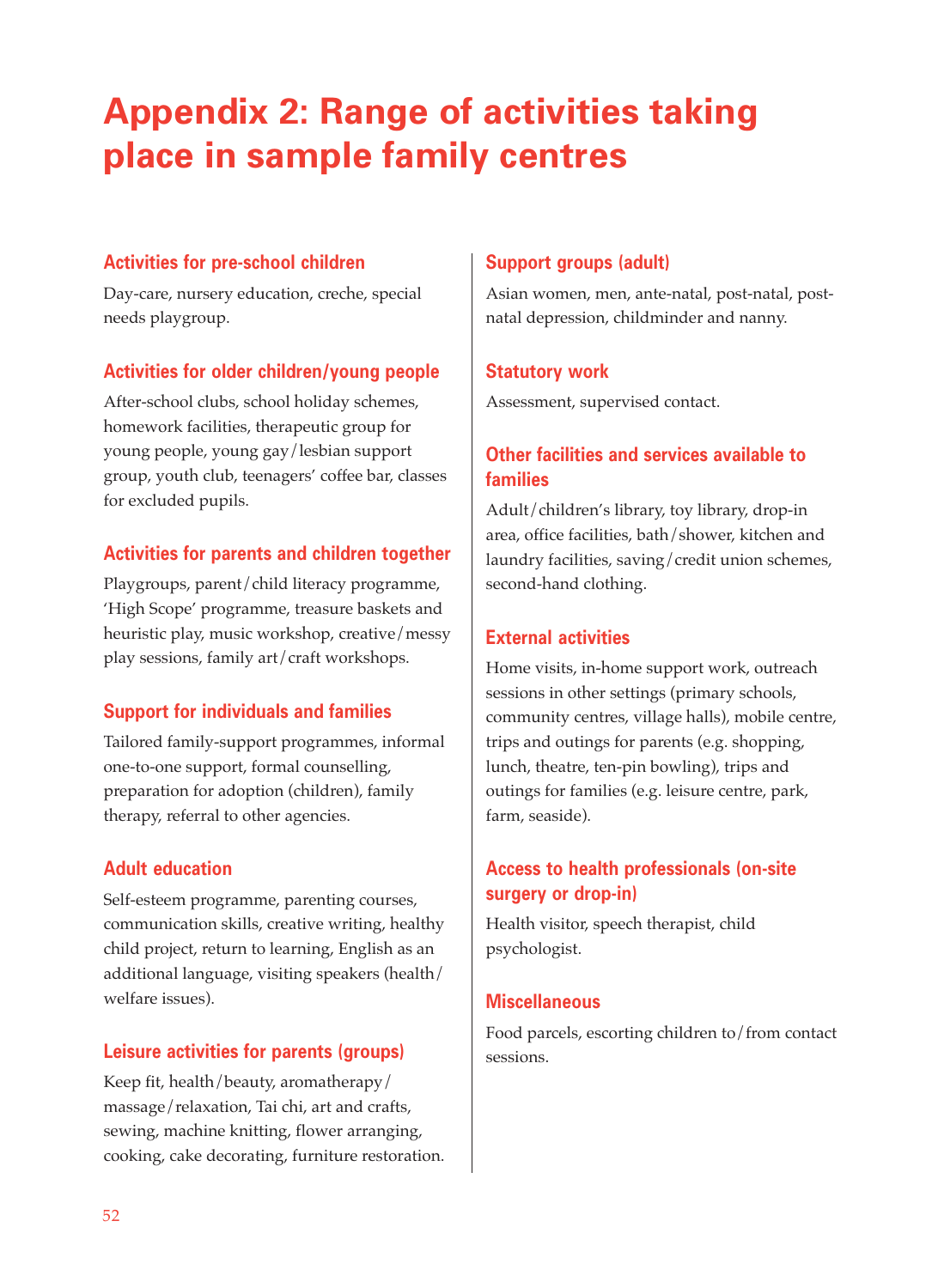# **Appendix 3: Pen portraits of family centres**

All names of centres have been changed to preserve the anonymity of interviewees.

## **Green Square Parents' Centre (type B)**

#### **Inner London, voluntary sector**

Green Square serves the families of a diverse and densely populated area of inner London. The immediate neighbourhood contains a substantial Bengali community and a wide diversity of other ethnic groups, including the families of mature students from overseas and refugees. The centre runs a daily drop-in facility for parents and carers, recreational and educational classes for parents (with creche), plus after-school and holiday provision for older children.

Whilst fathers are actively welcomed, few currently attend on a regular basis. The centre has one male member of staff and has recently prioritised developing its work with fathers.

## **The Bungalow Family Centre [type E (A + D)]**

#### **Inner London, local authority**

Situated in a borough with a mixed social and ethnic profile, The Bungalow works exclusively with referred families and children. Most families are referred for assessment purposes and are worked with on an individual basis by social workers (one of whom is male). Supervised contact sessions are also facilitated. The Bungalow also runs a day-care facility to which children may be referred by social workers or health visitors.

Fathers are worked with if present in a referred family; there is little contact with fathers of children attending the nursery.

## **Hillside Family Centre [type E (B + D)]**

**Unitary authority (Wales), local authority** Whilst situated on an inner city council estate, Hillside nevertheless serves a wide catchment area. Transport is provided for children referred (mainly by health visitors) to the thrice-weekly day-care sessions and their parents are encouraged to attend the weekly parents' group. Other activities, such as playgroups, after-school clubs, courses and a weekly dropin, are open to parents from the local community.

Few fathers become involved in the activities on offer.

## **Valley Cross Family Centre (type C)**

## **Unitary authority (Wales), voluntary sector**

Valley Cross Family Centre serves a fairly isolated estate some distance from the city centre, an area of high unemployment and deprivation. Many of the families on the estate are either reconstituted, or headed by lone mothers.

Paid workers support volunteers from the community in setting up and running groups and activities, including a daily playgroup, after-school clubs and holiday play-schemes. There is a coffee bar used by parents during the day and a youth group in the evening. Fathers' involvement in the centre is minimal.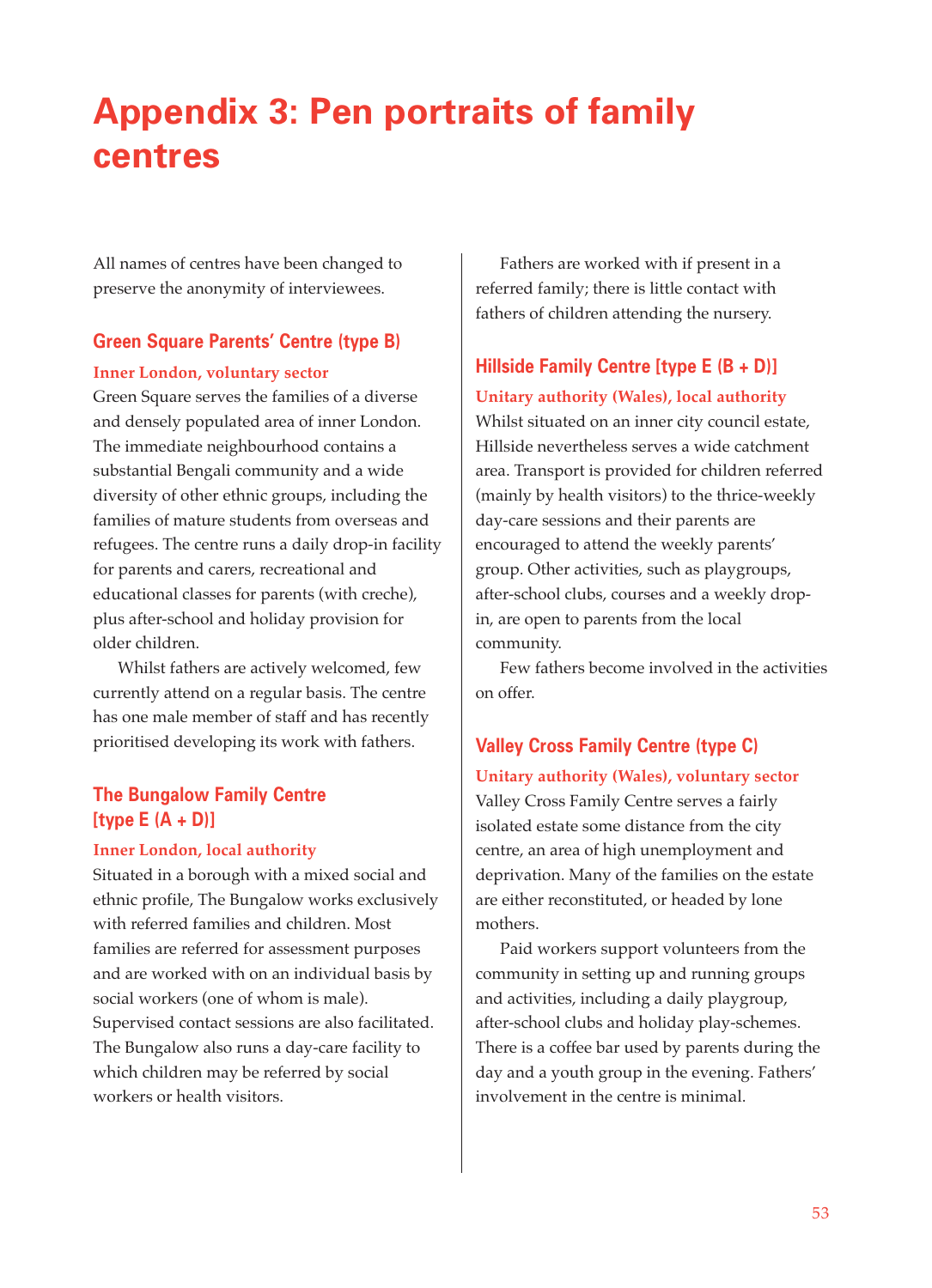#### **Quayside Family Centre (type A)**

## **Metropolitan borough (North of England), local authority**

Quayside Family Centre is situated in a recently redeveloped inner city area which has a predominantly white population. The centre works with referred families only, individual programmes of work being devised according to need. This may include support in the home, as well as centre-based work. Supervised contact also takes place at the centre. Increasingly, the work of the centre revolves around assessments for court, whilst groupwork and drop-in provision (for current and exusers of the centre) has declined.

Fathers are worked with if present in a referred family.

## **Phoenix Family Centre [type E (A + B)] Metropolitan borough (North of England), partnership**

Phoenix Family Centre serves a relatively insular and established community, located several miles from the city centre. On three days a week, families referred by social services attend structured sessions, mainly for assessment purposes. At other times, the centre is open to the local community, offering classes, a drop-in day facility and after-school facilities for young people.

The centre has two male workers (one fulltime, one sessional), and aims to integrate fathers into all aspects of its provision.

## **Nightingale Family Centre (type A)**

#### **City (Midlands), voluntary sector**

Based in a community centre, Nightingale Family Centre is currently open for two days a

week in order to provide support to mothers of under-fives. Nursery facilities are provided for their children. Mothers are referred to the centre from across the city and transport is available if necessary. The focus is on adult education, which is provided by sessional tutors from the local college.

Following interest expressed by some of the women's partners, funding has recently been raised to start a fathers' group at the centre.

## **Field Lane Family Centre [type E (D + B)] City (Midlands), local authority**

Situated in an ethnically mixed area close to the city centre, Field Lane is one of several family centres run by the local social services department. While offering a range of services to local families, day-care is the core activity at Field Lane. Both full-time and sessional placements are available for children in need and those with a working lone parent. There is a daily drop-in facility, open to parents from the local community, and a number of groups are run.

Field Lane has a well-established men's group, facilitated by a male sessional worker.

## **High Street Family Centre (type B) County (South West), partnership**

Situated in the centre of a small, but socially diverse, town and open on four days a week, High Street Family Centre provides a range of open-access activities for parents and underfives. There is a daily drop-in session, craft and play-oriented groups for parents and children together and some groups just for parents (with creche provision). High Street also has a mobile facility which visits ten isolated communities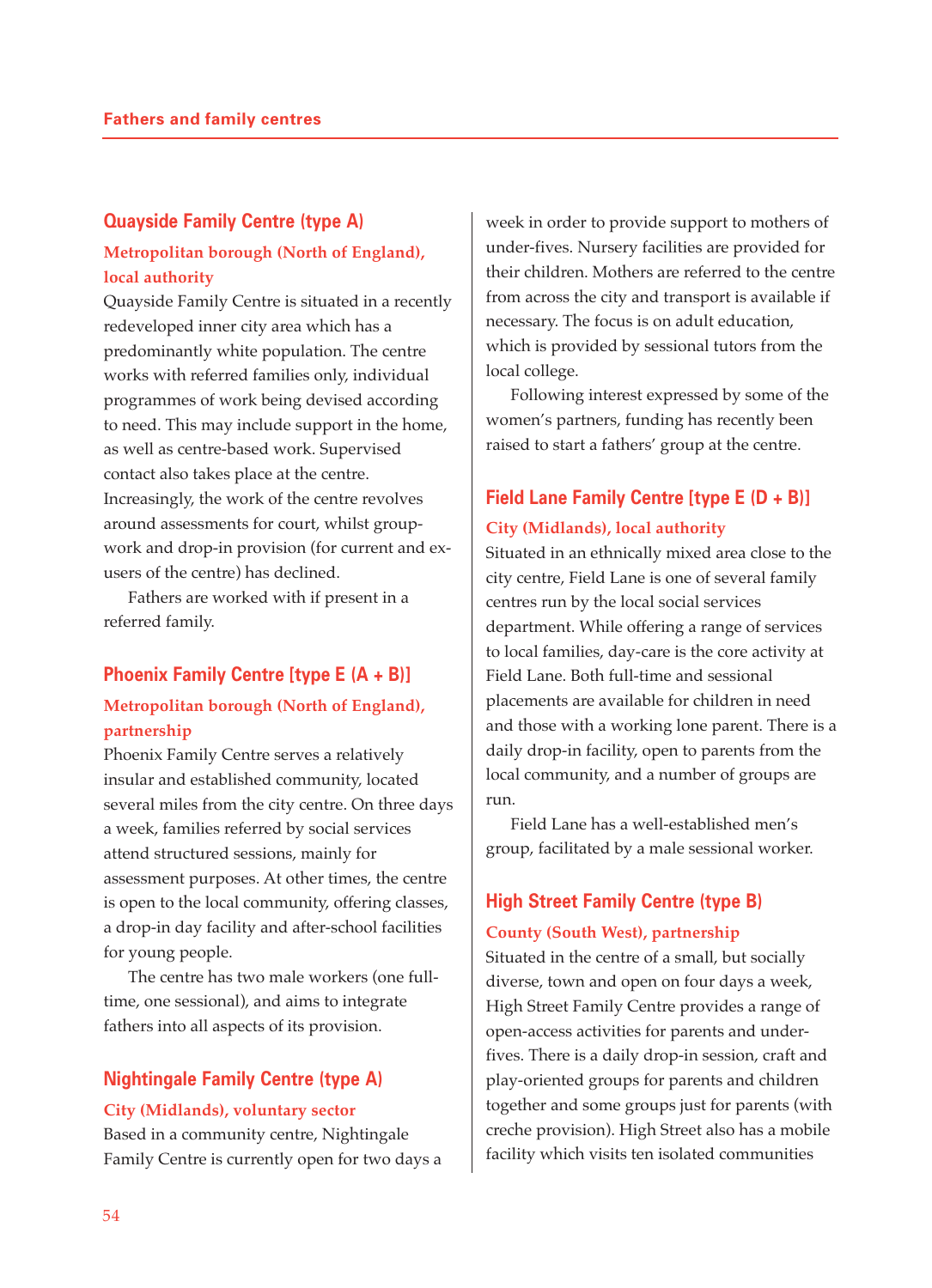each week, offering a similar range of services.

The small number of fathers using the townbased centre rejected the offer of a separate fathers' group. In one village visited by the mobile facility, equal numbers of fathers and mothers became involved, although elsewhere the outreach service catered primarily to mothers.

### **White Lodge Family Centre (type A)**

**County (South West), local authority**

White Lodge Family Centre serves a large geographical area, providing transport for those families who attend the centre. In addition to centre-based staff there is a team of communitybased family support workers. All referrals come via social services and individual programmes of work are devised and reviewed on a three-monthly basis. Most of the centrebased work is carried out on an individual basis, although occasionally groups are provided according to need. There is a staffed play room for children.

The manager of the centre is the only male member of staff. Fathers are worked with when part of a referred family.

#### **River View Early Years Centre [type D (with B)]**

#### **City (North of England), local authority**

River View Early Years Centre was formed when a family centre and a nursery school were merged on a single, newly furbished site close to the city centre. Most of the centre users come from the immediate neighbourhood, which is one of high deprivation, but others travel from more affluent areas to use the nursery provision. Full-time nursery places are available in the

nursery for two to five year olds. Parents are encouraged to stay in the family room with the younger children. In addition, the centre offers after-school and holiday provision for older children and courses for parents.

Lots of fathers drop off and pick up their children from the nursery, but fewer participate in the other activities at the centre.

## **Flatlands Children and Families Project [type B (with C)]**

#### **County (East Anglia), voluntary sector**

Flatlands, while based on a housing estate in a small town, also serves the wider community through outreach work in isolated villages and local schools. It offers a range of services, including support-groups, play activities, afterschool and holiday provision for children and young people. Users may be referred by social services, although most are self-referrals. The project does not undertake statutory assessment work.

There is a small self-run men's group, set up by a local father, which meets weekly at the project.

## **Brownfield fathers' group [type E (B + C) centre]**

#### **City (North of England), partnership**

Brownfield fathers' group had been in existence for less than a year at the time of the interviews. It had been initiated as a central feature of a newly established family centre, serving a deprived inner city area with a predominantly white population.

The fathers' group, consisting of about six core members and facilitated by a male sessional worker, meets weekly. The group is